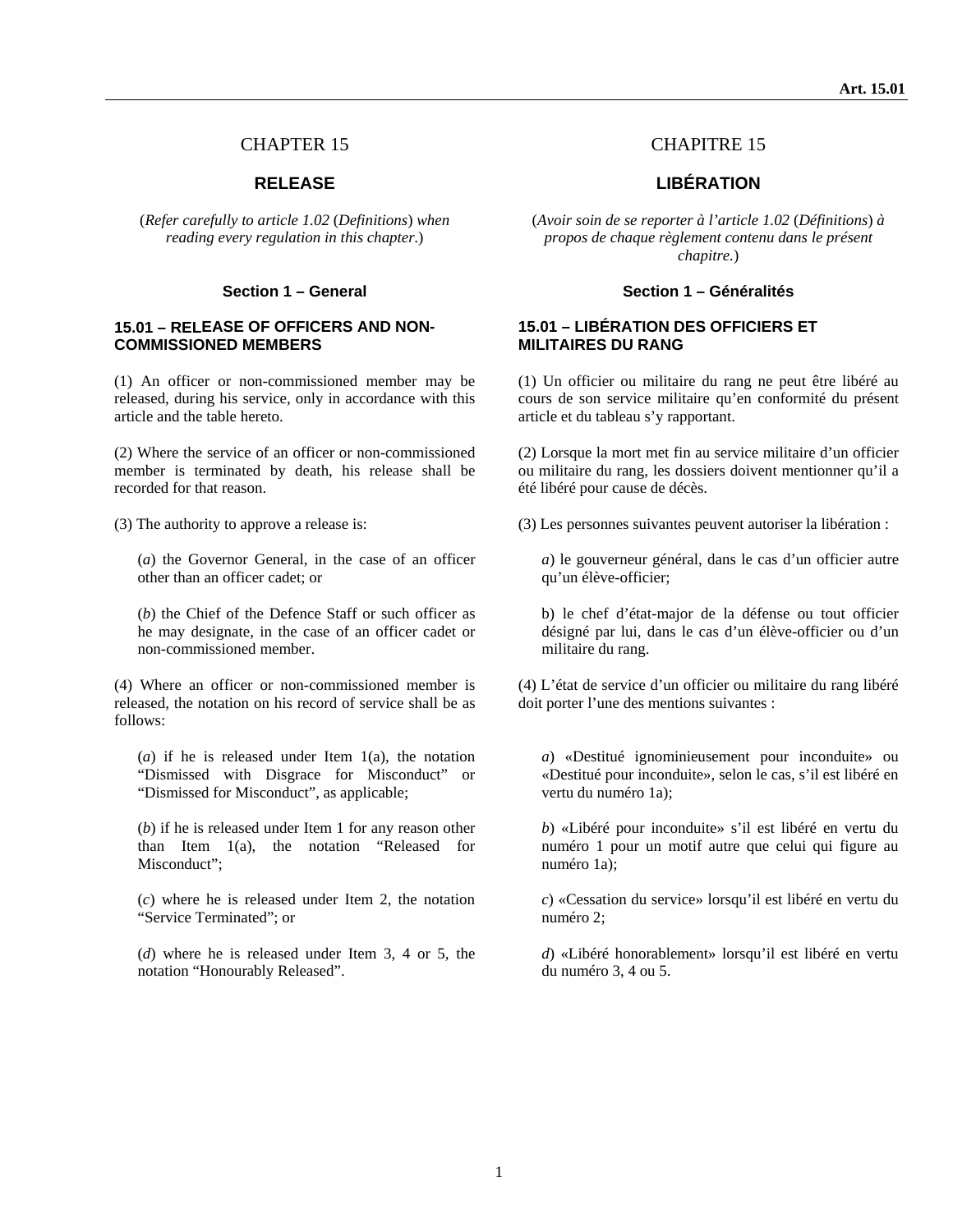(5) Subject to paragraph (2), a military judge may be released only in accordance with the reasons for release set out in Item 4 (*Voluntary*) of the table to this article.

**(G) [P.C. 1999-1305 effective 1 September 1999 – (3), (4) and (5); P.C. 2011-1406 effective 1 December 2011 – (5)]** 

(5) Sous réserve de l'alinéa (2), un juge militaire ne peut être libéré qu'au titre de l'un des motifs de libération prévus au numéro 4 (*Volontaire*) du tableau ajouté au présent article.

(G) [C.P. 1999-1305 en vigueur le 1<sup>er</sup> septembre 1999 – **(3), (4) et (5); C.P. 2011-1406 en vigueur le 1er décembre 2011 – (5); C.P. 2013-1068 en vigueur le 18 octobre 2013 – (5)]** 

| Item | Category   | <b>Reasons for Release</b>  | Special Instructions                                                                                                                                                                                                                                                   |
|------|------------|-----------------------------|------------------------------------------------------------------------------------------------------------------------------------------------------------------------------------------------------------------------------------------------------------------------|
|      |            |                             | (See articles 15.21 – Notice of Intent to<br>Recommend Release - Commissioned<br>Officers, $15.22$ – Notice of Intent to<br>Recommend Release - Officer Cadets<br>and $15.36$ – Notice of Intent to<br>Release<br>$Non-$<br>Recommend<br>$-$<br>commissioned Members.) |
| 1    | Misconduct |                             | Applies to the release of an officer or<br>non-commissioned member.                                                                                                                                                                                                    |
|      |            | (a) Sentenced to Dismissal. | where sentenced by court martial to<br>dismissal or dismissal with disgrace<br>from Her Majesty's service;                                                                                                                                                             |
|      |            | (b) Service Misconduct.     | where convicted by a service tribunal of<br>a serious offence that warrants release<br>under this category;                                                                                                                                                            |
|      |            |                             | where convicted by service tribunals of<br>a number of offences indicating a<br>course of misbehaviour that warrants<br>release under this category; (See Item<br>$2(a)$ .)                                                                                            |
|      |            |                             | where convicted by a civil court of an<br>offence of a serious nature related to<br>the performance of his duties which<br>would have warranted release under<br>this category if convicted by a service<br>tribunal;                                                  |
|      |            | (c) Illegally Absent.       | who has been illegally absent and will<br>not be required for further service under<br>existing service policy;                                                                                                                                                        |

# **TABLE TO ARTICLE 15.01**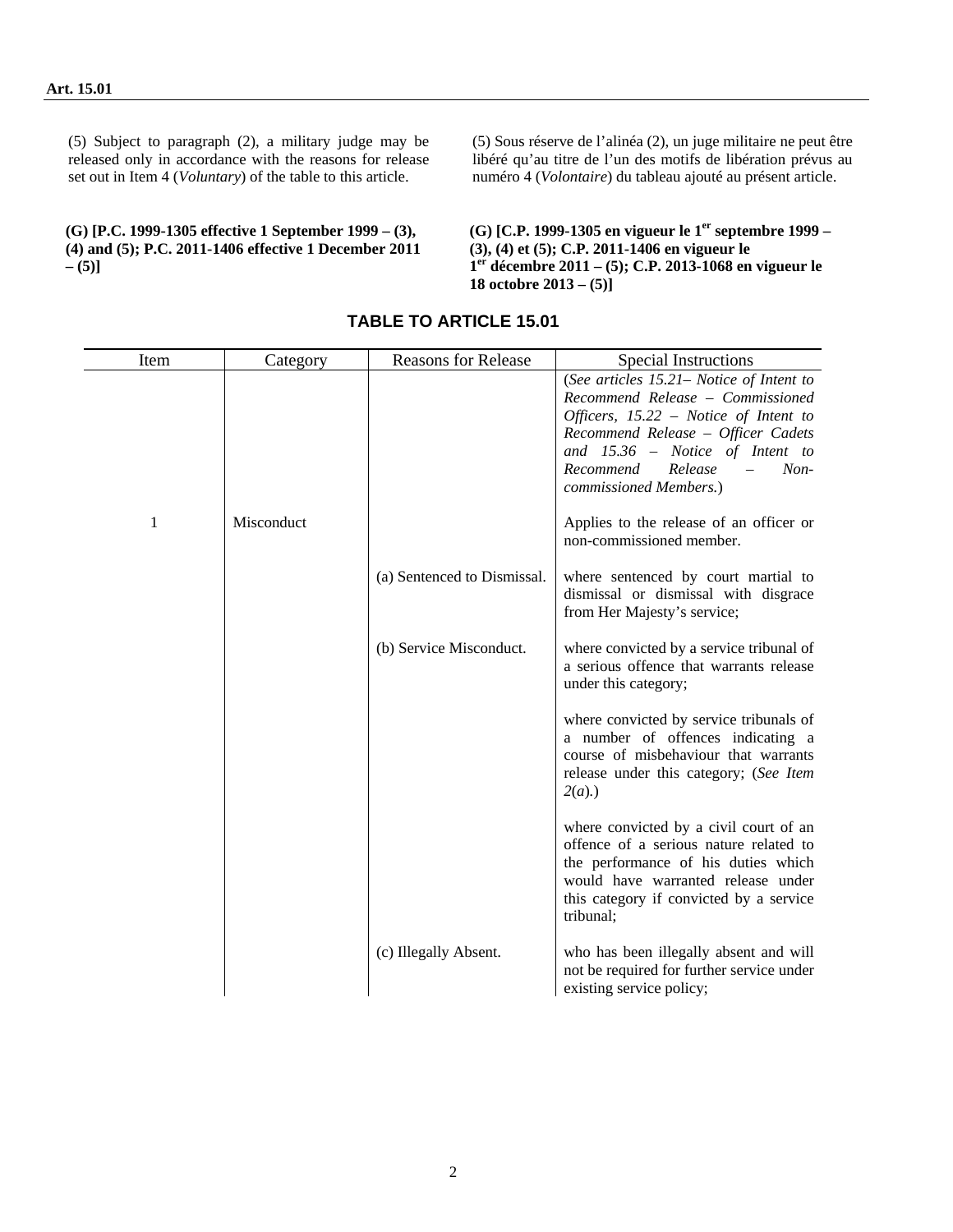| Item | Category                  | <b>Reasons for Release</b>                | Special Instructions                                                                                                                                                                                                                                                                                                                                                                                                                                                                |
|------|---------------------------|-------------------------------------------|-------------------------------------------------------------------------------------------------------------------------------------------------------------------------------------------------------------------------------------------------------------------------------------------------------------------------------------------------------------------------------------------------------------------------------------------------------------------------------------|
|      |                           | (d) Fraudulent Statement on<br>Enrolment. | who, at time of enrolment, made a fraudulent<br>statement which, having regard to the<br>circumstances under which it was made and its<br>effect, warrants release under this item; a false<br>statement as to age made by an underage<br>applicant, or a minor oversight or ambiguous<br>statement made through enthusiasm to join the<br>forces, should not result in release under this<br>category. (See article 15.32 - Release for<br>Fraudulent Enrolment and Item $5(e)$ .) |
| 2    | Unsatisfactory<br>Service |                                           | (See articles 15.21 - Notice of Intent to<br>Recommend Release - Commissioned Officers,<br>15.22 - Notice of Intent to Recommend<br>Release - Officer Cadets and 15.36 - Notice of<br>Intent to Recommend Release - Non-<br>commissioned Members.)<br>Applies to the release of an officer or non-<br>commissioned member:                                                                                                                                                          |
|      |                           | (a) Unsatisfactory Conduct.               | where convicted by a service tribunal of an<br>offence which warrants release under this<br>category, but does not warrant release under<br>Item $1(b)$ ;                                                                                                                                                                                                                                                                                                                           |
|      |                           |                                           | where convicted by service tribunals of a<br>number of offences indicating a course of<br>misbehaviour which warrants release under<br>this category, but does not warrant release<br>under Item $1(b)$ ;                                                                                                                                                                                                                                                                           |
|      |                           |                                           | by reason of unsatisfactory civil conduct, or<br>conviction of an offence by a civil court, of a<br>serious nature not related to the performance<br>of his duties but reflecting discredit on the<br>Service;                                                                                                                                                                                                                                                                      |
|      |                           | (b) Unsatisfactory<br>Performance.        | who has the ability to improve but continues to<br>display a lack of application or effort in the<br>performance of his duties. (See Item $5(d)$ for<br>cases where unsatisfactory performance is<br>attributable to an inherent lack of ability or<br>aptitude.)                                                                                                                                                                                                                   |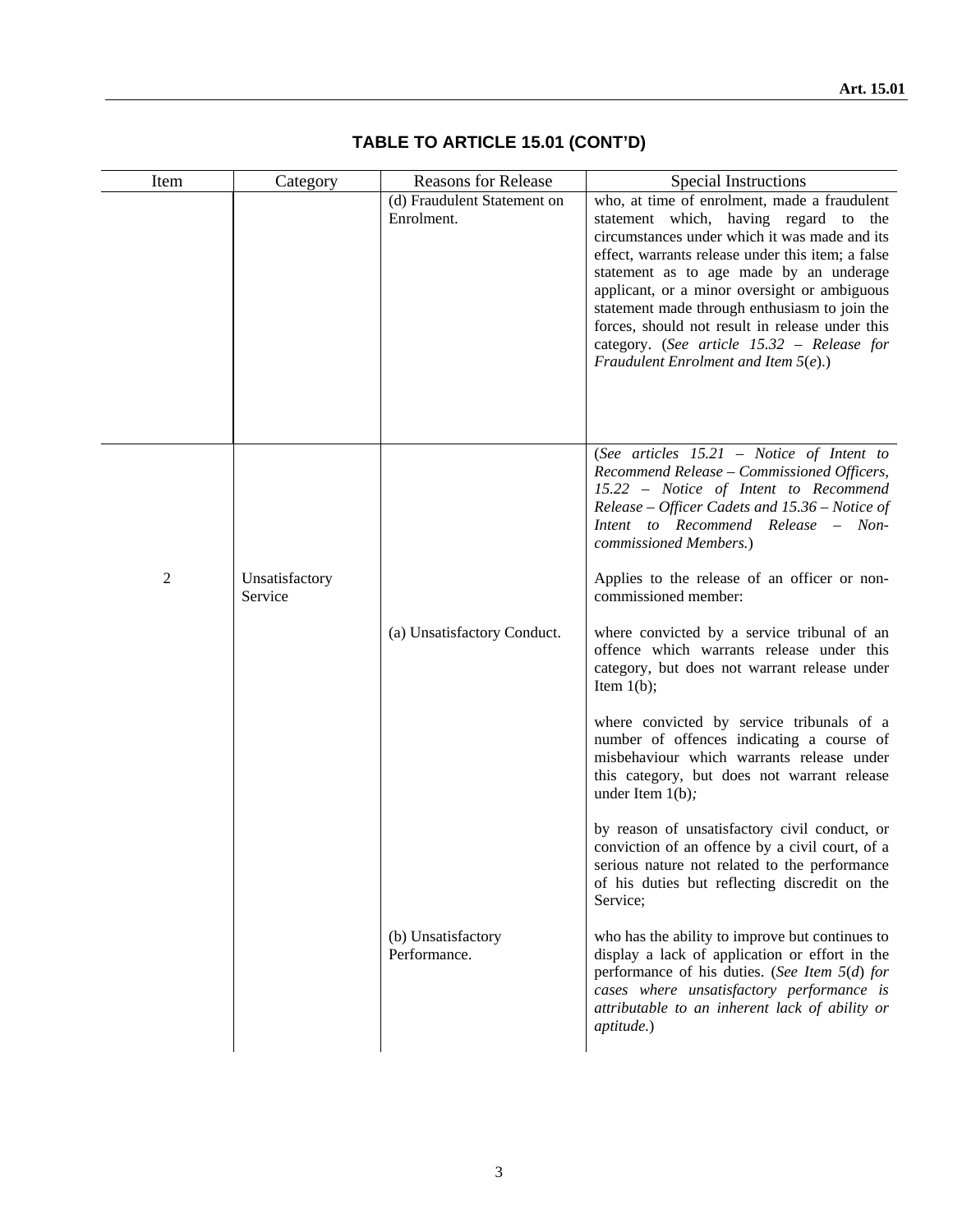| Item           | Category  | <b>Reasons for Release</b>                                                                                                                                             | Special Instructions                                                                                                                                                                                                                                                                                                                                                                                                                                                                                                                                                                                                                                                                                                                                                                                                                                                                                                                                                                   |
|----------------|-----------|------------------------------------------------------------------------------------------------------------------------------------------------------------------------|----------------------------------------------------------------------------------------------------------------------------------------------------------------------------------------------------------------------------------------------------------------------------------------------------------------------------------------------------------------------------------------------------------------------------------------------------------------------------------------------------------------------------------------------------------------------------------------------------------------------------------------------------------------------------------------------------------------------------------------------------------------------------------------------------------------------------------------------------------------------------------------------------------------------------------------------------------------------------------------|
| 3              | Medical   | (a) On medical grounds, being<br>disabled and unfit to perform<br>duties as a member of the<br>Service.<br>(b) On medical grounds, being                               |                                                                                                                                                                                                                                                                                                                                                                                                                                                                                                                                                                                                                                                                                                                                                                                                                                                                                                                                                                                        |
|                |           | disabled and unfit to perform his<br>duties in his present trade or<br>employment, and not otherwise<br>advantageously<br>employable<br>under existing service policy. |                                                                                                                                                                                                                                                                                                                                                                                                                                                                                                                                                                                                                                                                                                                                                                                                                                                                                                                                                                                        |
|                |           |                                                                                                                                                                        | (See articles $15.02$ – Release as of Right and<br>$15.18 - Voluntary Release - Officers.)$                                                                                                                                                                                                                                                                                                                                                                                                                                                                                                                                                                                                                                                                                                                                                                                                                                                                                            |
| $\overline{4}$ | Voluntary | (a) On Request - When Entitled<br>to an Immediate Annuity.                                                                                                             | Applies to the release at his request of:<br>an officer or non-commissioned member who<br>has not reached his retirement age in accordance<br>with article 15.17 (Release of Officers $-Age$ and<br>Length of Service) or 15.31 (Release of Non-<br>commissioned Members - Age and Length of<br>Service), or age 60 in the case of a military<br>judge, but whose service entitles him to an<br>immediate annuity under the Canadian Forces<br>Superannuation Act; or<br>an officer or non-commissioned member who<br>has not reached his retirement age in accordance<br>with article $15.17$ or $15.31$ , or age 60 in the case<br>of a military judge, and who has completed a 20-<br>year intermediate engagement or a 25-year<br>intermediate engagement as defined in the<br>Canadian Forces Superannuation Regulations<br>when, prior to completion of that fixed period of<br>service, he refused an offer of further service to<br>be completed at the age applicable to him. |
|                |           | (b) On Completion of a Fixed<br>Period of Service.                                                                                                                     | Applies to the release of:                                                                                                                                                                                                                                                                                                                                                                                                                                                                                                                                                                                                                                                                                                                                                                                                                                                                                                                                                             |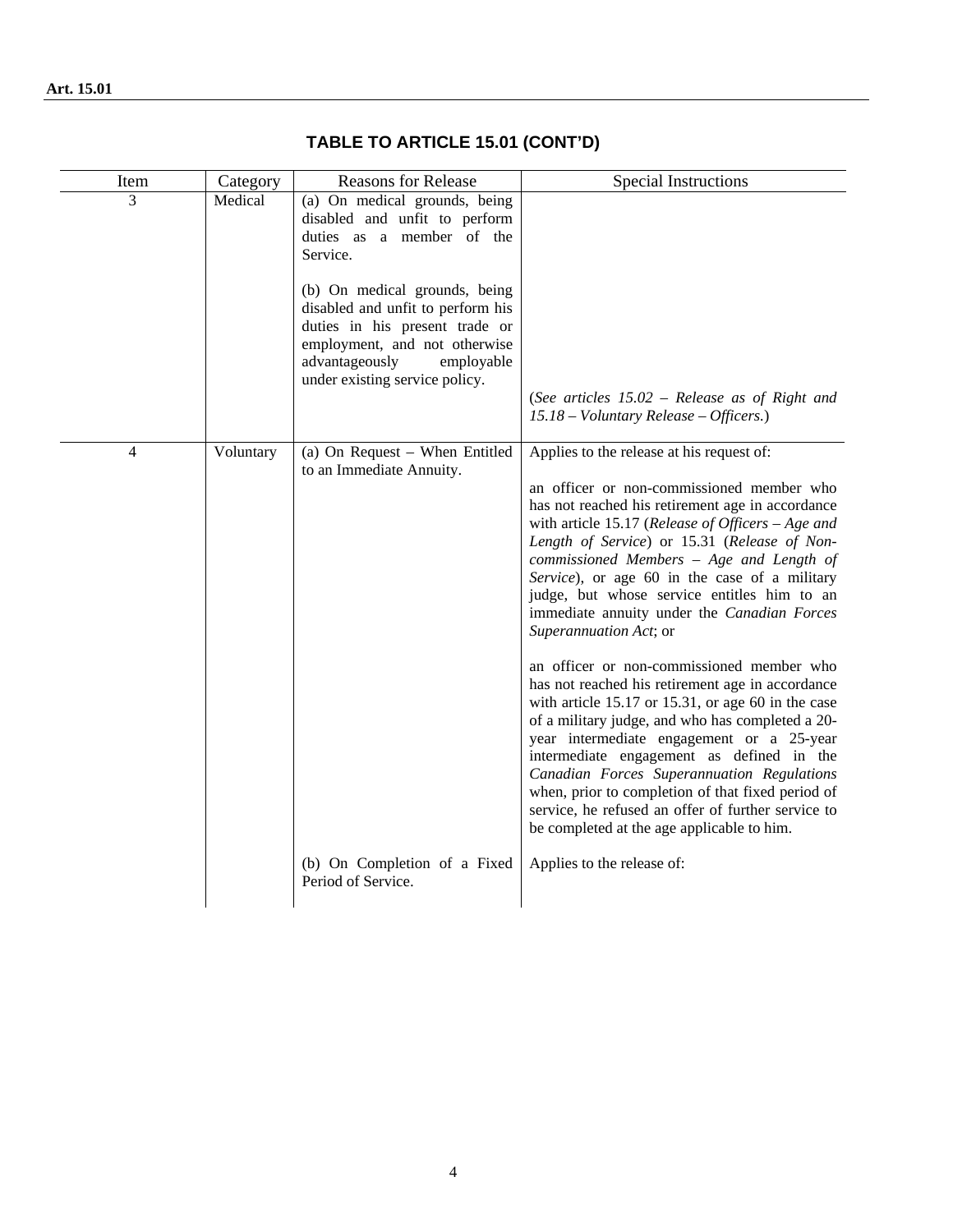| Item | Category | INDEE TO MATIOLE 19.01 (OORT D)<br><b>Reasons for Release</b> | Special Instructions                                                                                                                                                                                                                                                                                                                                                                                                                                                             |
|------|----------|---------------------------------------------------------------|----------------------------------------------------------------------------------------------------------------------------------------------------------------------------------------------------------------------------------------------------------------------------------------------------------------------------------------------------------------------------------------------------------------------------------------------------------------------------------|
|      |          |                                                               | an officer, other than a military judge,<br>on completion or during the final year<br>of his fixed period of service, other<br>than<br>a<br>20-year<br>intermediate<br>engagement or a 25-year intermediate<br>as<br>defined<br>in<br>engagement<br>the<br>Canadian<br>Forces<br>Superannuation<br>Regulations when, prior to completion<br>of that fixed period of service, an<br>application for further service is not<br>made, or he refused an offer of further<br>service: |
|      |          |                                                               | a military judge, upon his request, on<br>completion or during the final year of<br>his fixed period of service, other than a<br>20-year intermediate engagement or a<br>25-year intermediate engagement as<br>defined in the Canadian Forces<br>Superannuation Regulations; or                                                                                                                                                                                                  |
|      |          |                                                               | non-commissioned member<br>on<br>completion of his fixed period of<br>service,<br>other<br>than<br>a<br>$20$ -year<br>intermediate engagement or a 25-year<br>intermediate engagement as defined in<br>the Canadian Forces Superannuation<br>Regulations when, prior to completion<br>of that fixed period of service, an<br>application for further service is not<br>made, or he refused an offer of further<br>service.                                                       |
|      |          | $(c)$ On Request – Other<br>Causes.                           | Applies to the release at his request of<br>officer<br><sub>or</sub><br>non-commissioned<br>an<br>member whose release is authorized in<br>other<br>circumstances<br>than<br>those<br>perscribed in (a) or (b) of this Item.                                                                                                                                                                                                                                                     |
|      |          |                                                               | (See articles $15.21$ – Notice of Intent to<br>Recommend Release - Commissioned<br>Officers, $15.22$ – Notice of Intent to<br>Recommend Release - Officer Cadets<br>and $15.36$ – Notice of Intent to<br>Release<br>Recommend<br>$Non-$<br>$\equiv$<br>commissioned Members.)                                                                                                                                                                                                    |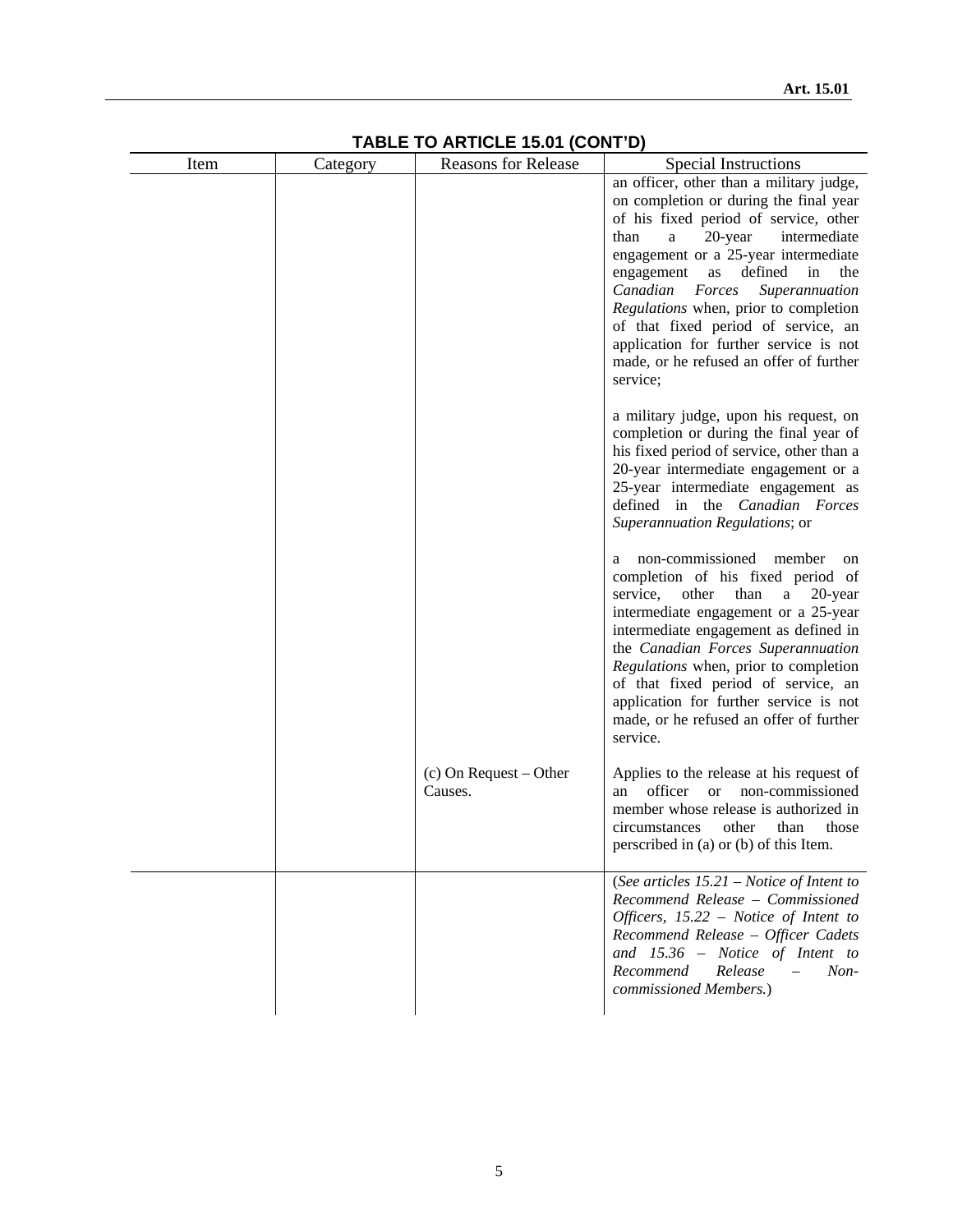| Item | Category          | <b>Reasons for Release</b>                   | <b>Special Instructions</b>                                                                                                                                                                                                                                                                                                                        |
|------|-------------------|----------------------------------------------|----------------------------------------------------------------------------------------------------------------------------------------------------------------------------------------------------------------------------------------------------------------------------------------------------------------------------------------------------|
| 5    | Service Completed | (a) Retirement Age.                          | Applies to the release of :                                                                                                                                                                                                                                                                                                                        |
|      |                   |                                              | officer<br>non-commissioned<br><b>or</b><br>an<br>member because he has reached his<br>retirement age in accordance with<br>article 15.17 (Release of Officers $-Age$<br>and Length of Service) or 15.31<br>(Release of Non-commissioned Members -<br>Age and Length of Service); or                                                               |
|      |                   |                                              | officer<br>non-commissioned<br><sub>or</sub><br>an<br>member<br>who<br>reached<br>has<br>his<br>retirement age in accordance with<br>article 15.17 or 15.31, but who has<br>continued to serve in accordance with<br>paragraph (2) of article 15.02 (Release<br>as of Right), paragraph (5) of article<br>15.17 or paragraph (7) of article 15.31. |
|      |                   | (b) Reduction in Strength.                   | Applies to the release of an officer or<br>non-commissioned member as a result<br>of a planned reduction, under section<br>15 of the National Defence Act, in the<br>maximum numbers of officers and<br>non-commissioned members in the<br>Canadian Forces.                                                                                        |
|      |                   | (c) Completed Service for<br>Which Required. | Applies to the release of :                                                                                                                                                                                                                                                                                                                        |
|      |                   |                                              | officer<br>non-commissioned<br><sub>or</sub><br>an<br>member who, not having reached<br>retirement age in accordance with<br>article 15.17 or 15.31, has completed<br>the period of service required under<br>existing policy;                                                                                                                     |
|      |                   |                                              | officer or non-commissioned<br>an<br>member who, not having reached<br>retirement age in accordance with<br>article 15.17 or 15.31, has completed<br>the period of service required because<br>of a change in classification or trade<br>specifications or in the establishment<br>requirements of the Canadian Forces;                            |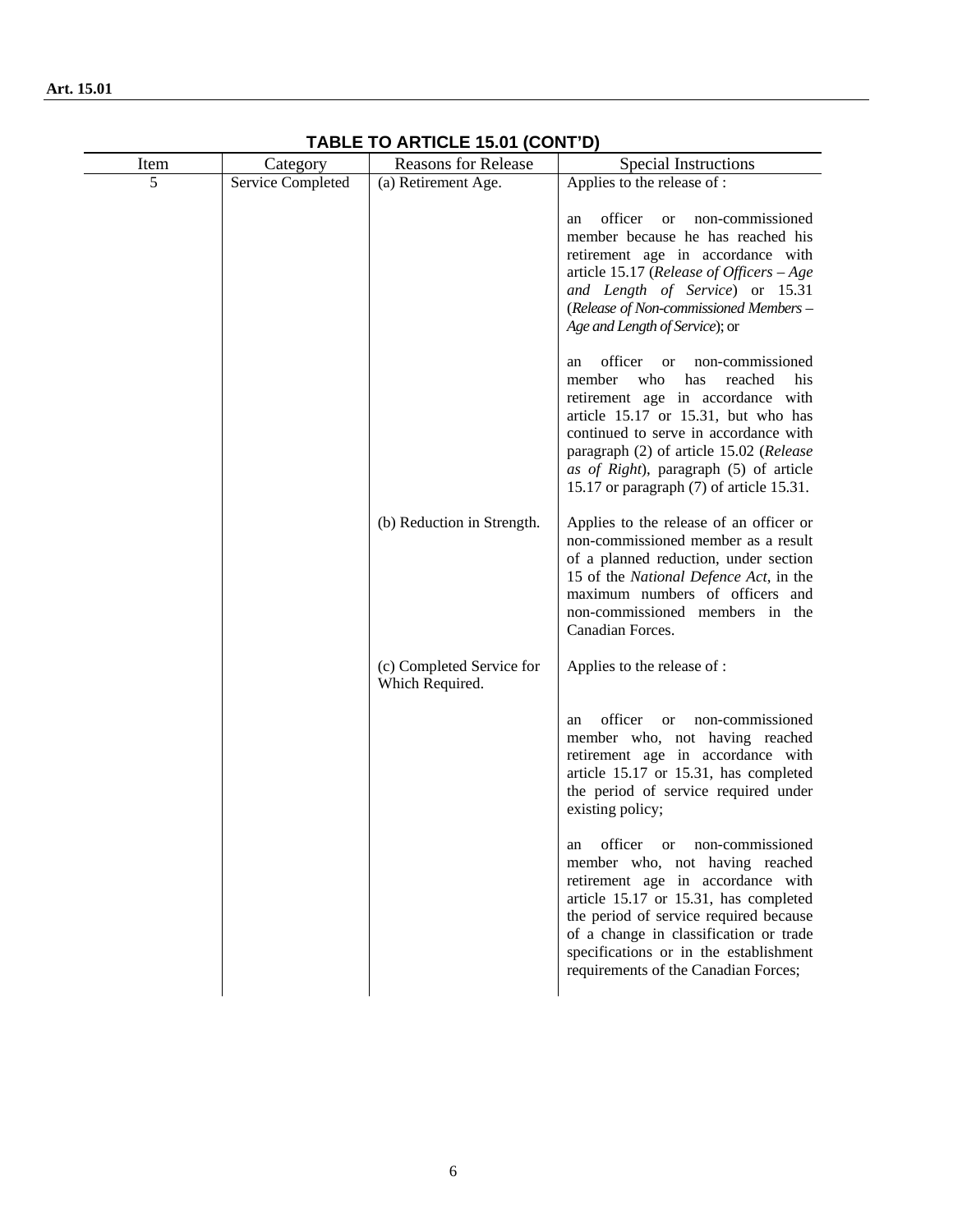| Item | Category | 1<br><b>Reasons for Release</b>       | UUNI D<br><b>Special Instructions</b>                                                                                                                                                                                                                                                                                                                                                                                                                                                                                                                    |
|------|----------|---------------------------------------|----------------------------------------------------------------------------------------------------------------------------------------------------------------------------------------------------------------------------------------------------------------------------------------------------------------------------------------------------------------------------------------------------------------------------------------------------------------------------------------------------------------------------------------------------------|
|      |          |                                       | an officer on completion or during the<br>final year of his fixed period of service,<br>other than a 20-year intermediate<br>engagement or a 25-year intermediate<br>engagement as defined in the Canadian<br>Forces Superannuation Regulations,<br>when his application for further service<br>is not approved, or an offer of further<br>service is not made to him;                                                                                                                                                                                   |
|      |          |                                       | non-commissioned member<br><sub>on</sub><br>a<br>completion of his fixed period of<br>than<br>service,<br>other<br>a<br>20-year<br>intermediate engagement or a 25-year<br>intermediate engagement as defined in<br>the Canadian Forces Superannuation<br>Regulations, when his application for<br>further service is not approved, or an<br>offer of further service is not made to<br>him; or                                                                                                                                                          |
|      |          |                                       | officer<br>non-commissioned<br><b>or</b><br>an<br>member who has not reached his<br>retirement age in accordance with<br>article 15.17 or 15.31, and who has<br>completed a 20-year intermediate<br>engagement or a 25-year intermediate<br>engagement as defined in the Canadian<br>Forces Superannuation Regulations<br>when, prior to completion of that fixed<br>period of service, an offer of further<br>service, to be completed at the<br>retirement age applicable to him in<br>accordance with article 15.17 or 15.31,<br>was not made to him. |
|      |          | (d) Not Advantageously<br>Employable. | Applies to the release of an officer or<br>non-commissioned member:                                                                                                                                                                                                                                                                                                                                                                                                                                                                                      |
|      |          |                                       | because of an inherent lack of ability or<br>aptitude to meet military classification<br>or trade standards; or                                                                                                                                                                                                                                                                                                                                                                                                                                          |
|      |          |                                       | who is unable to adapt to military life;<br><b>or</b>                                                                                                                                                                                                                                                                                                                                                                                                                                                                                                    |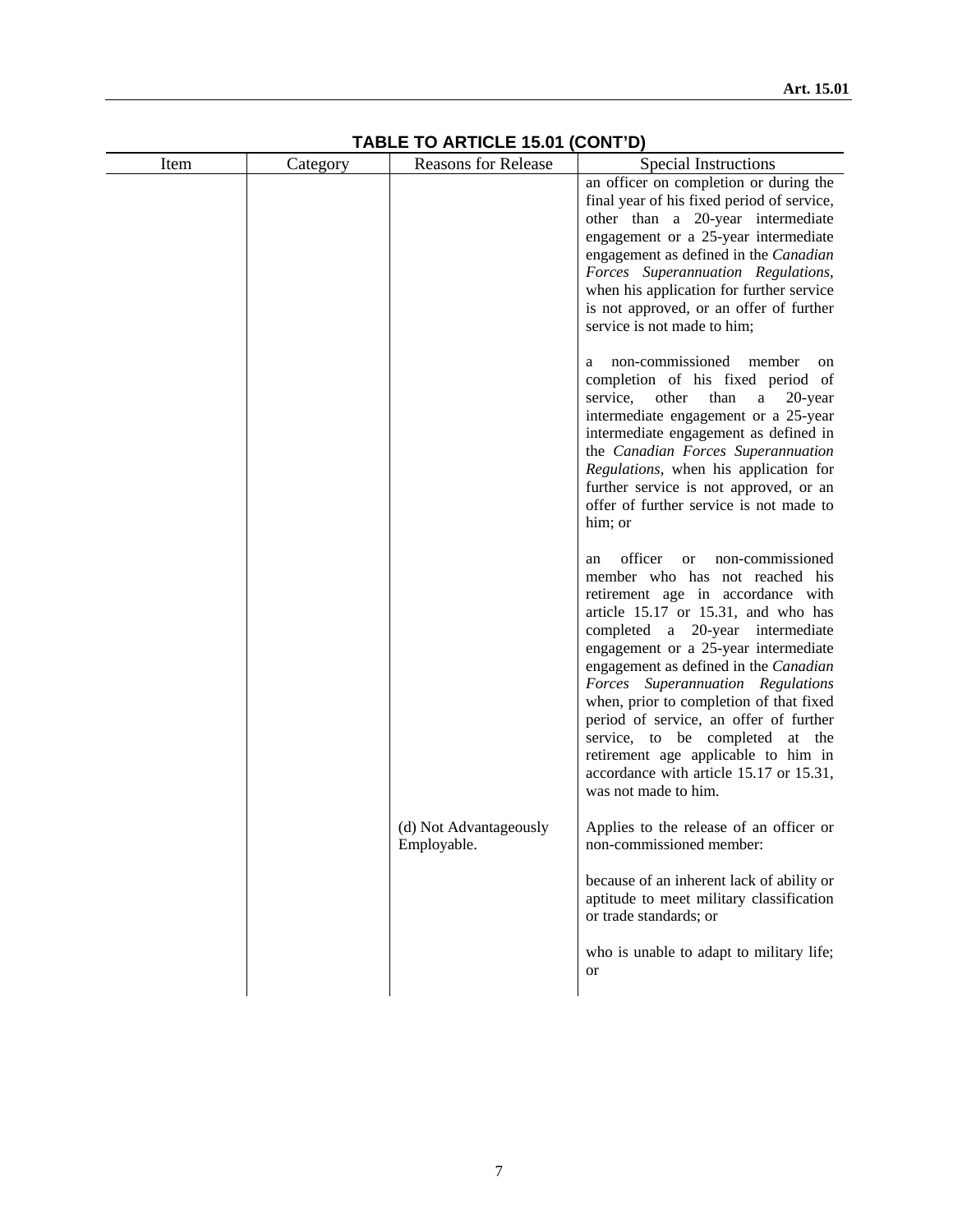| Item | Category | <b>Reasons for Release</b>             | Special Instructions                                                                                                                                                                                                                                                                                                                                                       |
|------|----------|----------------------------------------|----------------------------------------------------------------------------------------------------------------------------------------------------------------------------------------------------------------------------------------------------------------------------------------------------------------------------------------------------------------------------|
|      |          |                                        | who, either wholly or chiefly because<br>of the conditions of military life or<br>other factors beyond his control,<br>develops personal weaknesses or has<br>domestic or other personal problems<br>that seriously impair his usefulness to<br>or impose an excessive administrative<br>burden on the Canadian Forces.                                                    |
|      |          | (e) Irregular Enrolment.               | Applies to the release of an officer or<br>non-commissioned member by reason<br>of an irregular enrolment other than<br>Item $1(d)$ .                                                                                                                                                                                                                                      |
|      |          | (f) Unsuitable for Further<br>Service. | Applies to the release of an officer or<br>non-commissioned member who, either<br>wholly or chiefly because of factors<br>within his control, develops personal<br>weakness or behaviour or has domestic<br>other personal problems that<br><sub>or</sub><br>seriously impair his usefulness to or<br>impose an excessive administrative<br>burden on the Canadian Forces. |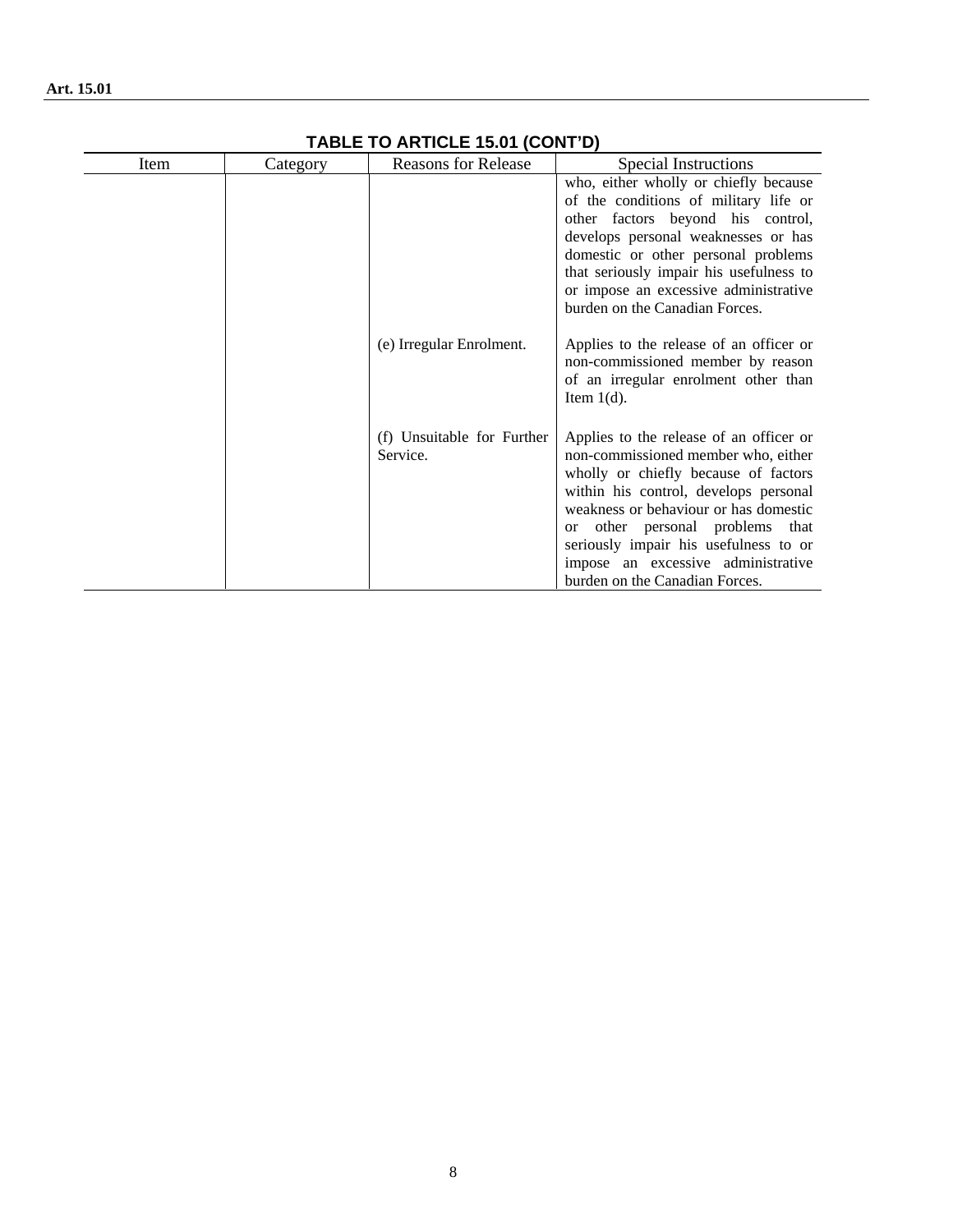| Numéro | Catégorie  | Motifs de libération                                        | Instructions spéciales                                                                                                                                                                                                                                                                                                                                                                                                                                                                                                                                                                                                                                                                     |
|--------|------------|-------------------------------------------------------------|--------------------------------------------------------------------------------------------------------------------------------------------------------------------------------------------------------------------------------------------------------------------------------------------------------------------------------------------------------------------------------------------------------------------------------------------------------------------------------------------------------------------------------------------------------------------------------------------------------------------------------------------------------------------------------------------|
|        |            |                                                             | (Voir les articles $15.21$ – Avis d'intention de<br>$l\bar{a}$<br>libération<br>recommander<br>officiers<br>$\overline{\phantom{m}}$<br>commissionnés, 15.22 – Avis d'intention de<br>recommander la libération - élèves-officiers et<br>15.36 - Avis d'intention de recommander la<br>libération – militaires du rang.)                                                                                                                                                                                                                                                                                                                                                                   |
| 1      | Inconduite |                                                             | S'applique à la libération d'un officier ou<br>militaire du rang :                                                                                                                                                                                                                                                                                                                                                                                                                                                                                                                                                                                                                         |
|        |            | a) Condamné à la<br>destitution.                            | lorsqu'il est condamné par une cour martiale à la<br>destitution ou à la destitution ignominieuse du<br>service de Sa Majesté;                                                                                                                                                                                                                                                                                                                                                                                                                                                                                                                                                             |
|        |            | b) Inconduite relative au<br>service militaire.             | lorsqu'il est reconnu coupable par un tribunal<br>militaire d'une infraction grave qui justifie sa<br>libération en vertu de la présente catégorie;                                                                                                                                                                                                                                                                                                                                                                                                                                                                                                                                        |
|        |            |                                                             | lorsqu'il est reconnu coupable par des tribunaux<br>militaires d'un certain nombre d'infractions<br>indiquant qu'il est engagé dans une mauvaise voie, et<br>que de ce fait, sa libération aux termes de la présente<br>catégorie est justifiée; (Voir le numéro 2a).)                                                                                                                                                                                                                                                                                                                                                                                                                     |
|        |            |                                                             | lorsqu'il est reconnu coupable par un tribunal<br>civil d'une infraction de nature grave en rapport<br>avec l'exécution de ses fonctions, et que cette<br>infraction aurait justifié sa libération aux termes<br>de la présente catégorie s'il en avait été reconnu<br>coupable par un tribunal militaire;                                                                                                                                                                                                                                                                                                                                                                                 |
|        |            | c) Absence illégale.                                        | qui s'est absenté illégalement et dont les services<br>ne sont plus requis en vertu des présentes<br>politiques des forces armées;                                                                                                                                                                                                                                                                                                                                                                                                                                                                                                                                                         |
|        |            | d) Déclaration<br>frauduleuse au moment<br>de l'enrôlement. | qui, au moment de son enrôlement, a fait une<br>déclaration frauduleuse qui, eu égard aux<br>circonstances dans lesquelles elle a été faite et à<br>ses conséquences, justifie sa libération aux termes<br>du présent numéro. Lorsqu'un candidat trop jeune<br>fait une fausse déclaration concernant son âge ou<br>lorsqu'un candidat omet dans sa déclaration des<br>détails d'importance secondaire ou qu'il fait une<br>déclaration ambiguë dans son enthousiasme à se<br>joindre aux forces, il ne devrait pas de ce fait être<br>libéré en vertu de la présente catégorie. (Voir<br>l'article 15.32 - Libération pour enrôlement<br>frauduleux et le numéro 5e) du présent tableau.) |

# **TABLEAU AJOUTÉ À L'ARTICLE 15.01**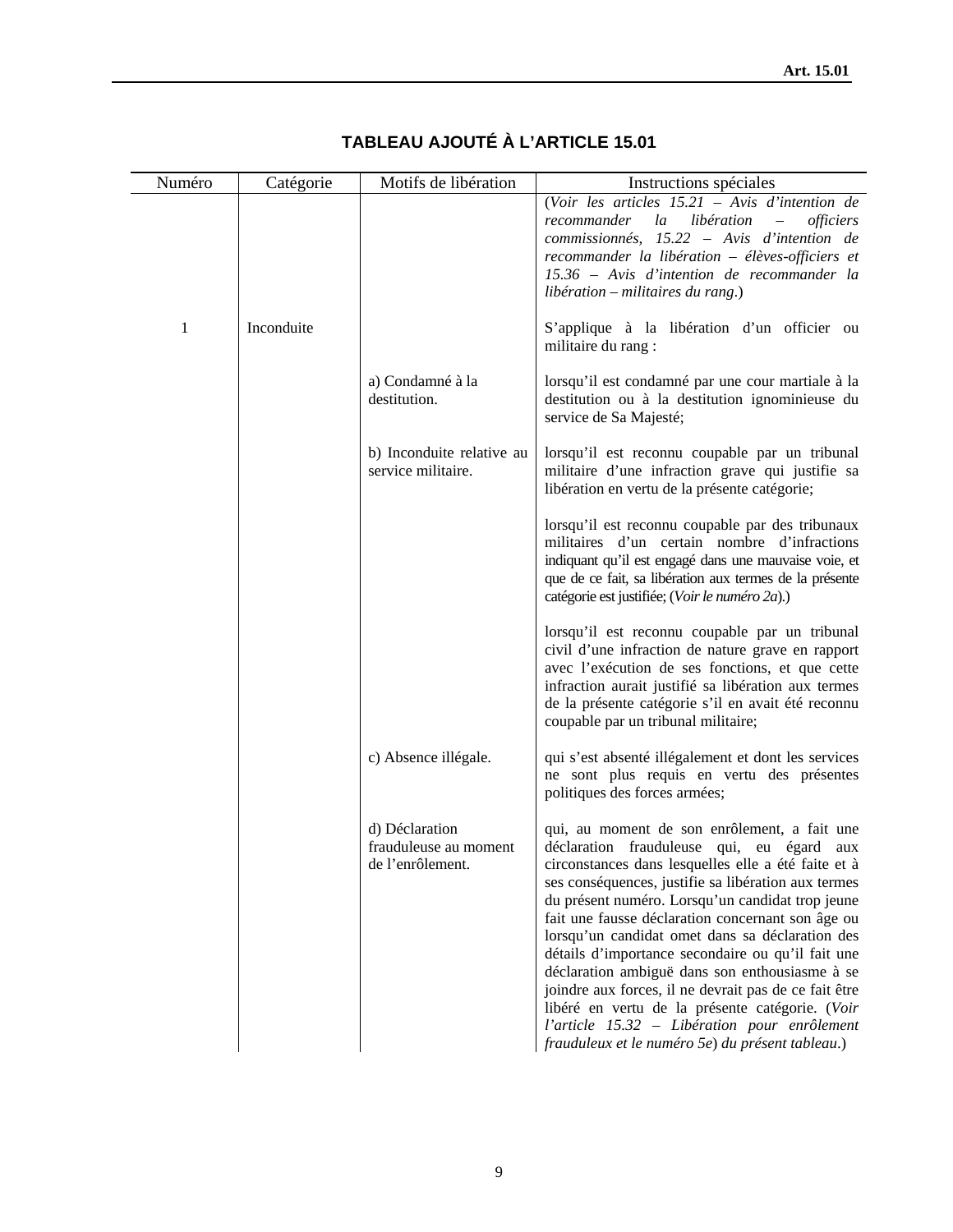| Numéro | Catégorie                   | Motifs de libération                                                                                                                                | Instructions spéciales                                                                                                                                                                                                                                                                        |
|--------|-----------------------------|-----------------------------------------------------------------------------------------------------------------------------------------------------|-----------------------------------------------------------------------------------------------------------------------------------------------------------------------------------------------------------------------------------------------------------------------------------------------|
|        |                             |                                                                                                                                                     | (Voir les articles $15.21$ – Avis d'intention de<br>recommander<br>la<br>libération<br><i>officiers</i><br>commissionnés, 15.22 – Avis d'intention de<br>recommander la libération - élèves-officiers et<br>15.36 - Avis d'intention de recommander la<br>$libération - militaires du rang.)$ |
| 2      | Service non<br>satisfaisant |                                                                                                                                                     | S'applique à la libération d'un officier ou<br>militaire du rang :                                                                                                                                                                                                                            |
|        |                             | a) Conduite non<br>satisfaisante.                                                                                                                   | lorsqu'il a été reconnu coupable par un tribunal<br>militaire d'une infraction qui justifie la libération<br>en vertu de la présente catégorie, mais qui ne la<br>justifie pas aux termes du numéro lb);                                                                                      |
|        |                             |                                                                                                                                                     | lorsqu'il a été reconnu coupable par des tribunaux<br>militaires d'un certain nombre d'infractions<br>indiquant qu'il est engagé dans une série d'actes<br>d'inconduite et qui justifie sa libération aux<br>termes de la présente catégorie mais non en vertu<br>du numéro lb);              |
|        |                             |                                                                                                                                                     | en conséquence de sa conduite non satisfaisante<br>dans le civil ou d'une condamnation par un<br>tribunal civil pour une infraction de nature grave<br>qui ne se rapporte pas à l'exécution de ses<br>fonctions mais qui jette le discrédit sur les forces<br>armées;                         |
|        |                             | b) Rendement non<br>satisfaisant.                                                                                                                   | qui est capable de s'améliorer mais continue de<br>faire preuve d'un manque d'application ou<br>d'effort dans l'exécution de ses fonctions. (Voir le<br>numéro 5d) dans le cas où le rendement non<br>satisfaisant est attribuable à un manque inhérent<br>d'habileté ou d'aptitude.)         |
| 3      | Raisons de santé            | a) Lorsque du point de<br>vue médical le subjet est<br>invalide et inapte<br>à<br>remplir ses fonctions en<br>tant que membre des<br>forces armées. |                                                                                                                                                                                                                                                                                               |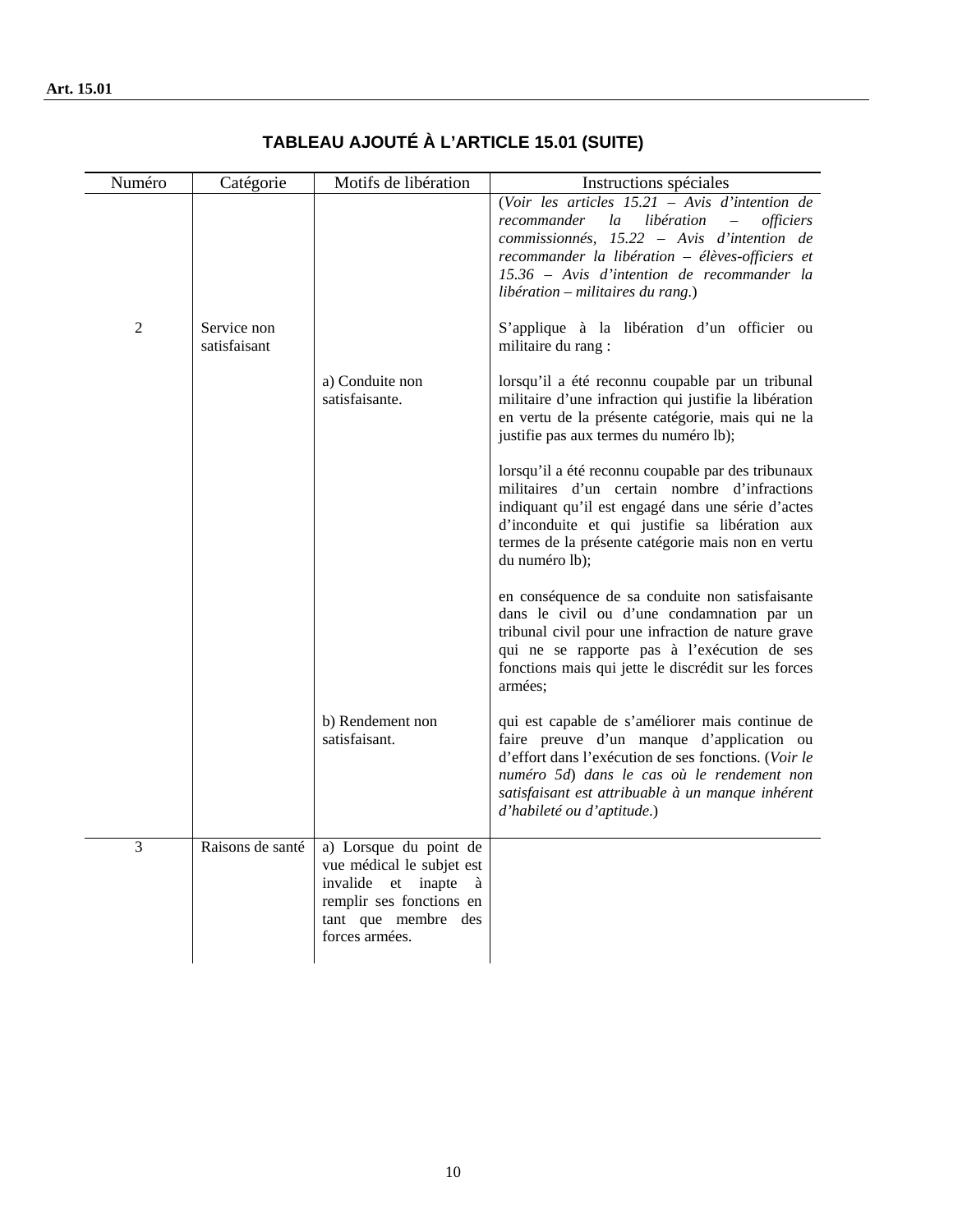| Numéro | Catégorie  | Motifs de libération                                  | Instructions spéciales                                                                             |
|--------|------------|-------------------------------------------------------|----------------------------------------------------------------------------------------------------|
|        |            | b) Lorsque du point de                                |                                                                                                    |
|        |            | vue médical le sujet est                              |                                                                                                    |
|        |            | invalide et inapte<br>à                               |                                                                                                    |
|        |            | remplir les fonctions de<br>sa présente spécialité ou |                                                                                                    |
|        |            | de son présent emploi, et                             |                                                                                                    |
|        |            | qu'il ne peut pas être                                |                                                                                                    |
|        |            | employé à profit de                                   |                                                                                                    |
|        |            | quelque façon que ce soit                             |                                                                                                    |
|        |            | en vertu des présentes                                |                                                                                                    |
|        |            | politiques<br>des forces<br>armées.                   |                                                                                                    |
|        |            |                                                       | (Voir les articles 15.02 – Libération de droit et                                                  |
|        |            |                                                       | 15.18 – Libération volontaire – officiers.)                                                        |
| 4      | Volontaire | a) Sur demande $-$ s'il a                             | S'applique à la libération, sur demande :                                                          |
|        |            | droit à une pension<br>immédiate.                     |                                                                                                    |
|        |            |                                                       | d'un officier ou militaire du rang qui n'a pas                                                     |
|        |            |                                                       | atteint l'âge de la retraite, conformément à                                                       |
|        |            |                                                       | l'article 15.17 (Libération des officiers – âge et                                                 |
|        |            |                                                       | temps de service) ou 15.31 (Libération des                                                         |
|        |            |                                                       | militaires du rang $-$ âge et temps de service), ou                                                |
|        |            |                                                       | 60 ans dans le cas d'un juge militaire, mais qui en<br>raison de son service a droit à une pension |
|        |            |                                                       | immédiate en vertu de la Loi sur la pension de                                                     |
|        |            |                                                       | retraite des Forces canadiennes;                                                                   |
|        |            |                                                       |                                                                                                    |
|        |            |                                                       | d'un officier ou militaire du rang qui n'a pas                                                     |
|        |            |                                                       | atteint l'âge de la retraite, conformément à                                                       |
|        |            |                                                       | l'article 15.17 ou 15.31, ou 60 ans dans le cas                                                    |
|        |            |                                                       | d'un juge militaire, et qui a terminé un<br>engagement de durée intermédiaire de vingt ans         |
|        |            |                                                       | ou un engagement de durée intermédiaire de                                                         |
|        |            |                                                       | vingt-cinq ans au sens du Règlement sur la                                                         |
|        |            |                                                       | pension de retraite des Forces canadiennes, s'il a                                                 |
|        |            |                                                       | refusé avant la fin de cette période déterminée de                                                 |
|        |            |                                                       | service une offre de service ultérieur qu'il aurait                                                |
|        |            |                                                       | terminé au moment où il aurait atteint l'âge qui<br>s'applique à son cas.                          |
|        |            | b) À l'expiration d'une                               | S'applique à la libération :                                                                       |
|        |            | période déterminée de                                 |                                                                                                    |
|        |            | service.                                              |                                                                                                    |
|        |            |                                                       |                                                                                                    |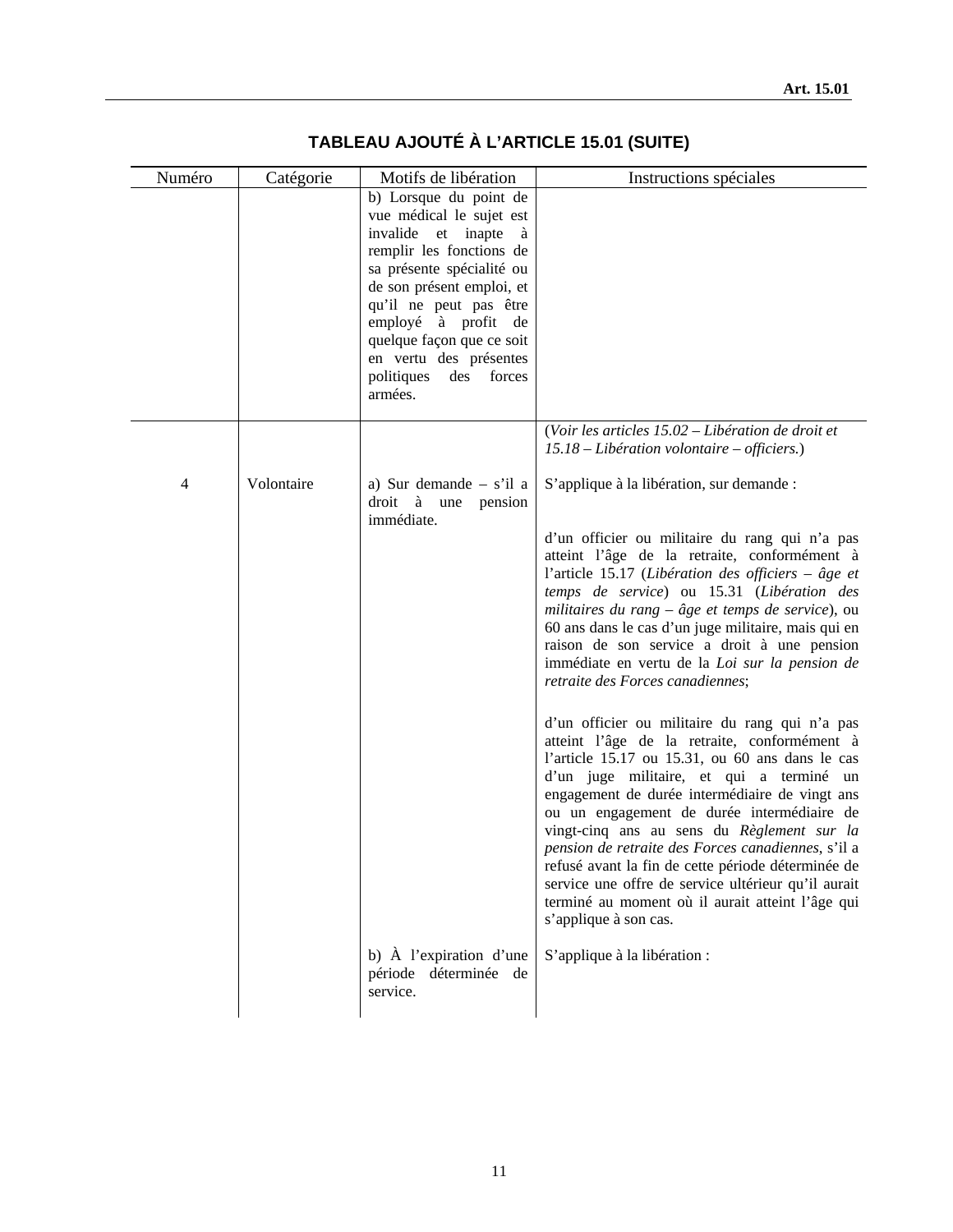| Numéro | Catégorie       | Motifs de libération                      | Instructions spéciales                                                                                                                                                                                                                                                                                                                                                                                                                                                                               |
|--------|-----------------|-------------------------------------------|------------------------------------------------------------------------------------------------------------------------------------------------------------------------------------------------------------------------------------------------------------------------------------------------------------------------------------------------------------------------------------------------------------------------------------------------------------------------------------------------------|
|        |                 |                                           | d'un officier, autre qu'un juge militaire, à la fin<br>ou au cours de la dernière année de sa période<br>déterminée de service, autre qu'un engagement de<br>durée intermédiaire de vingt ans ou un<br>engagement de durée intermédiaire de vingt-cinq<br>ans au sens du Règlement sur la pension de<br>retraite des Forces canadiennes, si avant la fin de<br>cette période déterminée de service il n'a pas<br>présenté de demande de prolongation de service<br>ou s'il a refusé ce type d'offre; |
|        |                 |                                           | d'un juge militaire qui en fait la demande, à la fin<br>ou au cours de la dernière année de sa période<br>déterminée de service, autre qu'un engagement de<br>durée intermédiaire de vingt ans ou un<br>engagement de durée intermédiaire de vingt-cinq<br>ans au sens du Règlement sur la pension de<br>retraite des Forces canadiennes;                                                                                                                                                            |
|        |                 |                                           | d'un militaire du rang, à la fin de sa période<br>déterminée de service, autre qu'un engagement de<br>durée intermédiaire de vingt ans ou un<br>engagement de durée intermédiaire de vingt-cinq<br>ans au sens du Règlement sur la pension de<br>retraite des Forces canadiennes, si avant la fin de<br>cette période déterminée de service il n'a pas<br>présenté de demande de prolongation de service<br>ou s'il a refusé ce type d'offre.                                                        |
|        |                 | c) Sur demande $-$ pour<br>autres motifs. | S'applique à la libération sur demande d'un<br>officier ou militaire du rang autorisée dans des<br>circonstances autres que celles qui sont prescrites<br>en a) ou b) du présent numéro.                                                                                                                                                                                                                                                                                                             |
|        |                 |                                           | (Voir les articles $15.21$ – Avis d'intention de<br>la<br>libération<br>recommander<br><i>officiers</i><br>commissionnés, 15.22 – Avis d'intention de<br>recommander la libération - élèves-officiers et<br>15.36 – Avis d'intention de recommander la<br>libération – militaires du rang.)                                                                                                                                                                                                          |
| 5      | Service terminé | a) Âge de la retraite.                    | S'applique à la libération :                                                                                                                                                                                                                                                                                                                                                                                                                                                                         |
|        |                 |                                           | d'un officier ou militaire du rang parce qu'il a<br>atteint l'âge de la retraite conformément à l'article<br>15.17 (Libération des officiers – âge et temps de<br>service) ou 15.31 (Libération des militaires du<br>$rang - \hat{a}ge$ et temps de service);                                                                                                                                                                                                                                        |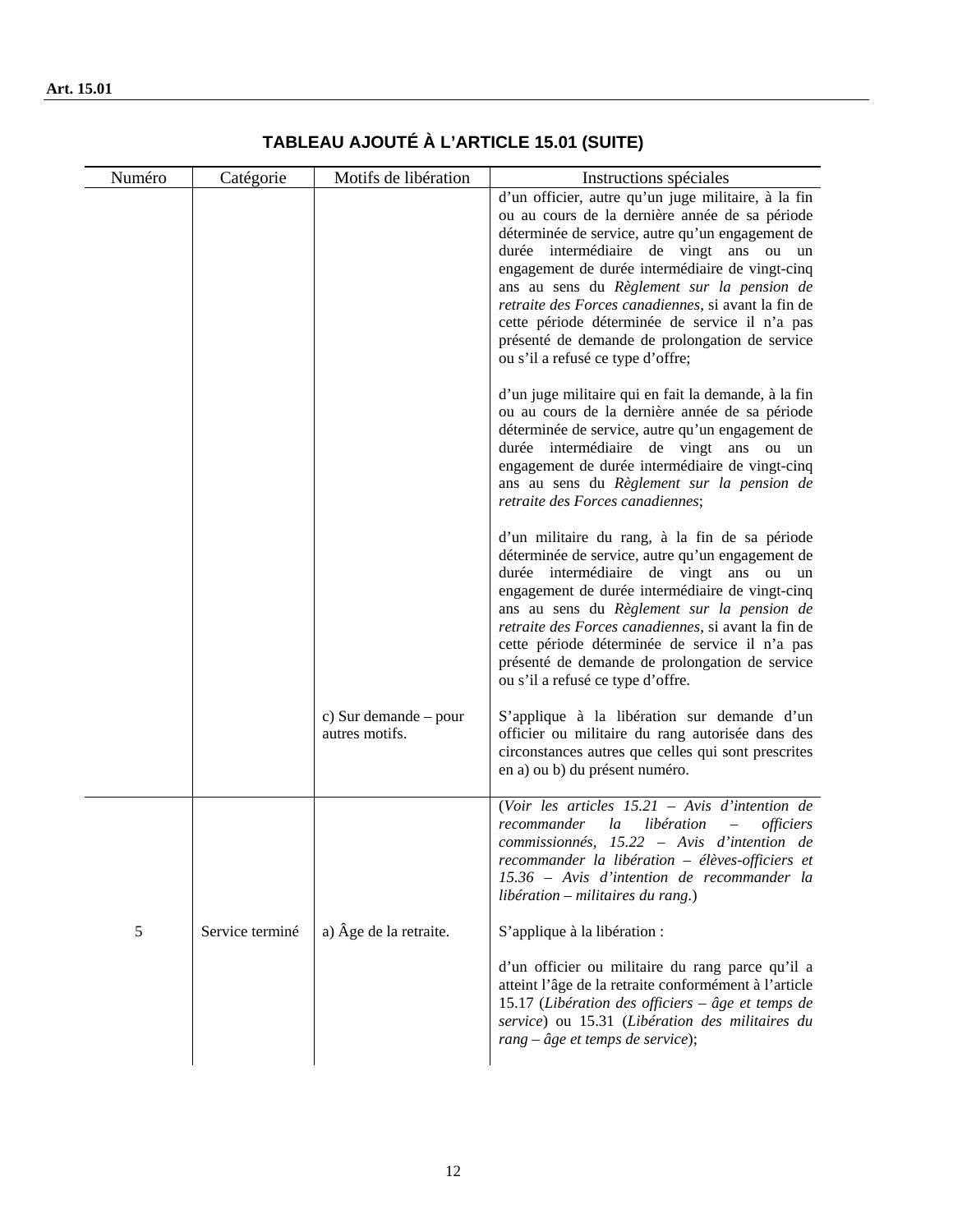| Numéro | Catégorie | Motifs de libération      | Instructions spéciales                                                                                             |
|--------|-----------|---------------------------|--------------------------------------------------------------------------------------------------------------------|
|        |           |                           | d'un officier ou militaire du rang qui a atteint                                                                   |
|        |           |                           | l'âge de la retraite conformément à l'article 15.17                                                                |
|        |           |                           | ou 15.31, mais qui a continué à servir                                                                             |
|        |           |                           | conformément à l'alinéa (2) de l'article 15.02<br>(Libération de droit), à l'alinéa (5) de l'article               |
|        |           |                           | 15.17 ou à l'alinéa (7) de l'article 15.31.                                                                        |
|        |           |                           |                                                                                                                    |
|        |           | b) Réduction des          | S'applique à la libération d'un officier ou militaire du                                                           |
|        |           | effectifs.                | rang par suite d'un programme de réduction, aux                                                                    |
|        |           |                           | termes de l'article 15 de la Loi sur la défense nationale,<br>des nombres maximaux d'officiers et de militaires du |
|        |           |                           | rang dans les Forces canadiennes.                                                                                  |
|        |           |                           |                                                                                                                    |
|        |           | c) Au terme de la période | S'applique à la libération :                                                                                       |
|        |           | pour laquelle ses sevices |                                                                                                                    |
|        |           | sont requis.              |                                                                                                                    |
|        |           |                           | d'un officier ou militaire du rang qui, bien que                                                                   |
|        |           |                           | n'ayant pas atteint l'âge de la retraite                                                                           |
|        |           |                           | conformément à l'article 15.17 ou 15.31, a                                                                         |
|        |           |                           | terminé la période de service requise en vertu de                                                                  |
|        |           |                           | la présente politique;                                                                                             |
|        |           |                           | d'un officier ou militaire du rang qui, bien que                                                                   |
|        |           |                           | n'ayant pas atteint l'âge de la retraite                                                                           |
|        |           |                           | conformément à l'article 15.17 ou 15.31, a                                                                         |
|        |           |                           | terminé la période de service requise en raison<br>d'un changement des normes de sa classification                 |
|        |           |                           | ou de son métier ou des besoins en effectifs des                                                                   |
|        |           |                           | Forces canadiennes;                                                                                                |
|        |           |                           |                                                                                                                    |
|        |           |                           | d'un officier à la fin de sa période déterminée de                                                                 |
|        |           |                           | service, autre qu'un engagement de durée<br>intermédiaire de vingt ans ou un engagement de                         |
|        |           |                           | durée intermédiaire de vingt-cinq ans au sens du                                                                   |
|        |           |                           | Règlement sur la pension de retraite des Forces                                                                    |
|        |           |                           | canadiennes, ou au cours de celle-ci, si sa                                                                        |
|        |           |                           | demande de prolongation de service n'est pas                                                                       |
|        |           |                           | approuvée ou si on ne lui fait pas ce type d'offre;                                                                |
|        |           |                           | d'un militaire du rang à la fin de sa période                                                                      |
|        |           |                           | déterminée de service, autre qu'un engagement de                                                                   |
|        |           |                           | durée intermédiaire de vingt ans ou un                                                                             |
|        |           |                           | engagement de durée intermédiaire de vingt-cinq                                                                    |
|        |           |                           | ans au sens du Règlement sur la pension de<br>retraite des Forces canadiennes, si sa demande de                    |
|        |           |                           | prolongation de service n'est pas approuvée ou si                                                                  |
|        |           |                           | on ne lui fait pas ce type d'offre;                                                                                |
|        |           |                           |                                                                                                                    |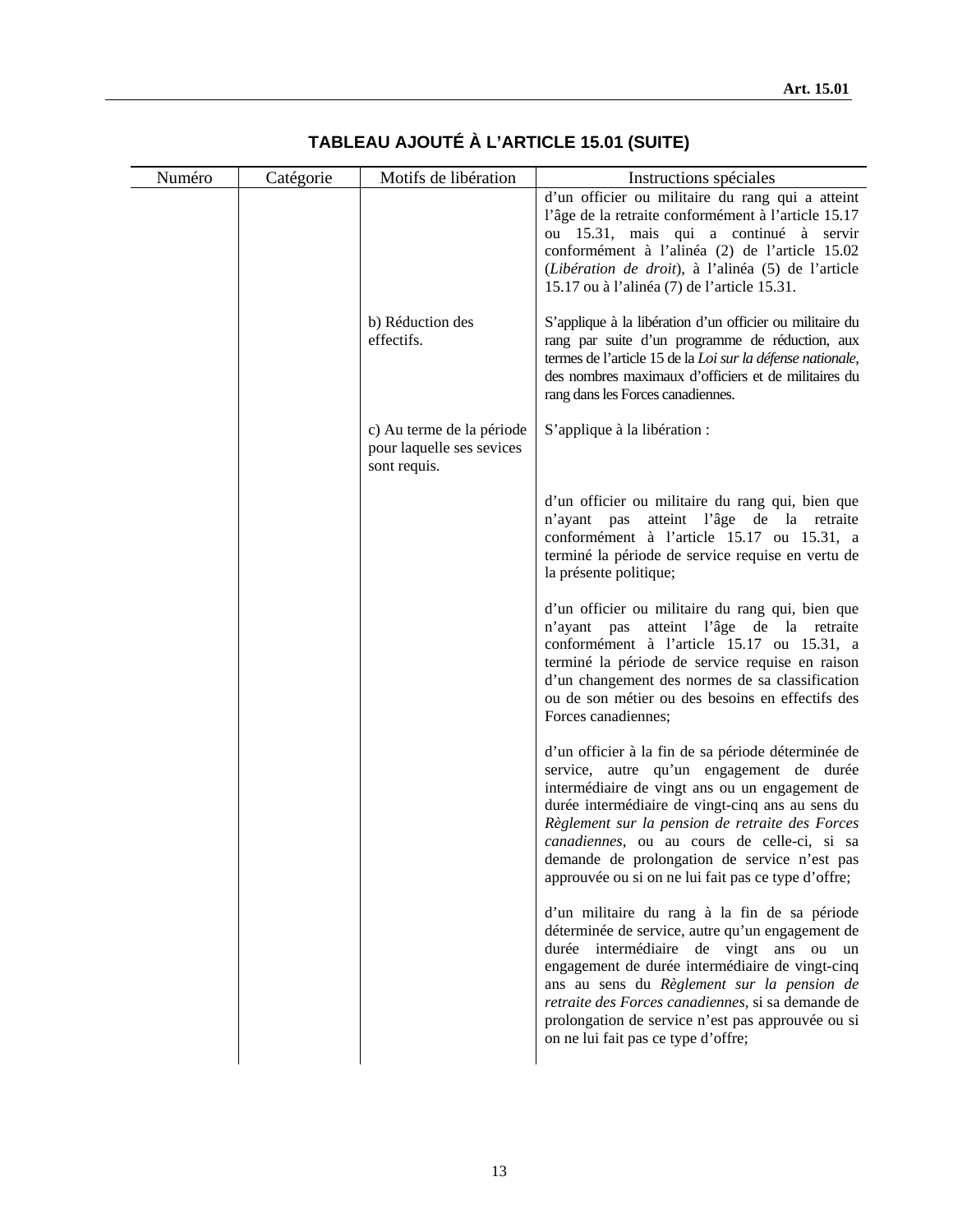| Numéro | Catégorie | Motifs de libération                            | Instructions spéciales                                                                                                                                                                                                                                                                                                                                                                                                                                                                                                                                                                                            |
|--------|-----------|-------------------------------------------------|-------------------------------------------------------------------------------------------------------------------------------------------------------------------------------------------------------------------------------------------------------------------------------------------------------------------------------------------------------------------------------------------------------------------------------------------------------------------------------------------------------------------------------------------------------------------------------------------------------------------|
|        |           |                                                 | d'un officier ou militaire du rang qui n'a pas<br>atteint l'âge de la retraite conformément à l'article<br>15.17 ou 15.31 et qui a terminé un engagement de<br>durée intermédiaire de vingt ans ou un<br>engagement de durée intermédiaire de vingt-cinq<br>ans au sens du Règlement sur la pension de<br>retraite des Forces canadiennes, si avant la fin de<br>cette période déterminée de service, on ne lui a<br>pas fait d'offre de service ultérieur qu'il aurait<br>terminé au moment où il aurait atteint l'âge de la<br>retraite qui s'applique dans son cas conformément<br>à l'article 15.17 ou 15.31. |
|        |           | d) Ne peut être employé<br>avantageusement.     | S'applique à la libération d'un officier ou<br>militaire du rang :                                                                                                                                                                                                                                                                                                                                                                                                                                                                                                                                                |
|        |           |                                                 | à cause d'un manque inhérent d'habileté ou<br>d'aptitude à répondre aux normes militaires de<br>l'emploi ou du métier;                                                                                                                                                                                                                                                                                                                                                                                                                                                                                            |
|        |           |                                                 | qui est incapable de s'adapter à la vie militaire;                                                                                                                                                                                                                                                                                                                                                                                                                                                                                                                                                                |
|        |           |                                                 | qui, soit entièrement soit principalement à cause<br>des conditions de la vie militaire ou d'autres<br>facteurs hors de son pouvoir, manifeste des<br>faiblesses personnelles ou a des problèmes de<br>ou personnels qui compromettent<br>famille<br>grandement son utilité ou imposent un fardeau<br>excessif<br>l'administration<br>à<br>Forces<br>des<br>canadiennes.                                                                                                                                                                                                                                          |
|        |           | e) Enrôlement irrégulier.                       | S'applique à la libération d'un officier ou<br>militaire du rang en raison d'un enrôlement<br>irrégulier non prévu au numéro 1d).                                                                                                                                                                                                                                                                                                                                                                                                                                                                                 |
|        |           | f) Inapte à continuer son<br>service militaire. | S'applique à la libération d'un officier ou<br>militaire du rang qui, soit entièrement soit<br>principalement à cause de facteurs en son<br>pouvoir, manifeste des faiblesses personnelles ou<br>un comportement ou a des problèmes de famille<br>ou personnels qui compromettent grandement son<br>utilité ou imposent un fardeau excessif à<br>l'administration des Forces canadiennes.                                                                                                                                                                                                                         |

**(G) [P.C. 1999-1305 effective 1 September 1999 – (1)(a); P.C. 2011-1406 effective 1 December 2011 – (4)(a), (4)(b), and (5)(c) of the Table] (G)[C.P. 1999-1305 en vigueur le 1er septembre 1999 – (1)a); C.P. 2011-1406 en vigueur le 1er décembre 2011 – (4)a), (4)b) et (5)c) du tableau; C.P. 2013-1068 en vigueur le 18 octobre 2013 – (4) du tableau]**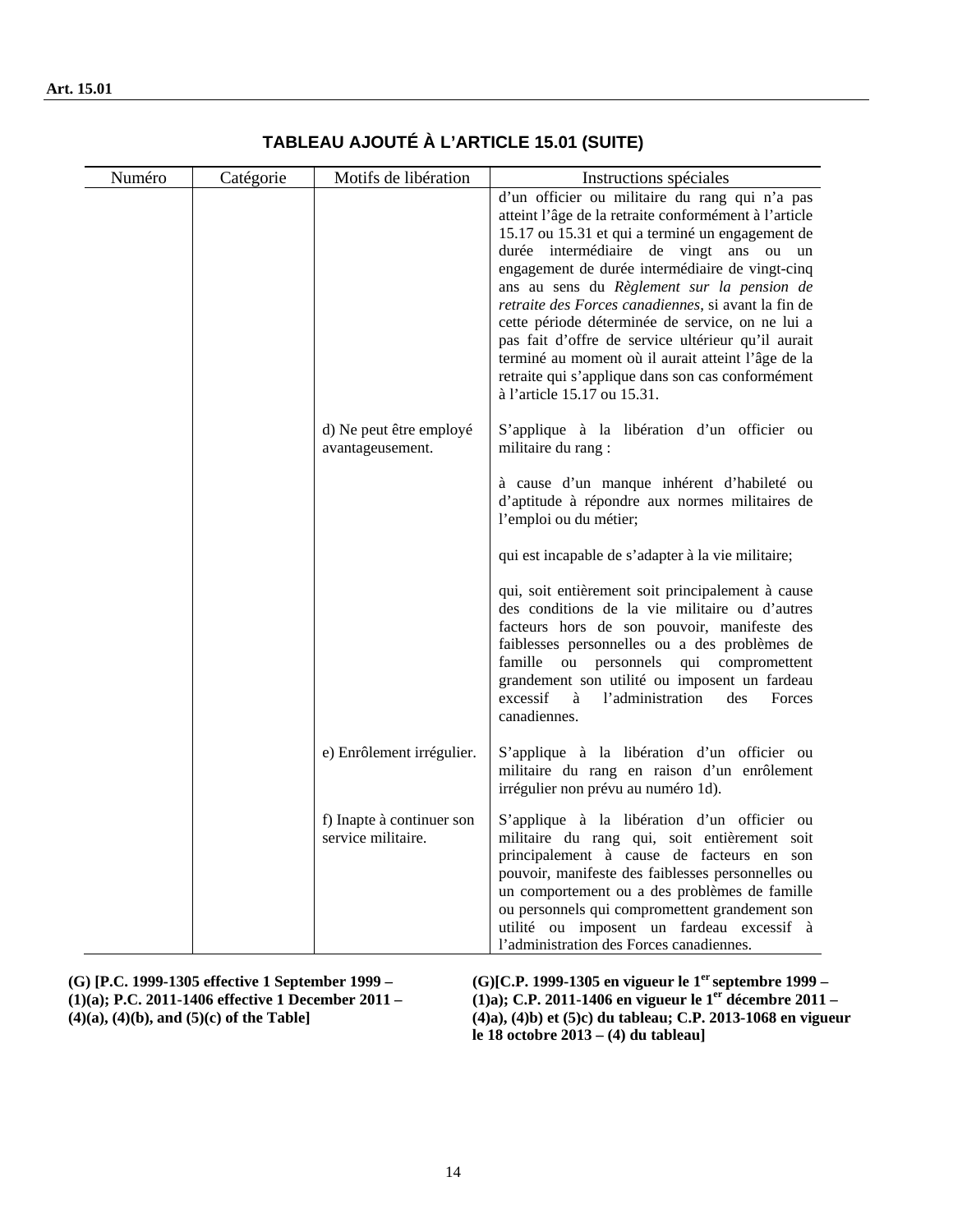#### **15.02 – RELEASE AS OF RIGHT 15.02 – LIBÉRATION DE DROIT**

(1) Subsections 30(1) and (3) of the *National Defence Act* provide:

 "30. (1) Except during an emergency, an officer or non-commissioned member who is not on active service is entitled to be released at the expiration of the term of service for which the officer or noncommissioned member is enrolled or re-engaged.

 (3) Where the term of service for which an officer or non-commissioned member is enrolled or reengaged expires during an emergency or when the officer or non-commissioned member is on active service or within one year after the expiration of an emergency or after he has ceased to be on active service, the officer or non-commissioned member is liable to serve until the expiration of one year after the emergency has ceased to exist or after he has ceased to be on active service, as the case may be."

(2) Unless the Chief of the Defence Staff otherwise directs, any period of absence without leave, or desertion, shall not be reckoned towards the completion of the period of service for which an officer or noncommissioned member was enrolled or re-engaged.

(3) Subject to paragraph (1), no officer or noncommissioned member may claim his release as of right except:

(*a*) an officer not on active service by reason of an emergency

(i) whose service entitles him to an immediate annuity under the *Canadian Forces Superannuation Act*,

(ii) under Item 4(c) (*On Request – Other Causes*) of the table to article 15.01 (*Release of Officers and Non-commissioned Members*) if he is an officer cadet who requests his voluntary release where he will otherwise be reverted to the rank from which he was promoted to officer cadet, or

(iii) who has completed his fixed period of service; or

(*b*) a non-commissioned member not on active service by reason of an emergency

(1) Les paragraphes 30(l) et (3) de la *Loi sur la défense nationale* prescrivent :

 «30. (1) Sauf pendant un état d'urgence ou en service actif, un officier ou militaire du rang est admis à la libération au terme de sa période d'enrôlement ou de rengagement.

 (3) Lorsque sa période d'enrôlement ou de rengagement prend fin pendant un état d'urgence ou alors qu'il est en service actif – ou au cours de l'année qui suit la fin de l'une de ces deux situations –, un officier ou militaire du rang peut être tenu de servir jusqu'à la fin de cette année.»

(2) À moins que le chef d'état-major de la défense n'en dispose autrement, toute période d'absence sans permission d'un officier ou militaire du rang ou toute période de désertion ne comptera pas comme période de service dans le cadre de la période pour laquelle il s'est enrôlé ou rengagé.

(3) Sous réserve de l'alinéa (1), aucun officier ou militaire du rang ne peut demander sa libération de droit, sauf :

*a*) un officier qui n'est pas en service actif en raison d'un état d'urgence :

(i) dont le service lui donne droit à une pension immédiate en vertu de la *Loi sur la pension de retraite des Forces canadiennes*,

(ii) en vertu du numéro 4c) (*Sur demande - pour autres motifs*) du tableau ajouté à l'article 15.01 (*Libération des officiers et militaires du rang*) s'il s'agit d'un élève-officier qui demande sa libération volontaire pour éviter d'être retourné au grade qu'il détenait avant sa promotion au grade d'élève-officier,

(iii) qui a terminé sa période déterminée de service;

*b*) un militaire du rang qui n'est pas en service actif en raison d'un état d'urgence :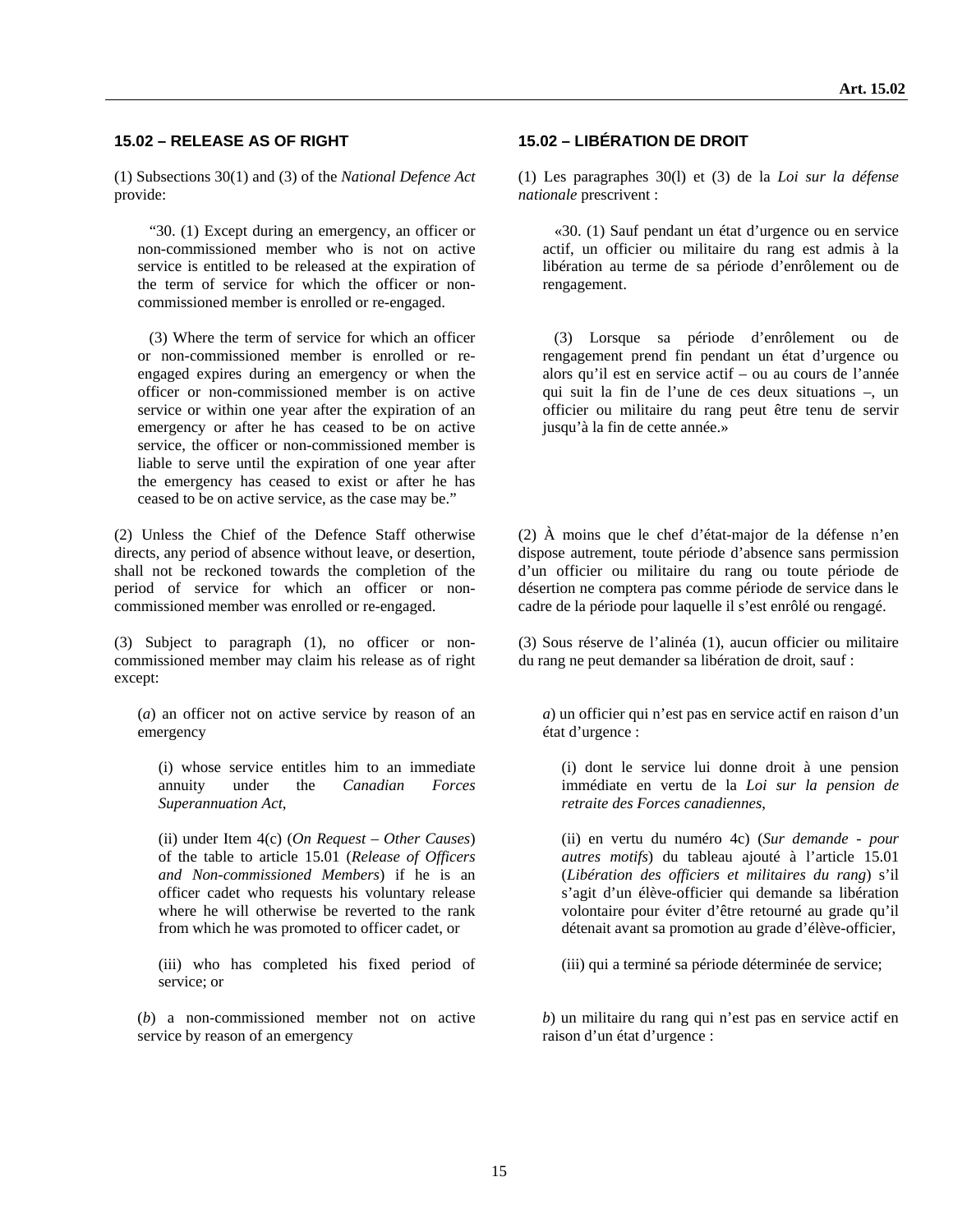(i) whose service entitles him to an immediate annuity under the *Canadian Forces Superannuation Act*, or

(ii) who has completed his fixed period of service. (ii) qui a terminé sa période déterminée de service.

**(G) (G)** 

(1) In the case of a punishment of dismissal with disgrace from Her Majesty's service or dismissal from Her Majesty's service awarded by a court martial, the date of release shall be as soon as practicable after the awarding of the punishment.

(*b*) if no date has been set by the approving authority, be as soon as practicable after release is approved.

#### **(M) [1 September 1999] (M) [1er septembre 1999]**

(1) Except as prescribed in paragraphs (2), (3) and (4), an officer or non-commissioned member shall be released in Canada.

(2) An officer or non-commissioned member who is serving outside of Canada at the time the member's release is approved may, if the member so requests, be released at the place where he is serving if prior approval is obtained from the Chief of the Defence Staff.

(3) Paragraph (1) does not apply to an officer or noncommissioned member who is released as a consequence of imprisonment outside of Canada following conviction by a civil authority.

(4) The Minister may direct that an officer or noncommissioned member be released at a place outside Canada if the member:

(*b*) has not been granted an immigrant visa issued by a Canadian Immigration Officer; and

(i) dont le service lui donne droit à une pension immédiate en vertu de la *Loi sur la pension de retraite des Forces canadiennes*,

### **15.03 – DATE OF RELEASE 15.03 – DATE DE LA LIBÉRATION**

(1) Dans le cas d'une peine de destitution ignominieuse du service de Sa Majesté ou de destitution du service de Sa Majesté prononcée par une cour martiale, la date de la libération doit être le plus tôt possible après l'imposition de la peine.

(2) In any other case, the date of release shall: (2) Dans tous les autres cas, la date de la libération doit être :

(*a*) be set by the approving authority; or *a*) soit celle fixée par l'autorité qui sanctionne la libération,

> *b*) soit, si aucune date n'a été fixée par l'autorité qui sanctionne la libération, le plus tôt possible après cette sanction.

#### **15.04 – PLACE OF RELEASE 15.04 – LIEU DE LIBÉRATION**

Sous réserve des alinéas (2), (3) et (4), un officier ou militaire du rang doit être libéré au Canada.

(2) Un officier ou militaire du rang en poste à l'extérieur du Canada au moment où sa libération est autorisée peut demander d'être libéré à l'endroit où il est en service, si l'approbation préalable du chef d'état-major de la défense est obtenue.

(3) L'alinéa (1) ne s'applique pas à un officier ou militaire du rang qui, ayant été condamné par une autorité civile, est libéré pour avoir purgé une peine d'emprisonnement à l'extérieur du Canada.

(4) Le ministre peut ordonner qu'un officier ou militaire du rang soit libéré à un endroit situé à l'extérieur du Canada lorsque les conditions suivantes sont réunies :

(*a*) is not a Canadian citizen; *a*) ce militaire n'est pas citoyen canadien;

*b*) il n'a pas obtenu de visa d'immigrant d'un agent d'immigration canadien;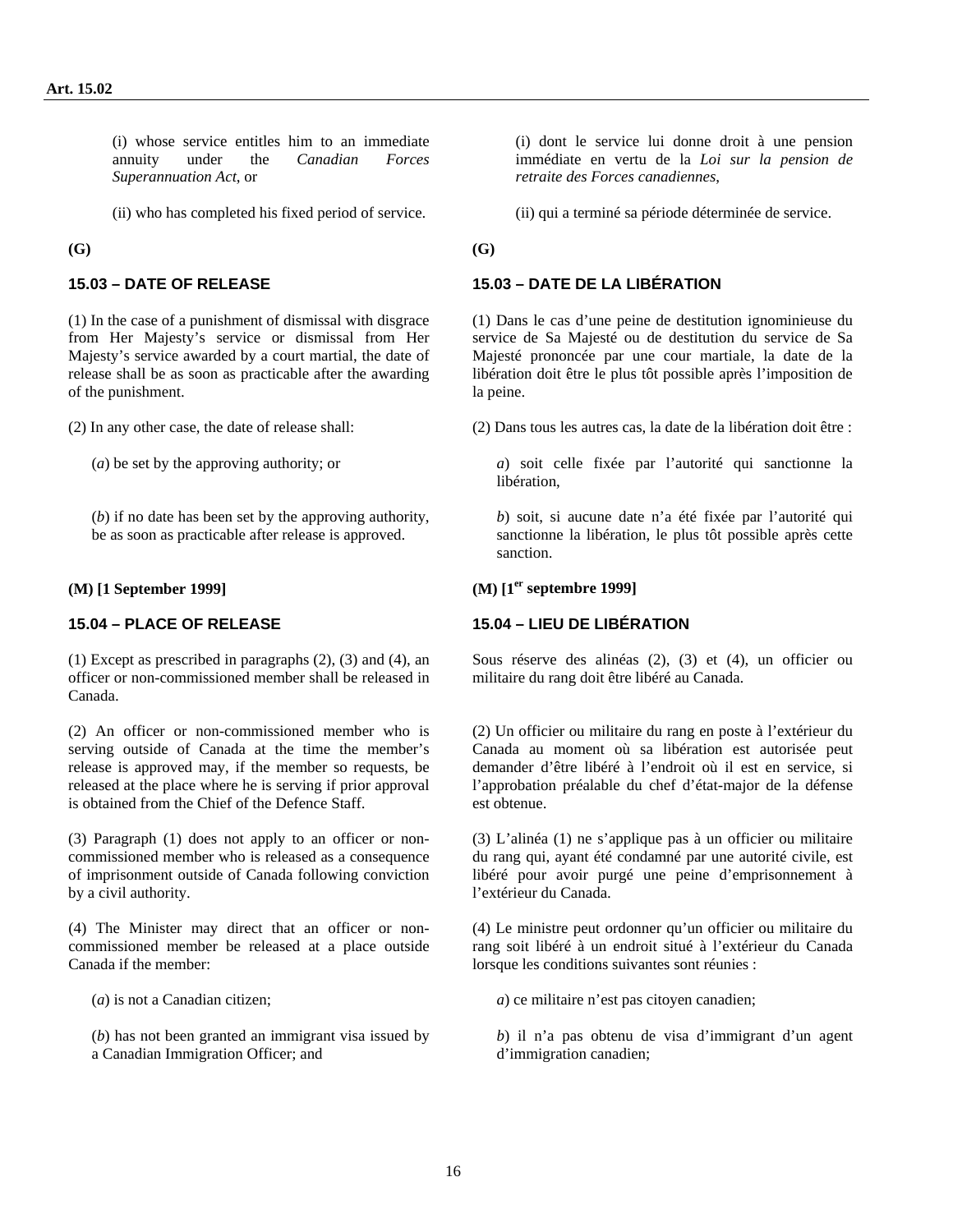(*c*) is serving outside Canada at the time his release is approved.

#### **15.05 – RETENTION OF OFFICERS AND NON-COMMISSIONED MEMBERS ELIGIBLE FOR RELEASE ON MEDICAL GROUNDS**

An officer or non-commissioned member of the Regular Force who is suffering from a disease or injury that necessitates his release as medically unfit may, at the discretion of the Chief of the Defence Staff or the officer commanding the command, be retained for prolonged treatment, institutional care or medical observation for a further period of not more than six months, at the end of which time he shall be released unless otherwise directed by the Minister.

**(G) (G)** 

#### **15.06 – RELEASE AS MEDICALLY UNFIT 15.06 – LIBÉRATION POUR INAPTITUDE**

Where an officer or non-commissioned member is to be released as medically unfit, he shall be referred to the Department of Veterans Affairs if he requires treatment or institutional care and, subject to article 15.05 (*Retention of Officers and Non-commissioned Members Eligible for Release on Medical Grounds*), his release shall be completed as soon as possible after that reference.

#### **15.07 – VOLUNTARY RELEASE AFTER SUBSIDIZED EDUCATION OR TRAINING**

(1) Notwithstanding paragraph (3) of article 15.02 (*Release as of Right*), the Chief of the Defence Staff may prescribe those courses in respect of which an officer or non-commissioned member who has attended on fulltime paid duty shall not be released on his request under Item 4 of the table to article 15.01 (*Release of Officers and Non-commissioned Members*), unless he has served the minimum period as determined by the Chief of the Defence Staff, which period shall not be of less than 12 months duration.

*c*) il est en poste à l'extérieur du Canada au moment où sa libération est approuvée.

#### **(M) (M)**

#### **15.05 – MAINTIEN EN SERVICE DES OFFICIERS ET MILITAIRES DU RANG AYANT DROIT À LA LIBÉRATION POUR RAISONS DE SANTÉ**

Un officier ou militaire du rang de la force régulière souffrant d'une maladie ou d'une blessure qui nécessite sa libération pour inaptitude physique peut, à la discrétion du chef d'état-major de la défense ou de l'officier commandant le commandement, être gardé pour traitement, soins dans une institution ou sous observation médicale prolongés pendant une période supplémentaire d'au plus six mois après quoi il est libéré, à moins d'ordre contraire du ministre.

# **PHYSIQUE**

Un officier ou militaire du rang qui doit être libéré pour inaptitude physique est confié au ministère des Anciens combattants s'il lui faut suivre un traitement ou recevoir des soins en institution et, sous réserve de l'article 15.05 (*Maintien en service des officiers et des militaires du rang ayant droit à la libération pour raisons de santé*), sa libération se fait le plus tôt possible après qu'on l'ait déféré à ce ministère.

**(M) (M)** 

#### **15.07 – LIBÉRATION VOLONTAIRE – MILITAIRES AYANT SUIVI DES COURS SUBVENTIONNÉS**

(1) Nonobstant l'alinéa (3) de l'article 15.02 (*Libération de droit*), le chef d'état-major de la défense peut déterminer quels sont les cours après lesquels un officier ou militaire du rang qui les a suivis à plein temps en service commandé payé ne pourra être libéré aux termes du numéro 4 du tableau ajouté à l'article 15.01 (*Libération des officiers et militaires du rang*) à moins qu'il n'ait accompli la période de service minimale déterminée par le chef d'état-major de la défense, laquelle doit être d'au moins 12 mois.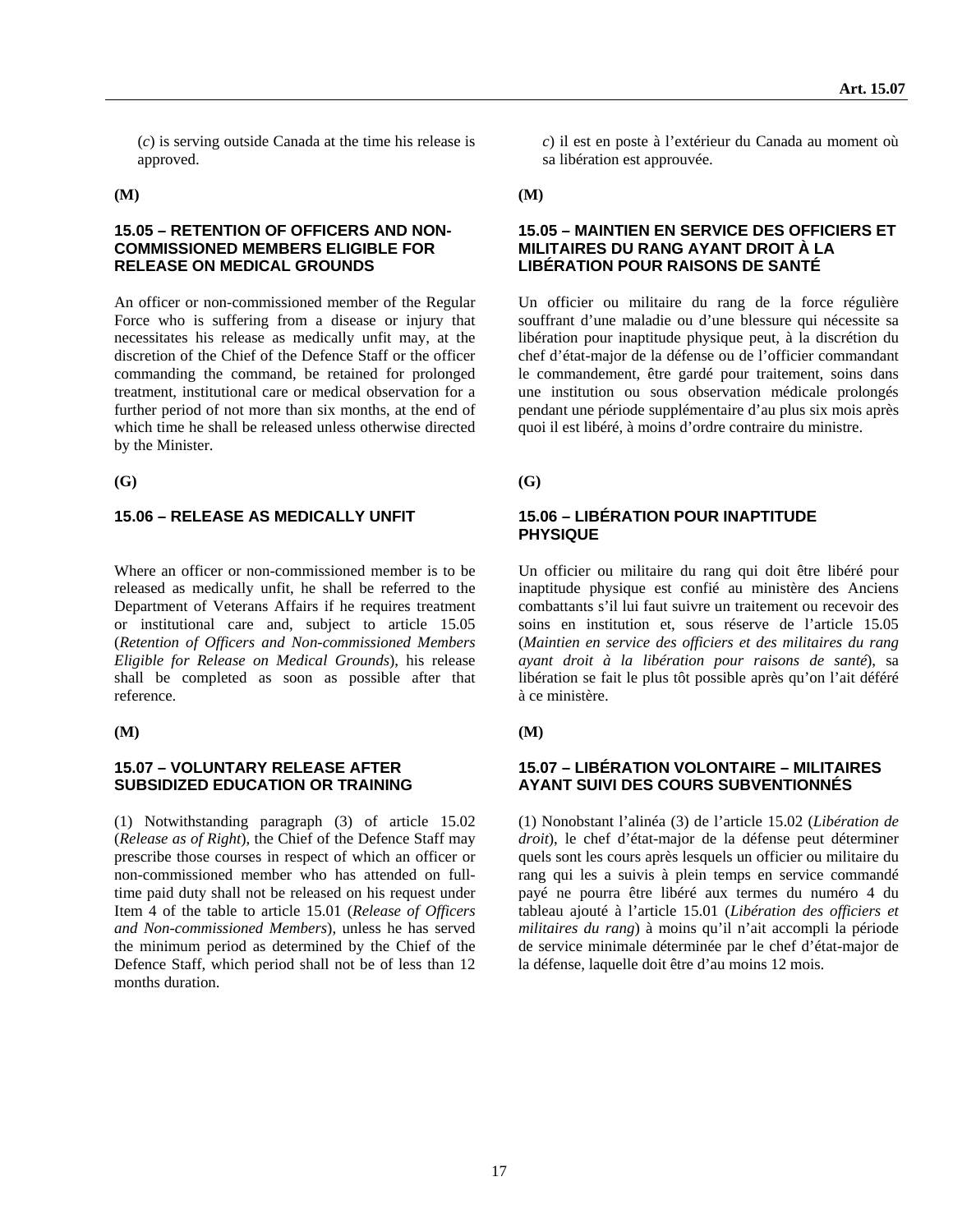(2) Where in the opinion of the Chief of Defence Staff special and unforeseen circumstances require that an officer or non-commissioned member apply for his release prior to the completion of the minimum period of service referred to in paragraph (1), the member's release may be approved if the exigencies of the service permit; however, approval of release for other than compassionate reasons is contingent on the member refunding all or a portion of the cost incurred by the public, determined under paragraph (3), for his attendance at courses as prescribed by the Chief of the Defence Staff.

(3) Where under paragraph (2) all or a portion of the cost incurred by the public is to be reimbursed, the amount of that reimbursement shall be:

(*a*) the total cost incurred by the public in providing the course, if the release occurs within 12 months of the commencement of the required minimum period of service; or

(*b*) that part of the cost incurred by the public that is the equivalent in ratio of the number of months still to be served (part of a month being reckoned as a full month), to the total number of months of the minimum period of service, if the release occurs within that required minimum period of service but more than 12 months after commencement of that period.

(4) The cost incurred by the public on which reimbursement shall be based shall be:

(*a*) the amount paid by the Crown either directly to the institution providing the instruction or by reimbursement of the officer or non-commissioned member for fees or any other costs arising out of or attributable to his attendance under instruction, but in the case of an officer attending a Canadian Military College the amount shall be the fees and expenses as prescribed in the *Queen's Regulations and Orders for the Canadian Military Colleges*; and

(*b*) except for any period during which the member performed normal service duties, pay and allowances including the rate of subsistence allowance for his rank and status, whether in issue or not, applicable from time to time in the period for which he attended the course, but not including

(2) Lorsque, de l'avis du chef d'état-major de la défense, des circonstances exceptionnelles et imprévues nécessitent qu'un officier ou militaire du rang présente une demande de libération avant d'avoir terminé la période de service minimale prescrite à l'alinéa (1), sa demande peut être approuvée à condition que cela n'empêche pas de répondre aux besoins du service. Les demandes de libération pour des raisons autres que des raisons de famille sont approuvées à condition que le militaire rembourse en totalité ou en partie les dépenses engagées par l'État et déterminées aux termes de l'alinéa (3) pour les cours qu'il a suivis, et qui sont déterminés par le chef d'état-major de la défense.

(3) Lorsqu'aux termes de l'alinéa (2) l'officier ou le militaire du rang doit rembourser en totalité ou en partie les dépenses engagées par l'État, le montant du remboursement s'établit comme suit :

*a*) soit le montant total déboursé par l'État pour qu'il puisse suivre le cours, lorsque la libération a lieu dans les 12 mois qui suivent le début de la période minimale de service obligatoire;

*b*) soit la partie des dépenses engagées par l'État équivalente au rapport entre le nombre de mois qu'il reste à servir (chaque portion de mois étant considérée comme un mois entier) et le nombre total de mois que comporte la période minimale de service, lorsque la libération a lieu au cours de la période minimale de service obligatoire et plus de 12 mois après le début de cette période.

(4) Les dépenses engagées par l'État et sur lesquelles se fondent les calculs de remboursement comprennent :

*a*) soit la somme versée par l'État directement à l'établissement d'enseignement, soit celle versée à l'officier ou au militaire du rang en guise de remboursement des frais de scolarité et de toutes les autres dépenses engagées pour suivre le cours; toutefois, dans le cas d'un officier qui fréquente un collège militaire canadien, le montant des frais et des dépenses est celui qui est prescrit dans les *Ordonnances et règlements royaux applicables aux collèges militaires du Canada*;

*b*) hormis toute période où le militaire a accompli du service militaire régulier, la solde et les indemnités, y compris l'indemnité de subsistance calculée en fonction de son grade et de sa situation, qu'elles lui aient été versées ou non, auxquelles il avait droit de temps à autre pendant la période où il a suivi le cours; ces frais ne comprennent toutefois pas :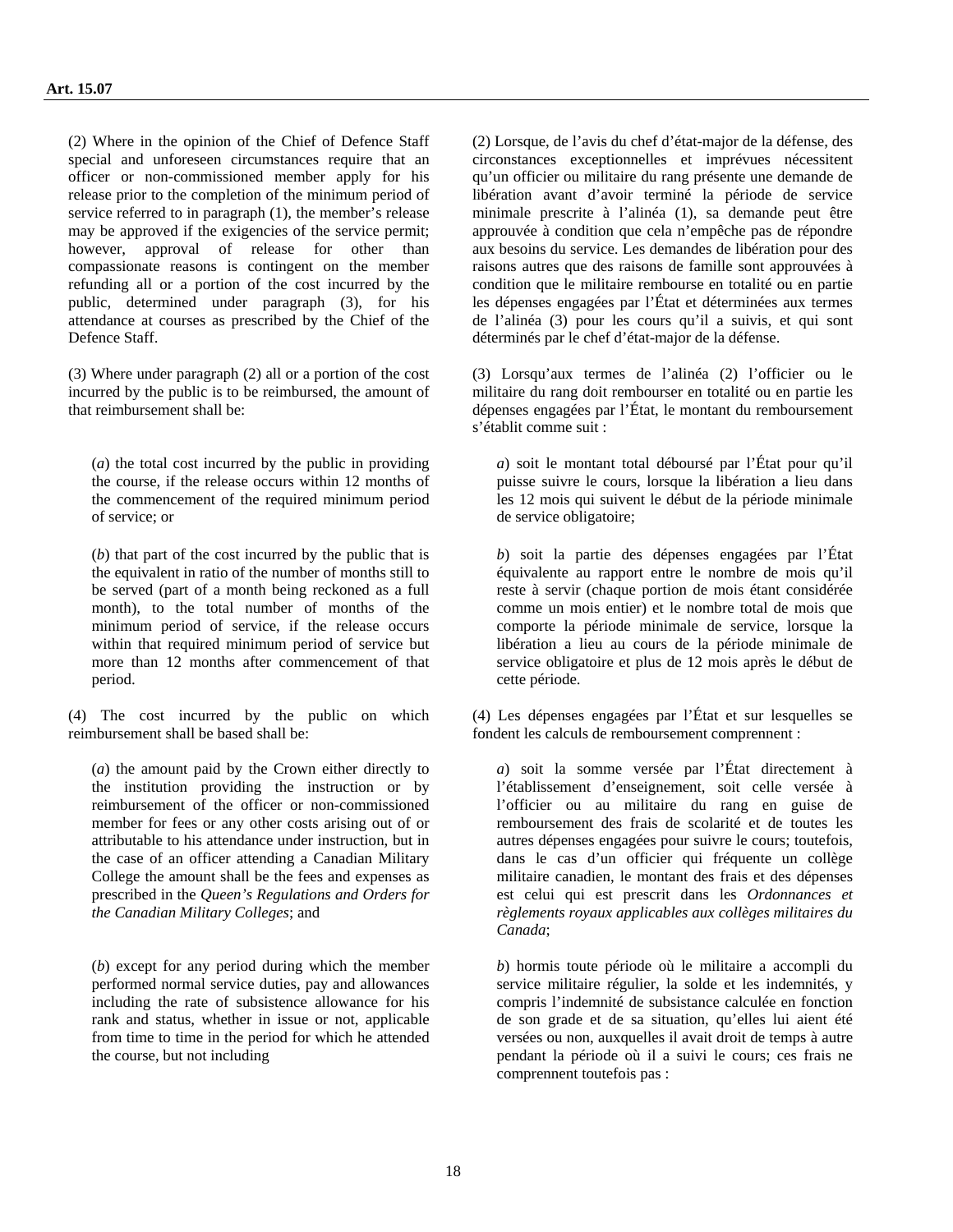(i) transportation and travelling expenses provided to send him and his dependents, furniture and effects to or from the course,

(ii) any assisted leave transportation benefits extended to him, or

(iii) income tax deductions applicable to that period.

(5) Notwithstanding this article, the Minister may authorize a reduction in the portion to be refunded by the officer or non-commissioned member to such reasonable part of the cost incurred by the public as he may consider appropriate, having regard to any special and unforeseen circumstances.

**(G) (G)** 

### **15.071 – VOLUNTARY RELEASE AFTER RECEIVING A RECRUITMENT ALLOWANCE**

(1) Despite paragraph (3) of article 15.02 (*Release as of Right*), an officer or non-commissioned member who has received a recruitment allowance under CBI 205.525 (*Recruitment Allowance*) shall not be released on their request under Item 4 of the table to article 15.01 (*Release of Officers and Non-commissioned Members*) unless they have served the period of service that they undertook to serve to be eligible for the allowance.

(2) When, in the opinion of the Chief of the Defence Staff, special and unforeseen circumstances require that an officer or non-commissioned member request release prior to completion of the period of service which they have undertaken to serve, the member's release may be approved if the exigencies of the service permit. A request for release for other than compassionate reasons is contingent on the member refunding a portion of the recruitment allowance received calculated in accordance with the following formula:

(i) les frais de transport et de déplacement assumés à son égard et à l'égard des personnes à sa charge, ainsi que les frais de déménagement de son mobilier et de ses effets personnels,

(ii) toute indemnité de frais de déplacement en congé,

(iii) les déductions d'impôt applicables à cette période.

(5) Nonobstant le présent article, le ministre peut autoriser une réduction du montant que l'officier ou le militaire du rang doit rembourser, exigeant de ce dernier qu'il ne restitue que la partie raisonnable des dépenses engagées par l'État qu'il estime appropriée compte tenu des circonstances exceptionnelles et imprévues prises en considération.

### **15.071 – LIBÉRATION VOLONTAIRE APRÈS AVOIR REÇU UNE INDEMNITÉ DE RECRUTEMENT**

(1) Malgré l'alinéa (3) de l'article 15.02 (*Libération de droit*), l'officier ou le militaire du rang qui a reçu une indemnité de recrutement au titre de la DRAS 205.525 (*Indemnité de recrutement*) ne peut être libéré à sa demande, aux termes du numéro 4 du tableau ajouté à l'article 15.01 (*Libération des officiers et militaires du rang*), que s'il a servi pendant la période de service pour laquelle il s'est engagé afin de recevoir cette indemnité.

(2) Lorsque, de l'avis du chef d'état-major de la défense, des circonstances particulières et imprévues exigent qu'un officier ou militaire du rang présente une demande de libération avant d'avoir complété la période de service à laquelle il s'est engagé, la libération ne doit être approuvée que si les exigences du service le permettent. Une demande de libération, pour des raisons autres qu'humanitaires, ne doit être approuvée que si le militaire rembourse une partie de l'indemnité de recrutement qui lui a été versée correspondant au montant calculé comme suit :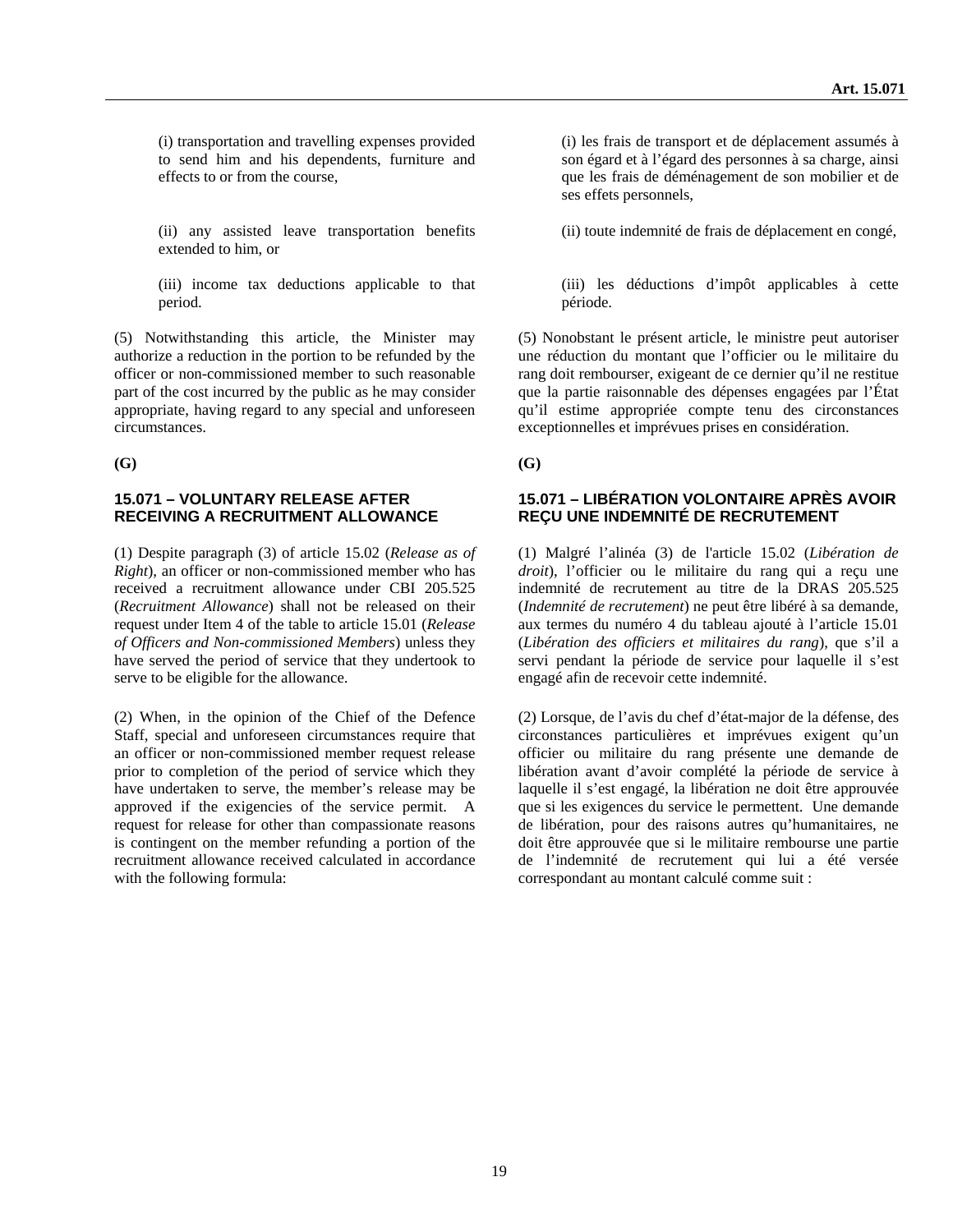number of months still to be served by the member (a part of a month being considered as a full month)

number of months of the period of service that the member undertook to serve

nombre de mois qui restent au militaire à servir (une partie de mois étant considérée comme un mois entier)

> nombre de mois de la période de service à laquelle le militaire s'est engagé

**(G) [P.C. 2001-1510 effective 1 August 2001; P.C. 2001-1508 effective 1 September 2001; P.C. 2002-218 effective 1 February 2002; P.C. 2003-1403 effective 1 October 2003 – (1); P.C. 2014-0575 effective 1 June 2014 – (1)]** 

**(G) [15.075: repealed by P.C. 2014-0575 effective 1 June 2014]** 

(1) When forwarding an application for the release of an officer or non-commissioned member, the commanding officer shall report any outstanding or potential public or non-public claim against the member and shall furnish proof of that claim.

(2) When release has been approved, the commanding officer shall report to National Defence Headquarters any claim described in paragraph (1) which will not be liquidated on or before the proposed date of release.

#### **(C) (C)**

#### **15.09 – USE OF RANK TITLE AND WEARING OF UNIFORM AFTER RELEASE**

(1) The Retired Lists maintained by the Canadian Forces were abolished on 26 February 1970.

(2) A former officer or non-commissioned member who was honorably released prior to or after the coming into force of this article after having served in the Canadian Forces for not less than 10 years, may use the rank title held by him or the designation of rank authorized to be used by him at the time of his release and, when so used, the word "(*Retired*)" or its abbreviation "(*Ret'd*)" shall be included.



the amount of the recruitment allowance received by the member as of the date of release



le montant de l'indemnité de recrutement reçue par le militaire jusqu'au jour de sa libération

**(G) [C.P. 2001-1510 en vigueur le 1er août 2001; C.P. 2001-1508 en vigueur le 1er septembre 2001; C.P. 2002-218 en vigueur le 1erfévrier 2002; C.P. 2003-1403 en vigueur le 1eroctobre 2003 – (1); C.P. 2014-0575 en vigueur le 1<sup>er</sup> juin 2014 – (1)** 

**(G) [15.075 : abrogé par C.P. 2014-0575 en vigueur le 1er juin 2014]** 

### **15.08 – REPORTING OF CLAIMS 15.08 – ÉTAT DES RÉCLAMATIONS**

(1) Le commandant, lorsqu'il envoie la demande de libération d'un officier ou militaire du rang, doit faire état de toute réclamation de biens publics ou non publics, impayée ou éventuelle, contre le militaire et fournir les pièces à l'appui de cette réclamation.

(2) Une fois la libération autorisée, le commandant fait rapport au Quartier général de la Défense nationale de toute réclamation mentionnée à l'alinéa (1) qui ne sera pas liquidée à la date de libération projetée.

#### **15.09 – UTILISATION DU TITRE DU GRADE ET PORT DE L'UNIFORME APRÈS LA LIBÉRATION**

(1) Le Cadre des retraités maintenu par les Forces canadiennes a été aboli le 26 février 1970.

(2) Un ancien officier ou militaire du rang qui a été libéré honorablement avant ou après l'entrée en vigueur du présent article et qui a servi dans les Forces canadiennes pendant au moins 10 ans, a le droit de porter le titre du grade qu'il détenait ou le sigle du grade qu'il était autorisé à utiliser au moment de sa libération, et il doit alors ajouter le mot «(*Retraité*)» ou «(*Retraitée*)».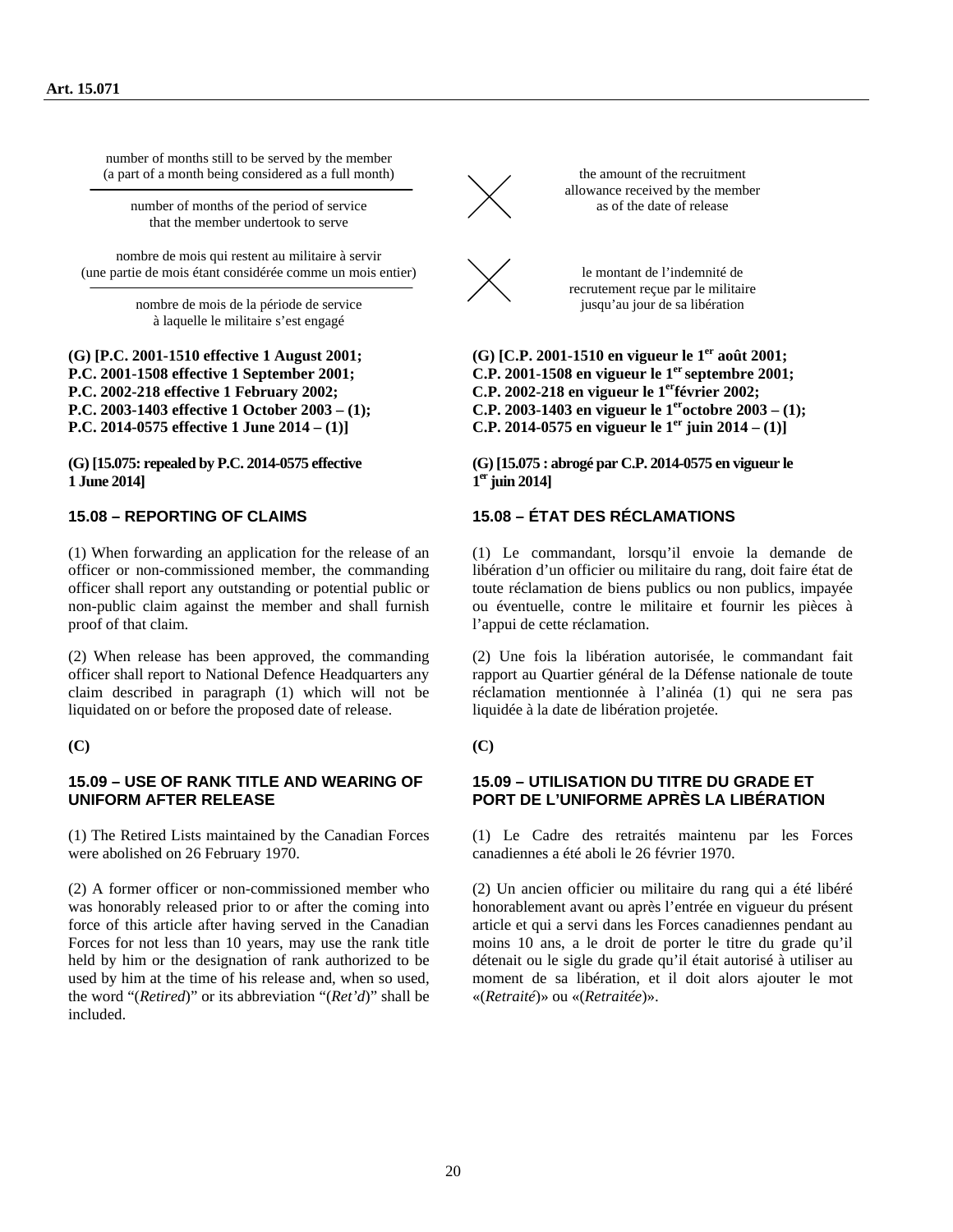(3) A former officer whose name was carried on the Retired Lists on the day immediately before the day they were abolished may continue to use the rank title or the designation of rank, there shown against his name and, when so used, the word "(*Retired*)" or its abbreviation "(*Ret'd*)" shall be included.

(4) Where pursuant to paragraph (2) or (3), the designation of rank "Captain" or "Lieutenant" is used by a former officer of the Naval Operations Branch, the letter "(N)" shall be included immediately after the designation of rank.

(5) Where addressing in writing a former officer or noncommissioned member by his rank title or designation of rank, the form of address shall be rank, initials, name, decorations and shall be followed by "(*Retired*)" or "(*Ret'd*)".

(6) Where a former officer or non-commissioned member uses his rank title or designation of rank in a signature block, the order shall be initials, name and rank followed by "(*Retired*)" or "(*Ret'd*)".

(7) A former officer or non-commissioned member mentioned in paragraph (2) or (3) may wear his uniform only at such times and under such conditions as may be prescribed by the Chief of the Defence Staff.

**[15.10 to 15.16 inclusive: not allocated] [15.10 à 15.16 inclus : non attribués]** 

#### **Section 2 – Officers Section 2 – Officiers** Section 2 – Officiers

#### **15.17 – RELEASE OF OFFICERS – AGE AND LENGTH OF SERVICE**

(1) Except where the Minister has otherwise prescribed under paragraph (2), the retirement age of an officer is the first to occur of the following ages:

(*a*) the age for his rank set out in the table to this article that applies to him; or

(3) Un ancien officier dont le nom a été porté au Cadre des retraités le jour qui précédait immédiatement celui où le Cadre des retraités a été aboli peut continuer d'utiliser le titre du grade ou le sigle de grade qui y est indiqué en regard de son nom, et il doit alors ajouter le mot «(*Retraité*)» ou «(*Retraitée*)».

(4) Lorsqu'en vertu de l'alinéa (2) ou (3), un ancien officier du Bureau des opérations navales utilise son grade de «Capitaine» ou de «Lieutenant», il doit ajouter la lettre «(M)» immédiatement après le grade.

(5) Lorsqu'on s'adresse par écrit à un ancien officier ou militaire du rang par le titre ou le sigle de son grade, l'adresse doit porter le grade, les initiales, le nom, les décorations et doit être suivie de «(*Retraité*)» ou «(*Retraitée*)».

(6) Un ancien officier ou militaire du rang qui utilise le titre ou le sigle de son grade dans l'attache de signature doit respecter l'ordre suivant : initiales, nom et grade, suivi de «(*Retraité*)» ou «(*Retraitée*)».

(7) Un ancien officier ou militaire du rang mentionné à l'alinéa (2) ou (3) peut porter l'uniforme seulement aux conditions et aux moments prescrits par le chef d'état-major de la défense.

**(M) (M)** 

#### **15.17 – LIBÉRATION DES OFFICIERS – ÂGE ET TEMPS DE SERVICE**

(1) Sauf lorsque le ministre le prescrit autrement en vertu de l'alinéa (2), l'âge de la retraite d'un officier est le moins élevé des âges qui suivent :

*a*) l'âge fixé à l'égard de son grade dans le tableau pertinent ajouté au présent article;

(*b*) the age at which he completes, *b*) l'âge atteint à l'issue du service à plein temps et rémunéré, y compris le service en qualité de militaire du rang, dans l'une des forces de Sa Majesté, de

(i) as a colonel or above, 30 years, or (i) 30 années, dans le cas d'un colonel ou d'un officier de grade plus élevé,

(ii) as a lieutenant-colonel or below, 28 years, (ii) 28 années, dans le cas d'un lieutenant-colonel ou d'un officier de grade moins élevé.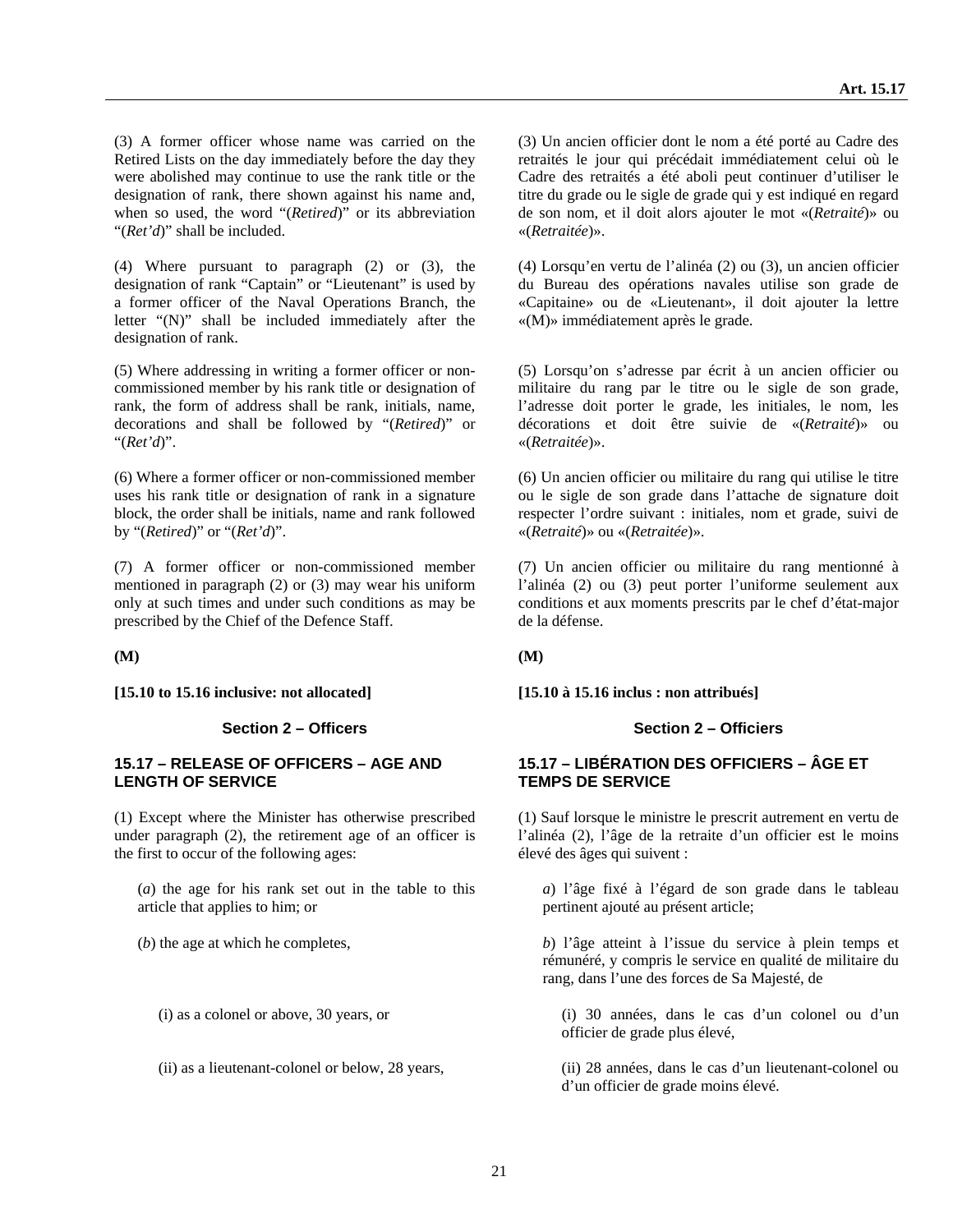full-time paid service, including service as a noncommissioned member, in any of Her Majesty's Forces.

(2) Where any part of the Canadian Forces is on active service by reason of an emergency, the retirement age of an officer may be extended to such age as the Minister may prescribe.

(3) Subject to paragraph (5), an officer of the Regular Force shall be released

(*a*) upon reaching the appropriate age prescribed under subparagraph (1)(*a*); or

(*b*) after the completion of 30 years of full-time paid service in any of Her Majesty's Forces, including service as a non-commissioned member, if the Chief of the Defence Staff so recommends.

(4) Except as otherwise prescribed by the Chief of the Defence Staff, an officer of the Reserve Force shall be released upon reaching the appropriate age prescribed under subparagraph (1)(*a*).

(5) The retention of an officer of the Regular Force beyond the retirement age prescribed in subparagraph (1)(*a*) or the retention of an officer of the Reserve Force beyond the retirement age determined under paragraph (4) may be authorized:

(*a*) by the Minister; or *a*) soit par le ministre;

(6) Table "A" or Table "C", as appropriate, applies to an officer of the Regular Force who is categorized, under orders issued by the Chief of the Defence Staff, as a "General Service Officer", or as an "Officer Commissioned from the Ranks" other than as a "Specialist Officer" if he:

(*a*) commenced his service as an officer of the Regular Force on or after 1 February 1968 but prior to 1 April 1976;

(2) Lorsqu'une partie des Forces canadiennes est en service actif en raison d'un état d'urgence, l'âge de la retraite d'un officier peut être différé jusqu'à un âge que le ministre peut prescrire.

(3) Sous réserve de l'alinéa (5), tout officier de la force régulière est libéré :

*a*) lorsqu'il atteint l'âge approprié prévu au sous-alinéa (1)*a*);

*b*) s'il a terminé 30 années de service à plein temps et rémunéré dans l'une des forces de Sa Majesté, y compris en qualité de militaire du rang, et que le chef d'étatmajor de la défense le recommande.

(4) À moins que le chef d'état-major de la défense ne le prescrive autrement, tout officier de la force de réserve doit être libéré lorsqu'il atteint l'âge approprié prescrit aux termes du sous-alinéa (1)*a*).

(5) Le maintien en service d'un officier de la force régulière au-delà de l'âge de la retraite prévu en vertu du sous-alinéa (1)*a*) ou le maintien en service d'un officier de la force de réserve au-delà de l'âge de la retraite déterminé aux termes de l'alinéa (4) peut être autorisé :

(*b*) by the Chief of the Defence Staff if: *b*) soit par le chef d'état-major de la défense, si selon le cas :

(i) the period is less than 365 days, or (i) la période est de moins de 365 jours,

(ii) the officer is of or below the rank of colonel. (ii) l'officier détient le grade effectif de colonel ou un grade moins élevé.

> (6) Le tableau «A» ou le tableau «C», selon le cas, s'applique à un officier de la force régulière qui est classé en vertu d'ordres émis par le chef d'état-major de la défense dans la catégorie d'«officier du service général» ou d'«officier sorti du rang» autre qu'un «officier spécialiste» , à condition :

*a*) qu'il ait commencé son service en qualité d'officier de la force régulière le  $1<sup>er</sup>$  février 1968 ou après cette date, mais avant le  $1<sup>er</sup>$  avril 1976;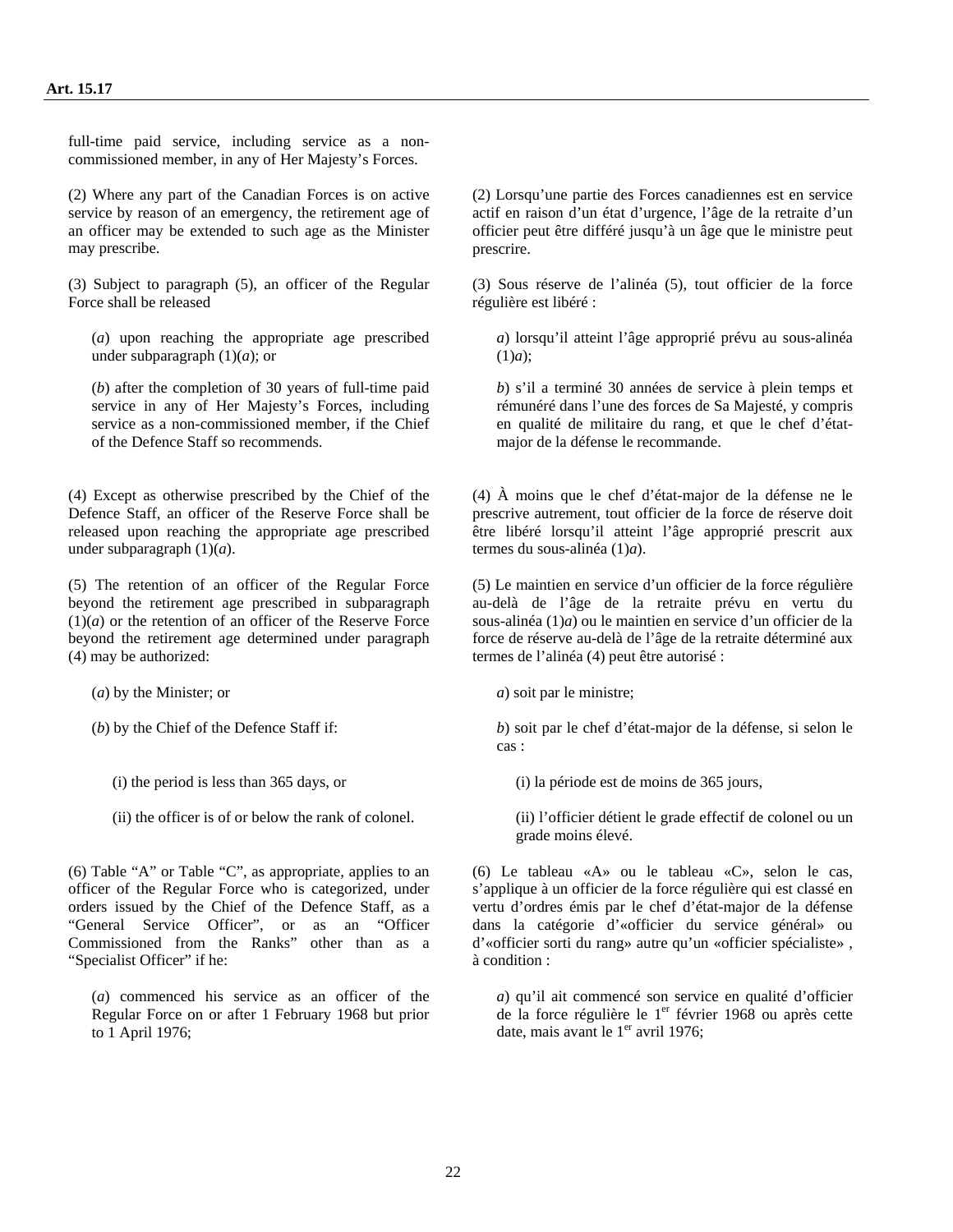(*b*) commenced his service as an officer of the Regular Force of a former Service prior to 1 February 1968 and, as a result of an election made by him on or before 31 January 1969, Table "A" or Table "C" applies to him; or

(*c*) was an officer of the Regular Force to whom Table "B" applied, but who became categorized, on or before 31 March 1976, under orders issued by the Chief of the Defence Staff, as a "General Service Officer", in which case Table "A" applies to him;

and on or after 1 April 1976 he was not offered or did not accept to have Table "G" apply to him, or on or after 1 July 2004 he is not offered or does not accept to have Table "H" apply to him.

(7) Table "B " applies to an officer of the Regular Force who was, on 31 March 1987, categorized under orders issued by the Chief of the Defence Staff as a "Specialist Officer", including an "Officer Commissioned from the Ranks" as a "Specialist Officer", if he commenced his service as an officer of the Regular Force:

(*a*) of a former Service prior to 1 February 1968 and, as a result of an election made by him on or before 31 January 1969, Table "B" applies to him; or

(*b*) on or after 1 February 1968 but prior to 1 April 1987 and was not offered or did not accept to have Table "G" apply to him;

and on or after 1 July 2004 he is not offered or does not accept to have Table "H" apply to him.

(8) Table "D", "E" or "F", as appropriate, applies to an officer of the Regular Force who on 31 January 1968 was an officer of the Regular Force of a former Service, if

(*a*) Table "A", "B" or "C" does not apply to him as a result of an election made by him on or before 31 January 1969;

(*b*) on or after 1 April 1976 he was not offered or did not accept to have Table "G" apply to him; and

*b*) qu'il ait commencé son service en qualité d'officier de la force régulière d'une ancienne arme avant le 1<sup>er</sup> février 1968, et qu'à la suite du choix qu'il a fait le 31 janvier 1969 ou avant cette date, le tableau «A» ou le tableau «C» s'applique à son cas;

*c*) qu'il soit un officier de la force régulière auquel s'appliquait le tableau «B», mais qu'il ait été classé, le 31 mars 1976 ou avant cette date, en vertu d'ordres émis par le chef d'état-major de la défense, dans la catégorie d'«officier du service général», auquel cas le tableau «A» s'applique à cet officier.

Le tableau «A» ou «C», selon le cas, s'applique seulement si le 1<sup>er</sup> avril 1976 ou après cette date, il ne s'est pas vu offrir ou n'a pas accepté de faire appliquer à son égard le tableau «G», ou si le 1<sup>er</sup> juillet 2004 ou après cette date, il ne se voit pas offrir ou n'accepte pas de faire appliquer à son égard le tableau «H».

(7) Le tableau «B» s'applique à un officier de la force régulière qui, le 31 mars 1987, a été classé en vertu d'ordres émis par le chef d'état-major de la défense dans la catégorie d' «officier spécialiste», y compris un «officier sorti du rang» à titre d'«officier spécialiste», à condition qu'il ait commencé son service en qualité d'officier de la force régulière :

*a*) soit d'une ancienne arme avant le 1<sup>er</sup> février 1968 et qu'à la suite du choix qu'il a fait le 31 janvier 1969 ou avant cette date, le tableau «B» s'applique à son cas;

 $b$ ) soit le 1<sup>er</sup> février 1968 ou après cette date, mais avant le 1<sup>er</sup> avril 1987, et qu'il ne se soit pas vu offrir ou n'ait pas accepté de faire appliquer à son égard le tableau «G».

Le tableau «B» s'applique seulement si le  $1<sup>er</sup>$  juillet 2004 ou après cette date, il ne se voit pas offrir ou n'accepte pas de faire appliquer à son égard le tableau «H».

(8) Le tableau «D», «E» ou «F», selon le cas, s'applique à tout officier de la force régulière qui, le 31 janvier 1968, était un officier de la force régulière d'une ancienne arme, si les conditions suivantes sont réunies :

*a*) le tableau «A», «B» ou «C» ne s'applique pas à l'officier par suite d'un choix qu'il a fait le 31 janvier 1969 ou avant cette date;

*b*) le 1<sup>er</sup> avril 1976 ou après cette date, il ne s'est pas vu offrir ou n'a pas accepté de faire appliquer à son égard le tableau «G»;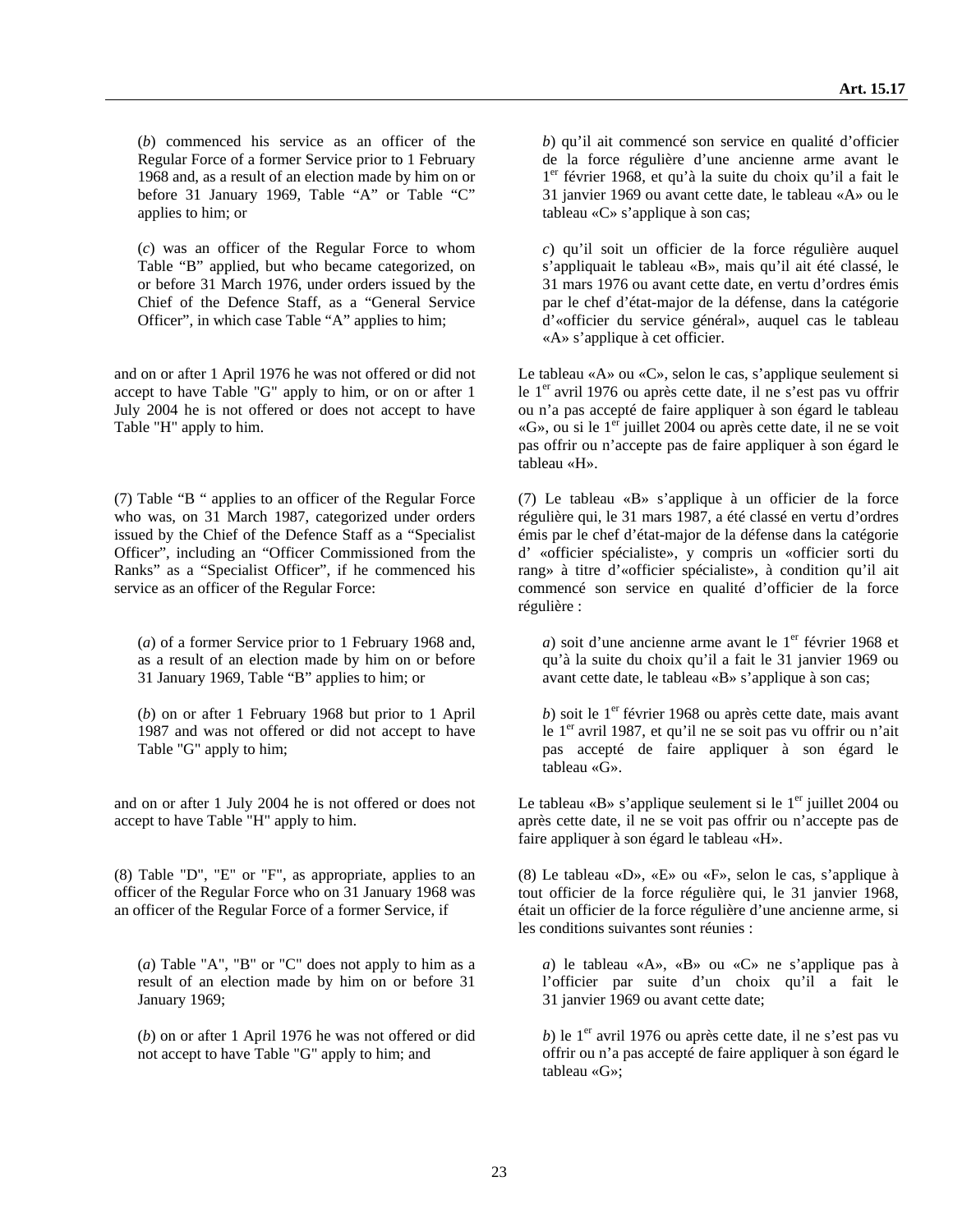(*c*) on or after 1 July 2004 he is not offered or does not accept to have Table "H" apply to him.

(9) Table "G" applies to an officer of the Regular Force who is categorized under orders issued by the Chief of the Defence Staff, as a:

(*a*) "General Service Officer", or as an "Officer Commissioned from the Ranks" other than as a "Specialist Officer", if he,

(i) commenced his service as an officer of the Regular Force on or after 1 April 1976, or

(ii) was serving as an officer of the Regular Force on 31 March 1976 and, in accordance with orders issued by the Chief of the Defence Staff, was offered and accepted to convert his period of service to a period of service specified in those orders to be a period of service in respect of which Table "G" applies,

and on or after 1 July 2004 he is not offered or does not accept to have Table "H" apply to him; and

(*b*) "Specialist Officer", or as an "Officer Commissioned from the Ranks" as a "Specialist Officer" if he.

(i) commences his service as a Specialist Officer of the Regular Force on or after 1 July 1987, or

(ii) was serving as a Specialist Officer of the Regular Force on 30 June 1987 and, in accordance with orders issued by the Chief of the Defence Staff, was offered and accepted to convert his period of service to a period of service specified in those orders to be a period of service in respect of which Table "G" applies,

and on or after 1 July 2004 he is not offered or does not accept to have Table "H" apply to him.

(10) Table "H" applies to an officer of the Regular Force who

 $c$ ) le 1<sup>er</sup> juillet 2004 ou après cette date, il ne se voit pas offrir ou n'accepte pas de faire appliquer à son égard le tableau «H».

(9) Le tableau «G» s'applique à un officier de la force régulière qui est classé en vertu d'ordres émis par le chef d'état-major de la défense dans la catégorie :

*a*) d'«officier du service général» ou d'«officier sorti du rang» autre qu'un «officier spécialiste», si l'une des conditions suivantes est remplie :

(i) il a commencé son service en qualité d'officier de la force régulière le  $1<sup>er</sup>$  avril 1976 ou après cette date,

(ii) il a été en service en qualité d'officier de la force régulière le 31 mars 1976 et, conformément aux ordres émis par le chef d'état-major de la défense, il s'est vu offrir puis a accepté de convertir sa période de service en une période de service précisée dans ces ordres comme étant une période de service à l'égard de laquelle s'applique le tableau «G»,

et le tableau «G» s'applique seulement si, le 1er juillet 2004 ou après cette date, il ne se voit pas offrir ou n'accepte pas de faire appliquer à son égard le tableau «H»;

*b*) d'«officier spécialiste» ou d'«officier sorti du rang» à titre d'«officier spécialistes», si l'une des conditions suivantes est remplie :

(i) il a commencé son service en qualité d'officier spécialiste de la force régulière le  $1<sup>er</sup>$  juillet 1987 ou après cette date,

(ii) il a été en service en qualité d'officier spécialiste de la force régulière le 30 juin 1987 et, conformément aux ordres émis par le chef d'état-major de la défense, il s'est vu offrir puis a accepté de convertir sa période de service en une période de service précisée dans ces ordres comme étant une période de service à l'égard de laquelle s'applique le tableau «G»,

et le tableau «G» s'applique seulement si, le 1er juillet 2004 ou après cette date, il ne se voit pas offrir ou n'accepte pas de faire appliquer à son égard le tableau «H».

(10) Le tableau «H» s'applique à un officier de la force régulière qui, selon le cas :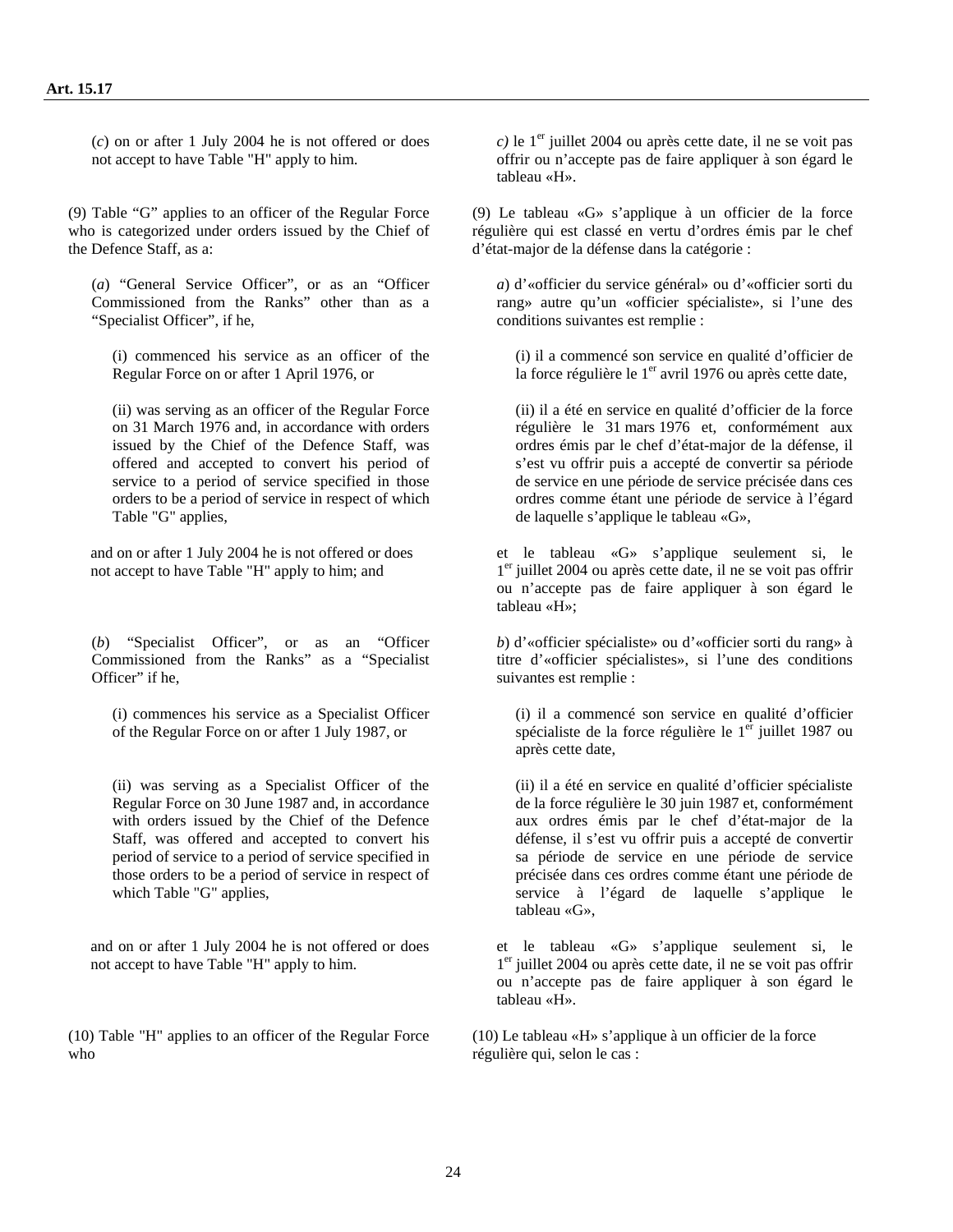(*a*) commenced his service as an officer of the Regular Force on or after 1 July 2004; or

(*b*) was serving as an officer of the Regular Force on 30 June 2004 and, in accordance with orders issued by the Chief of the Defence Staff, is offered and accepts to convert his period of service to a period of service specified in those orders in respect of which Table "H" applies.

(11) This article is a regulation made for the purposes of paragraph 15(1)(*b*) of the *Canadian Human Rights Act*.

**(G) [P.C. 1999-1305 effective 1 September 1999 – (3); P.C. 2004-751 effective 1 July 2004 – (3), portion after**   $(6)(c)$ ,  $(7)(b)$ ,  $(8)$ ,  $(9)(a)(ii)$ ,  $(9)(b)(ii)$ ,  $(10)$  and  $(11)$ ; **P.C. 2011-1406 effective 1 December 2011 – (3)(***b***) and (12); P.C. 2014-0575 effective 1 June 2014 – (5)]** 

*a*) a commencé son service en qualité d'officier de la force régulière le  $1<sup>er</sup>$  juillet 2004 ou après cette date;

*b*) a été en service en qualité d'officier de la force régulière le 30 juin 2004 et, conformément aux ordres émis par le chef d'état-major de la défense, se voit offrir puis accepte de convertir sa période de service en une période de service précisée dans ces ordres comme étant une période de service à l'égard de laquelle s'applique le tableau «H».

(11) Le présent article est un règlement pris pour l'application de l'alinéa 15(1)*b*) de la *Loi canadienne sur les droits de la personne.*

(12) This article does not apply to a military judge. (12) Le présent article ne s'applique pas aux juges militaires.

**(G) [C.P. 1999-1305 en vigueur le 1er septembre 1999 – (3); C.P. 2004-751 en vigueur le 1<sup>er</sup> juillet 2004 – (3), passage suivant (6)***c***), (7)***b***), (8), (9)***a***)(ii), (9)***b***)(ii), (10) et (11); C.P. 2011-1406 en vigueur le 1er décembre 2011 – (3)***b***) et (12); C.P. 2014-0575 en vigueur le 1er juin 2014 – (5)]**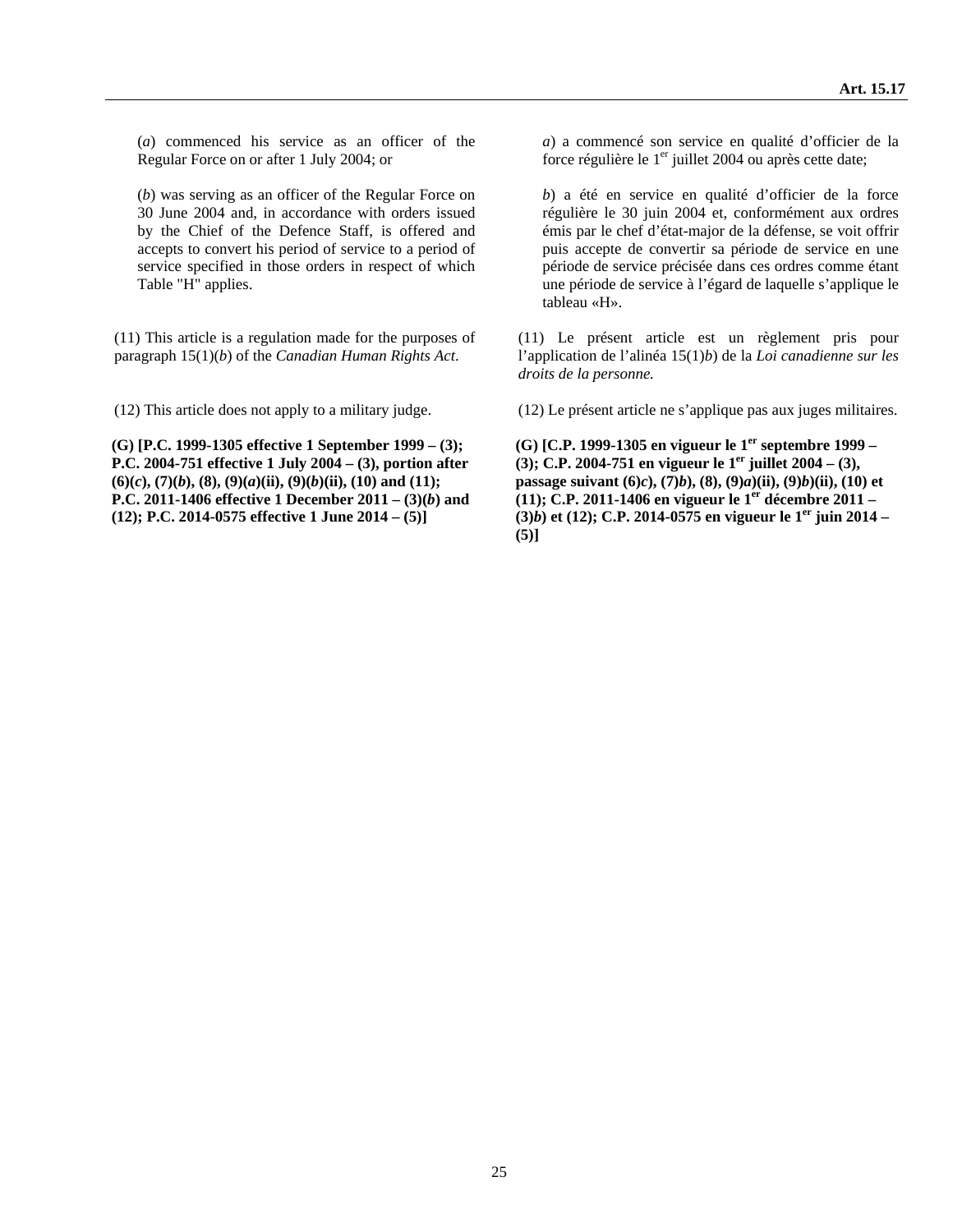### **TABLE "A" TO ARTICLE 15.17**

#### GENERAL SERVICE OFFICERS

| Rank                   | Age |
|------------------------|-----|
| Colonel and above      | 55  |
| Lieutenant-Colonel     | 51  |
| Major                  | 47  |
| Captain and Lieutenant | 45  |

**(G)** 

#### **TABLE "B" TO ARTICLE 15.17**

#### SPECIALIST OFFICERS

| Rank                         | Age |
|------------------------------|-----|
| Brigadier-General and above  | 60  |
| Colonel                      | 58  |
| Lieutenant-Colonel and Major | 55  |
| Captain and Lieutenant       | 50  |

**(G)** 

# **TABLE "C" TO ARTICLE 15.17**

#### OFFICERS COMMISSIONED FROM THE RANKS

| Rank                         | Age |
|------------------------------|-----|
| Colonel and above            |     |
| Lieutenant-Colonel and below | 50  |

**(G)** 

#### **TABLE "D" TO ARTICLE 15.17**

### OFFICERS FORMERLY MEMBERS OF THE ROYAL CANADIAN NAVY

|                                       |                                                                                  | Age                                                          |           |
|---------------------------------------|----------------------------------------------------------------------------------|--------------------------------------------------------------|-----------|
| <b>Rank</b>                           | Officers other than<br>Medical Officers,<br>Instructor Officers and<br>Chaplains | <b>Medical Officers</b><br>and Instructor<br><b>Officers</b> | Chaplains |
| Colonel and above                     | 55                                                                               | 55                                                           | 55        |
| Lieutenant-Colonel                    | 50                                                                               | 51                                                           | 55        |
| Major                                 | 45                                                                               | 49                                                           | 55        |
| Major (commissioned from the ranks)   | 50                                                                               |                                                              |           |
| Captain                               | 45                                                                               | 47                                                           | 55        |
| Captain (commissioned from the ranks) | 50                                                                               |                                                              |           |
| Lieutenant                            | 45                                                                               |                                                              |           |

**(G)**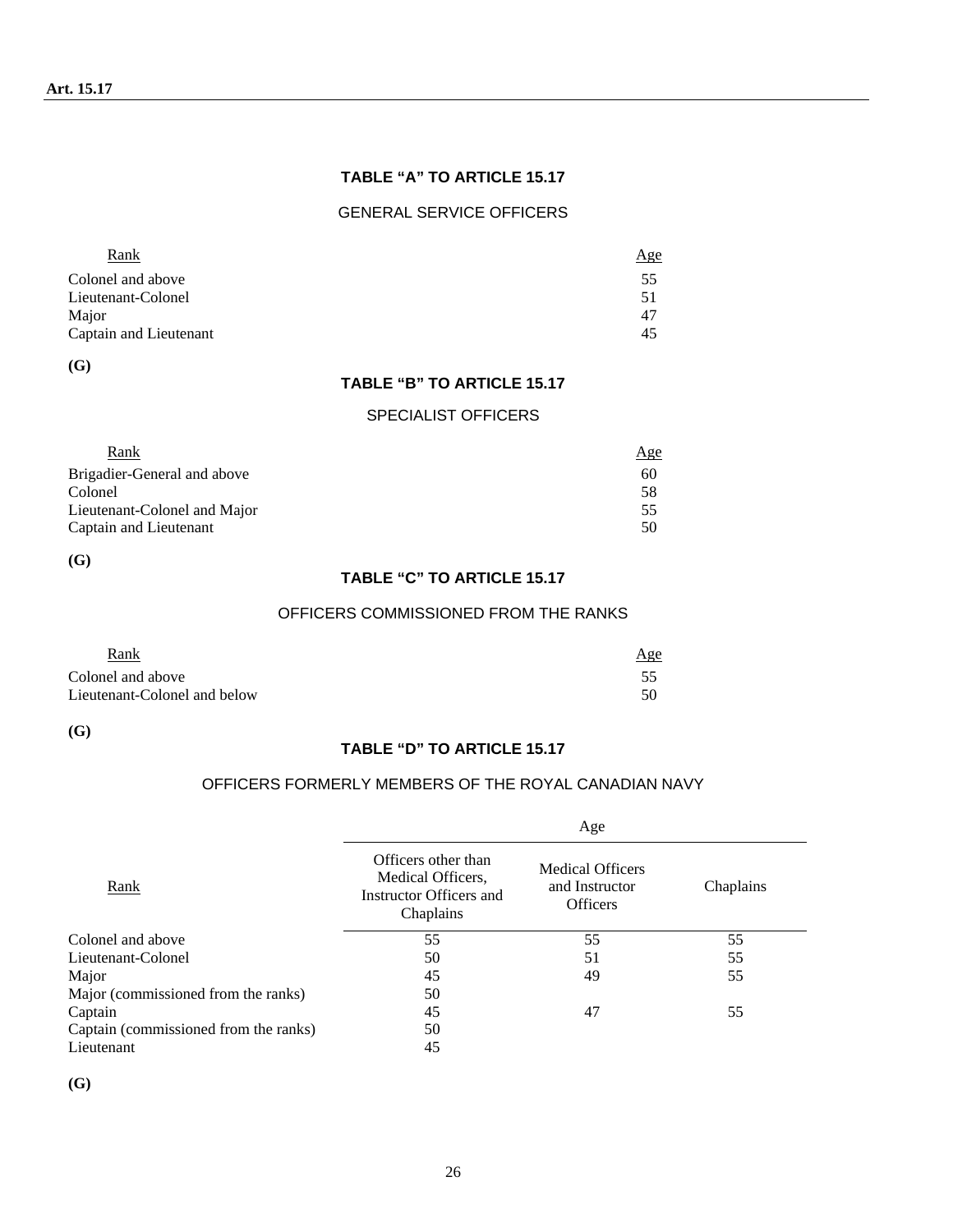## **TABLE "E" TO ARTICLE 15.17**

### OFFICERS FORMERLY MEMBERS OF CANADIAN ARMY

|                             | Age                  |           |  |
|-----------------------------|----------------------|-----------|--|
| Rank                        | Other than Chaplains | Chaplains |  |
| Brigadier-General and above | 55                   | 55        |  |
| Colonel                     | 53                   | 55        |  |
| Lieutenant-Colonel          | 51                   | 55        |  |
| Major                       | 49                   | 55        |  |
| Captain                     | 47                   | 55        |  |
| Lieutenant                  | 45                   | 55        |  |

**(G)** 

# **TABLE "F" TO ARTICLE 15.17**

### OFFICERS FORMERLY MEMBERS OF THE ROYAL CANADIAN AIR FORCE

|                         |                     | Age              |           |
|-------------------------|---------------------|------------------|-----------|
| Rank                    | <b>Flying Lists</b> | Non-Flying Lists | Chaplains |
| Major-General and above | 55                  | 55               | 55        |
| Brigadier-General       | 53                  | 55               | 55        |
| Colonel                 | 51                  | 53               | 55        |
| Lieutenant-Colonel      | 49                  | 51               | 55        |
| Major                   | 47                  | 49               | 55        |
| Captain                 | 45                  | 47               | 55        |
| Lieutenant              | 45                  | 45               | 55        |
| Second Lieutenant       | 45                  | 45               | 55        |

**(G)** 

#### **TABLE "G" TO ARTICLE 15.17**

#### AGE 55 – OFFICERS

| Rank<br>All officers |                            | Age<br>55 |
|----------------------|----------------------------|-----------|
| (G)                  | TABLE "H" TO ARTICLE 15.17 |           |
|                      | AGE 60 - OFFICERS          |           |
| Rank                 |                            | A oe      |

| Rank         | <u>Age</u> |
|--------------|------------|
| All officers | 60         |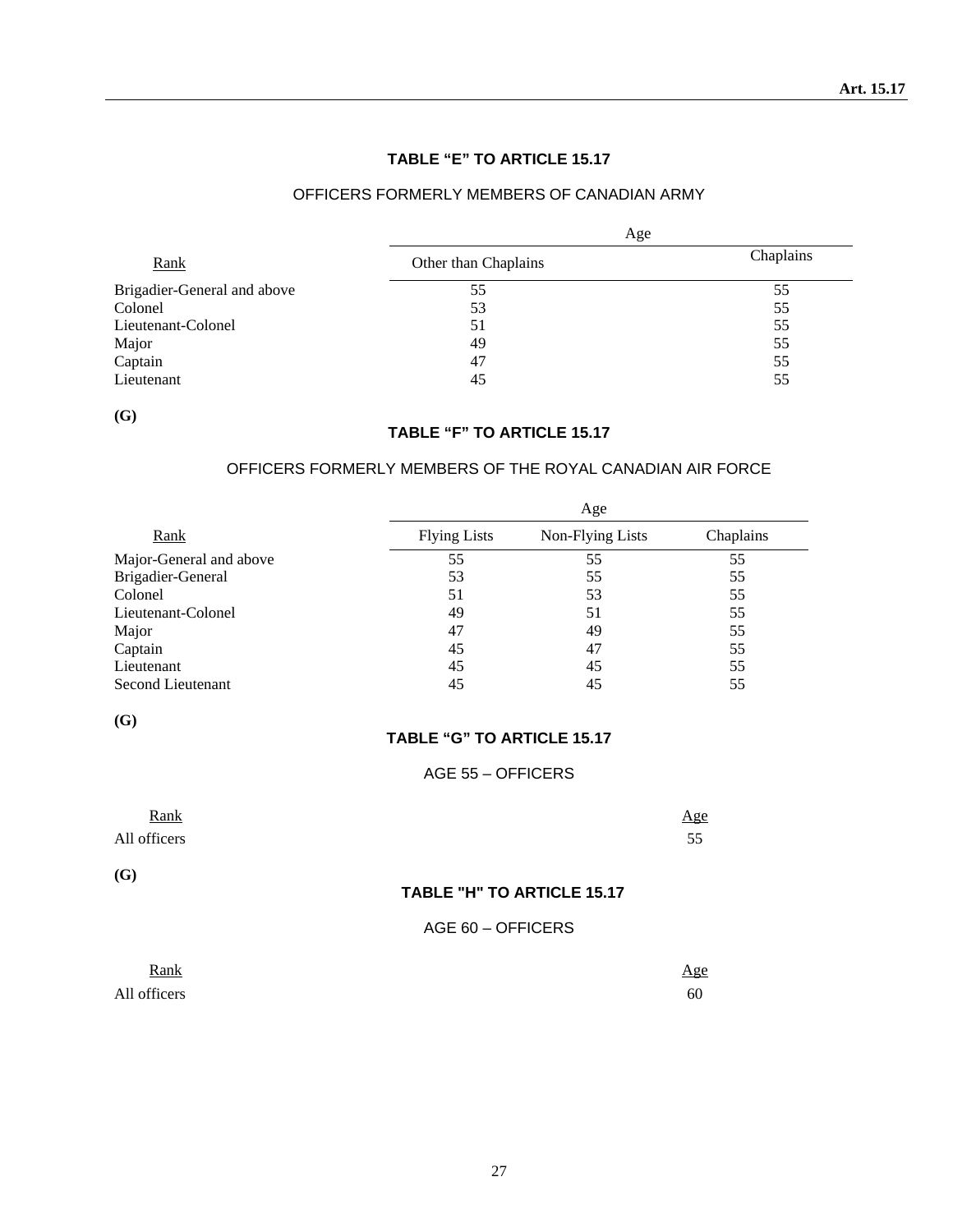# **TABLEAU «A» AJOUTÉ À L'ARTICLE 15.17**

## OFFICIERS DU SERVICE GÉNÉRAL

| Grade                         | Age |
|-------------------------------|-----|
| Colonel et grades plus élevés | 55  |
| Lieutenant-colonel            | 51  |
| Major                         | 47  |
| Capitaine et lieutenant       | 45  |

**(G)** 

# **TABLEAU «B» AJOUTÉ À L'ARTICLE 15.17**

### OFFICIERS SPÉCIALISTES

| Grade                                   | <u>Äge</u> |
|-----------------------------------------|------------|
| Brigadier-général et grades plus élevés | 60         |
| Colonel                                 | .58        |
| Lieutenant-colonel et major             | 55         |
| Capitaine et lieutenant                 | 50         |

**(G)** 

# **TABLEAU «C» AJOUTÉ À L'ARTICLE 15.17**

## OFFICIERS SORTIS DU RANG

| Grade                                     | Age |
|-------------------------------------------|-----|
| Colonel et grades plus élevés             |     |
| Lieutenant-colonel et grades moins élevés |     |

**(G)** 

# **TABLEAU «D» AJOUTÉ À L'ARTICLE 15.17**

## OFFICIERS QUI FAISAIENT PARTIE DE LA MARINE ROYALE DU CANADA

|                               | Âge                                                                           |                                                  |           |  |
|-------------------------------|-------------------------------------------------------------------------------|--------------------------------------------------|-----------|--|
| Grade                         | Autres que les médecins<br>militaires, officiers<br>instructeurs et aumôniers | Médecins militaires et<br>officiers-instructeurs | Aumôniers |  |
| Colonel et grades plus élevés | 55                                                                            | 55                                               | 55        |  |
| Lieutenant-colonel            | 50                                                                            | 51                                               | 55        |  |
| Major                         | 45                                                                            | 49                                               | 55        |  |
| Major (sorti du rang)         | 50                                                                            |                                                  |           |  |
| Capitaine                     | 45                                                                            | 47                                               | 55        |  |
| Capitaine (sorti du rang)     | 50                                                                            |                                                  |           |  |
| Lieutenant                    | 45                                                                            |                                                  |           |  |
|                               |                                                                               |                                                  |           |  |

**(G)**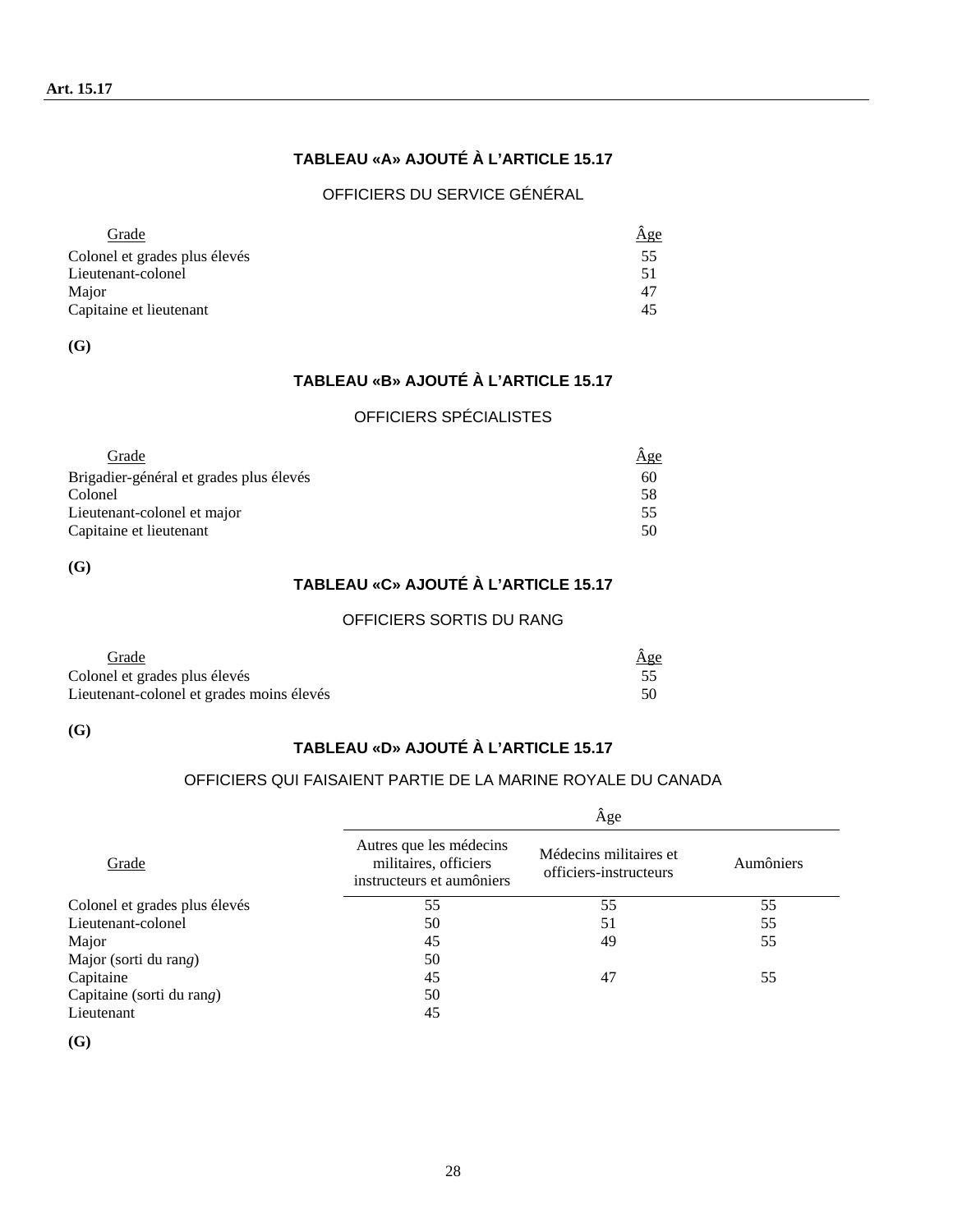# **TABLEAU «E» AJOUTÉ À L'ARTICLE 15.17**

# OFFICIERS QUI FAISAIENT PARTIE DE L'ARMÉE CANADIENNE

|                                         |                             | Âge       |
|-----------------------------------------|-----------------------------|-----------|
| Grade                                   | Autres que<br>les aumôniers | Aumôniers |
| Brigadier-général et grades plus élevés | 55                          | 55        |
| Colonel                                 | 53                          | 55        |
| Lieutenant-colonel                      | 51                          | 55        |
| Major                                   | 49                          | 55        |
| Capitaine                               | 47                          | 55        |
| Lieutenant                              | 45                          | 55        |

**(G)**

### **TABLEAU «F» AJOUTÉ À L'ARTICLE 15.17**

## OFFICIERS QUI FAISAIENT PARTIE DE L'AVIATION ROYALE DU CANADA

|                                     |                  | Âge                      |           |
|-------------------------------------|------------------|--------------------------|-----------|
| Grade                               | Cadres navigants | Cadres non-<br>navigants | Aumôniers |
| Major-général et grades plus élevés | 55               | 55                       | 55        |
| Brigadier-général                   | 53               | 55                       | 55        |
| Colonel                             | 51               | 53                       | 55        |
| Lieutenant-colonel                  | 49               | 51                       | 55        |
| Major                               | 47               | 49                       | 55        |
| Capitaine                           | 45               | 47                       | 55        |
| Lieutenant                          | 45               | 45                       | 55        |
| Sous-lieutenant                     | 45               | 45                       | 55        |

**(G)** 

### **TABLEAU «G» AJOUTÉ À L'ARTICLE 15.17**

### 55 ANS – OFFICIERS

| Grade              | Age |
|--------------------|-----|
| Tous les officiers | ັບ  |

**(G)** 

## **TABLEAU «H» AJOUTÉ À L'ARTICLE 15.17**

#### 60 ANS – OFFICIERS

| Grade              | <u>Age</u> |
|--------------------|------------|
| Tous les officiers | 60         |

**(G) [P.C. 2004-751 effective 1 July 2004; P.C. 2014-0575 effective 1 June 2014]** 

**(G) [C.P. 2004-751 en vigueur le 1er juillet 2004; C.P. 2014-0575 en vigueur le 1er juin 2014]**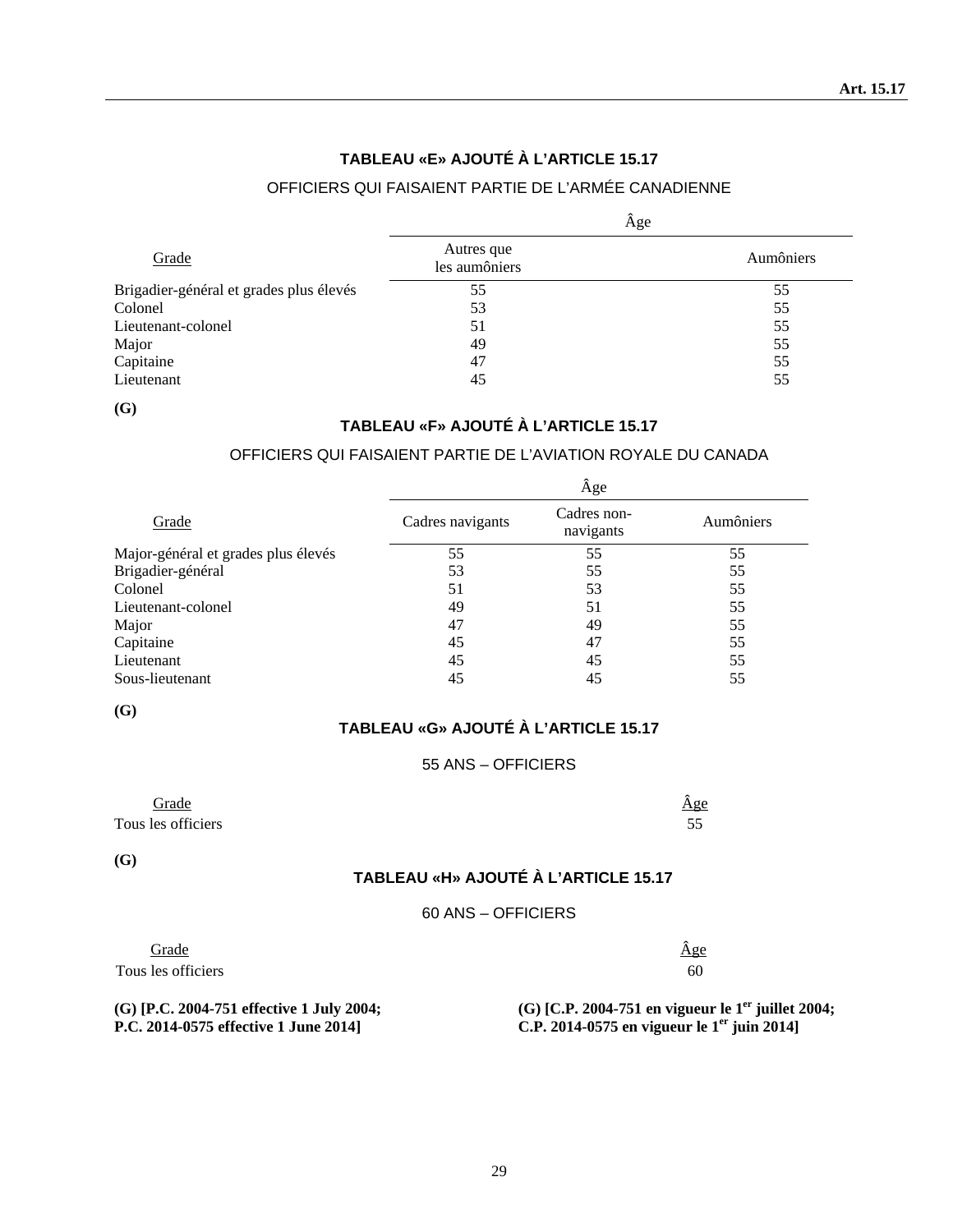(1) Subject to paragraph (2), every application by an officer for release under Item 4 *(Voluntary*) of the table to article 15.01 (*Release of Officers and Non-commissioned Members*) shall be made in writing through the commanding officer who shall add his recommendations when forwarding the application to National Defence Headquarters.

(2) An application by the Chief Military Judge for release under Item 4 of the table to article 15.01 shall be made in writing to the Chief of the Defence Staff who shall add his recommendations when forwarding the application to National Defence Headquarters.

(3) Where a commanding officer recommends a voluntary release under paragraph (1) or the Chief of the Defence Staff recommends a voluntary release under paragraph (2), he shall certify that his recommendation is not made for the purpose of allowing the applicant to avoid the consequences of his inefficiency, unsuitability or misconduct.

#### **[15.19 and 15.20: not allocated] [15.19 et 15.20 : non attribués]**

#### **15.21 – NOTICE OF INTENT TO RECOMMEND RELEASE – COMMISSIONED OFFICERS**

(1) This article applies to the proposed release of any commissioned officer under the following items of the table to article 15.01 (*Release of Officers and Noncommissioned Members*):

(2) Where a commanding officer proposes to recommend the release of a commissioned officer under an item mentioned in paragraph (1), the commanding officer shall:

### **15.18 – VOLUNTARY RELEASE – OFFICERS 15.18 – LIBÉRATION VOLONTAIRE – OFFICIERS**

(1) Sous réserve de l'alinéa (2), toute demande de libération faite par un officier au titre du numéro 4 (*Volontaire*) du tableau ajouté à l'article 15.01 (*Libération des officiers et militaires du rang*) est présentée par écrit au commandant qui y note ses recommandations et la transmet ensuite au Quartier général de la Défense nationale.

(2) La demande de libération faite par le juge militaire en chef est présentée par écrit au chef d'état-major de la défense qui y note ses recommandations et la transmet ensuite au Quartier général de la Défense nationale.

(3) Le commandant ou, dans le cas visé par l'alinéa (2), le chef d'état-major de la défense, doit attester que sa recommandation de libération n'a pas pour objet de permettre au requérant d'éviter les conséquences de son incompétence, de son inaptitude ou de son inconduite.

**(G) [P.C. 2011-1406 effective 1 December 2011] (G) [C.P. 2011-1406 en vigueur le 1er décembre 2011; C.P. 2013-1068 en vigueur le 18 octobre 2013 – titre et (1)]** 

### **15.21 – AVIS D'INTENTION DE RECOMMANDER LA LIBÉRATION – OFFICIERS COMMISSIONNÉS**

(1) Le présent article porte sur la libération projetée de tout officier commissionné en vertu d'un des numéros suivants qui figurent au tableau ajouté à l'article 15.01 (*Libération des officiers et militaires du rang*) :

(*a*) Item 1(b) (*Service Misconduct*); *a*) numéro lb) (*Inconduite relative au service militaire*);

(*b*) Item 1(d) (*Fraudulent Statement on Enrolment*); *b*) numéro ld) (*Déclaration frauduleuse au moment de l'enrôlement*);

(*c*) Item 2 (*Unsatisfactory Service*); *c*) numéro 2 (*Service non satisfaisant*);

(*d*) Item 5(d) (*Not Advantageously Employable*); or *d*) numéro 5d) (*Ne peut être employé avantageusement*);

(*e*) Item 5(f) (*Unsuitable for Further Service*). *e*) numéro 5f) (*Inapte à continuer son service militaire*).

(2) Lorsqu'un commandant projette de recommander la libération d'un officier commissionné en vertu d'un des numéros énoncés à l'alinéa (1), il doit :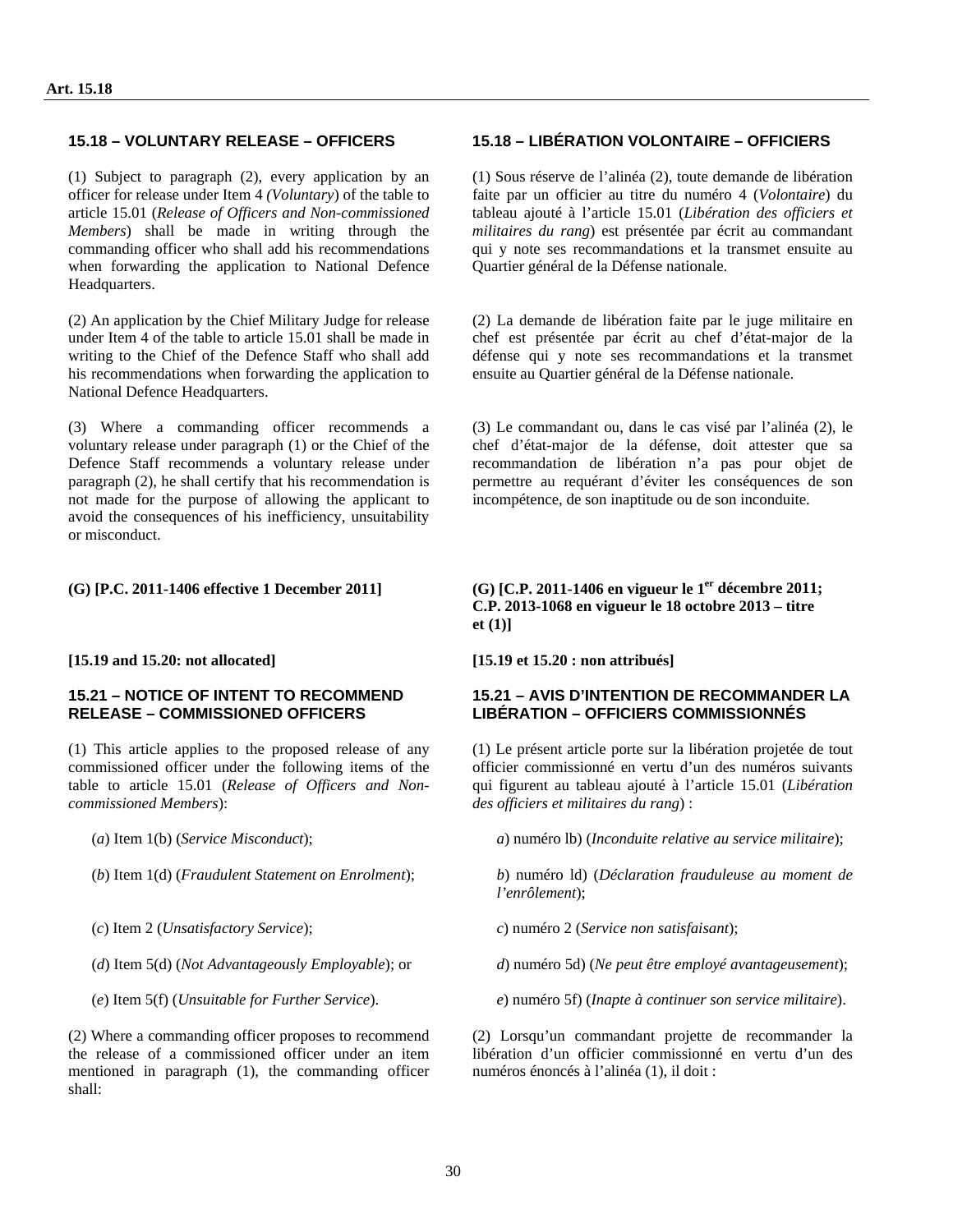(*a*) prepare a written Notice of Intent to Recommend Release, which shall include a statement of the reasons for the recommendation;

(*b*) personally deliver that notice directly to the commissioned officer concerned; and

(*c*) require the commissioned officer, if he objects to the recommendation, to reply to the commanding officer in writing within 14 days, stating why he objects.

(3) Where a commander of a command, a commander of a formation or a base commander, as a superior officer to whom a commanding officer is responsible, proposes to recommend the release of a commissioned officer under the command of that commanding officer under an item mentioned in paragraph (1), that superior officer shall:

(*a*) prepare a written Notice of Intent to Recommend Release, which shall include a statement of the reasons for the recommendation; and

(*b*) forward that notice to the commanding officer and direct him to take action in accordance with subparagraphs  $(2)(b)$  and  $(c)$ .

(4) Where the Chief of the Defence Staff proposes to recommend the release of a commissioned officer under an item mentioned in paragraph (1) he shall prepare a written Notice of Intent to Recommend Release, which shall include a statement of the reasons for the recommendation, and shall:

(*a*) personally deliver that notice to the commissioned officer concerned, if the Chief of the Defence Staff is the commanding officer of that commissioned officer and require the commissioned officer, if he objects to the recommendation, to reply to the Chief of the Defence Staff in writing within 14 days, stating why he objects;

(*b*) forward that notice to the commanding officer of the commissioned officer concerned, if the Chief of the Defence Staff is the superior officer to whom that commanding officer is responsible, and direct that commanding officer to take action in accordance with subparagraphs  $(2)(b)$  and  $(c)$ ; or

(*c*) forward that notice to the appropriate superior officer, if the Chief of the Defence Staff is neither the commanding officer of the commissioned officer concerned nor the appropriate superior officer of that commissioned officer, and direct that superior officer to take action in accordance with subparagraph (3)(*b*).

*a*) rédiger un avis d'intention de recommander la libération précisant les raisons de sa recommandation;

*b*) remettre l'avis en personne à l'officier commissionné concerné;

*c)* lui demander, s'il n'est pas d'accord avec la recommandation, de répondre au commandant par écrit dans un dé1ai de 14 jours pour lui exposer ses objections.

(3) Lorsqu'un commandant d'un commandement, un commandant d'une formation ou un commandant d'une base, en tant qu'officier supérieur dont relève le commandant de l'officier commissionné concerné, projette de recommander la libération de cet officier en vertu d'un des numéros énoncés à l'alinéa (1), il doit :

*a*) rédiger, un avis d'intention de recommander la libération précisant les raisons de sa recommandation;

*b*) transmettre l'avis au commandant et lui ordonner de prendre des mesures conformément aux sous-alinéas (2)*b*) et *c*).

(4) Lorsque le chef d'état-major de la défense projette de recommander la libération d'un officier commissionné en vertu d'un des numéros énoncés à l'alinéa (1), il doit rédiger un avis d'intention de recommander la libération précisant les raisons de sa recommandation et doit selon le cas :

*a*) remettre l'avis en personne à l'officier commissionné concerné, si le chef d'état-major de la défense est son commandant, et demander à l'officier, s'il n'est pas d'accord avec la recommandation, de répondre au chef d'état-major de la défense par écrit dans un délai de 14 jours pour lui exposer ses objections;

*b*) transmettre l'avis au commandant de l'officier commissionné concerné, si le chef d'état-major de la défense est l'officier supérieur dont relève le commandant, et ordonner à ce dernier de prendre des mesures conformément aux sous-alinéas (2)*b*) et *c*);

*c*) transmettre l'avis à l'officier supérieur approprié, si le chef d'état-major de la défense n'est ni le commandant de l'officier commissionné concerné ni l'officier supérieur dont relève l'officier commissionné, et lui ordonner de prendre des mesures conformément au sousalinéa (3)*b*).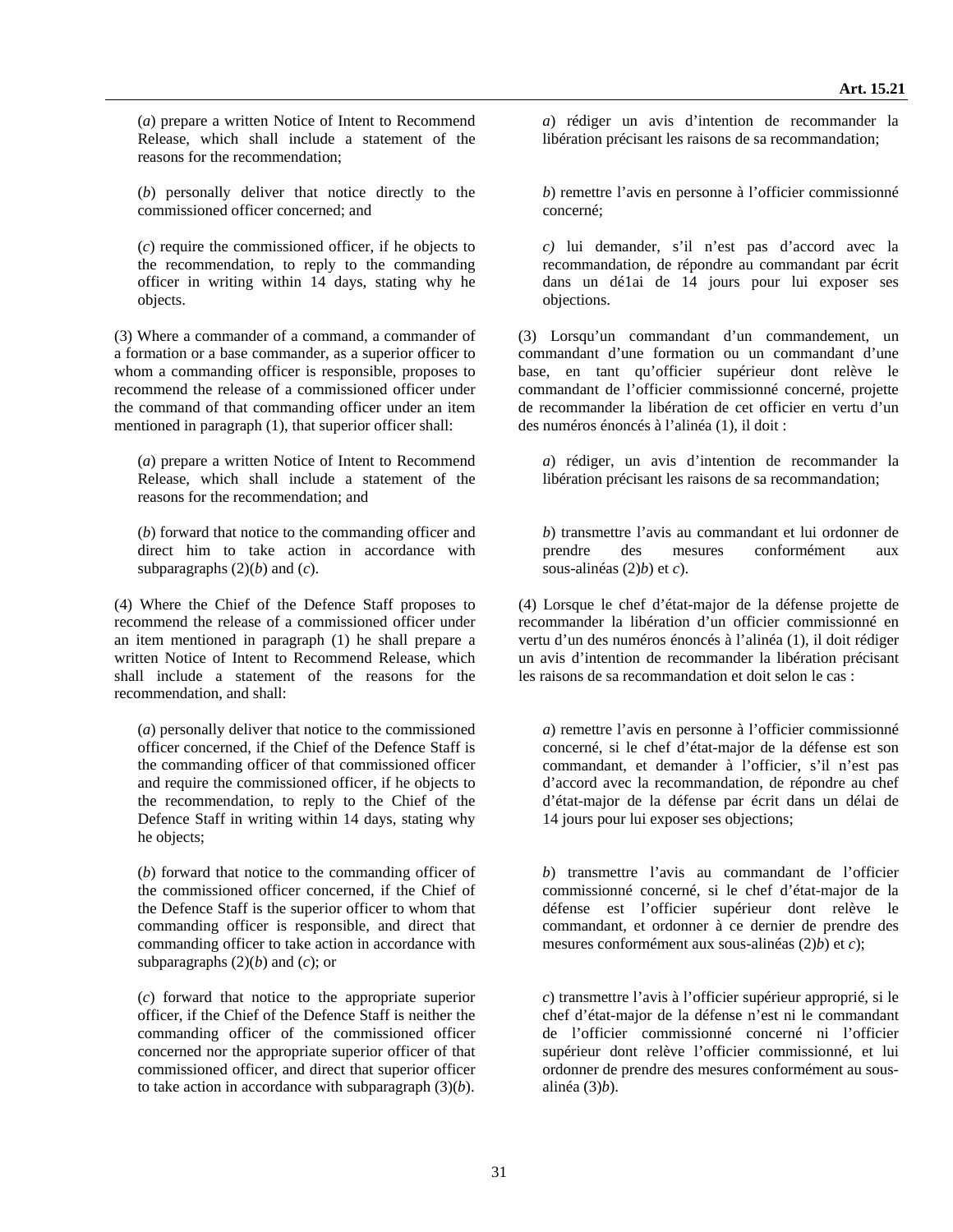(5) A Notice of Intent to Recommend Release may be withdrawn by the officer who prepared it or by any officer superior to the officer who prepared it and to whom it has been forwarded.

(6) A Notice of Intent to Recommend Release prepared by the commanding officer in accordance with subparagraph  $(2)(a)$ , or the superior officer in accordance with subparagraph  $(3)(a)$ , together with the reply of the commissioned officer concerned or a statement by the commanding officer that the commissioned officer has failed to make a reply, and with any comments from the commanding officer and the superior officer shall, unless that notice has been withdrawn by the officer who prepared it or, if appropriate, by the superior officer to whom it has been forwarded, be forwarded to the Chief of the Defence Staff in the manner prescribed in orders issued by him.

(7) A Notice of Intent to Recommend Release prepared by the Chief of the Defence Staff and delivered in accordance with subparagraph  $(4)(a)$ , together with the reply of the commissioned officer concerned or a statement by the Chief of the Defence Staff that the commissioned officer has failed to make a reply, and with any comments from the Chief of the Defence Staff shall, unless that notice has been withdrawn by the Chief of the Defence Staff, be forwarded to the Minister.

(8) A Notice of Intent to Recommend Release prepared by the Chief of Defence Staff and forwarded in accordance with subparagraph  $(4)(b)$  or  $(c)$ , together with the reply of the commissioned officer concerned or a statement by the commanding officer that the commissioned officer has failed to make a reply, and with any comments from the commanding officer and, if appropriate, from the superior officer, shall be forwarded to the Chief of the Defence Staff in the manner prescribed in orders issued by him.

(9) If a commissioned officer to whom a Notice of Intent to Recommend Release has been delivered does not reply in writing to the commanding officer within 14 days, the commissioned officer shall be deemed to have no objection to his proposed release.

(5) Un avis d'intention de recommander la libération peut être annulé par l'officier qui l'a rédigé ou par tout officier supérieur dont relève l'officier qui l'a rédigé et à qui l'avis a été transmis.

(6) Un avis d'intention de recommander la libération rédigé par le commandant conformément au sous-alinéa (2)a) ou par l'officier supérieur conformément au sous-alinéa (3)a), accompagné de la réponse de l'officier commissionné concerné ou d'une déclaration du commandant indiquant que l'officier commissionné n'a pas donné suite à l'avis, et de toute remarque de la part du commandant et de l'officier supérieur, s'il n'a pas été annulé par l'officier qui l'a rédigé ou par l'officier supérieur à qui il a été transmis selon le cas, doit être transmis au chef d'état-major de la défense de la façon prescrite dans les ordres émis par lui.

(7) Un avis d'intention de recommander la libération rédigé par le chef d'état-major de la défense et transmis conformément au sous-alinéa (4)*a*), accompagné de la réponse de l'officier commissionné concerné ou d'une déclaration du chef d'état-major de la défense indiquant que l'officier commissionné n'a pas donné suite à l'avis et de toute remarque de la part du chef d'état-major de la défense, s'il n'a pas été annulé par ce dernier, doit être transmis au ministre.

(8) Un avis d'intention de recommander la libération rédigé par le chef d'état-major de la défense et transmis conformément au sous-alinéa (4)*b*) ou *c*), accompagné de la réponse de l'officier commissionné concerné ou d'une déclaration du commandant indiquant que l'officier commissionné n'a pas donné suite à l'avis et de toute remarque de la part du commandant et si nécessaire, de l'officier supérieur, doit être transmis au chef d'état-major de la défense de la façon prescrite dans les ordres émis par lui.

(9) Si un officier commissionné qui a été saisi d'un avis d'intention de recommander la libération ne répond pas par écrit au commandant dans un délai de 14 jours, il est réputé n'avoir pas d'objection à formuler à l'égard de sa libération proposée.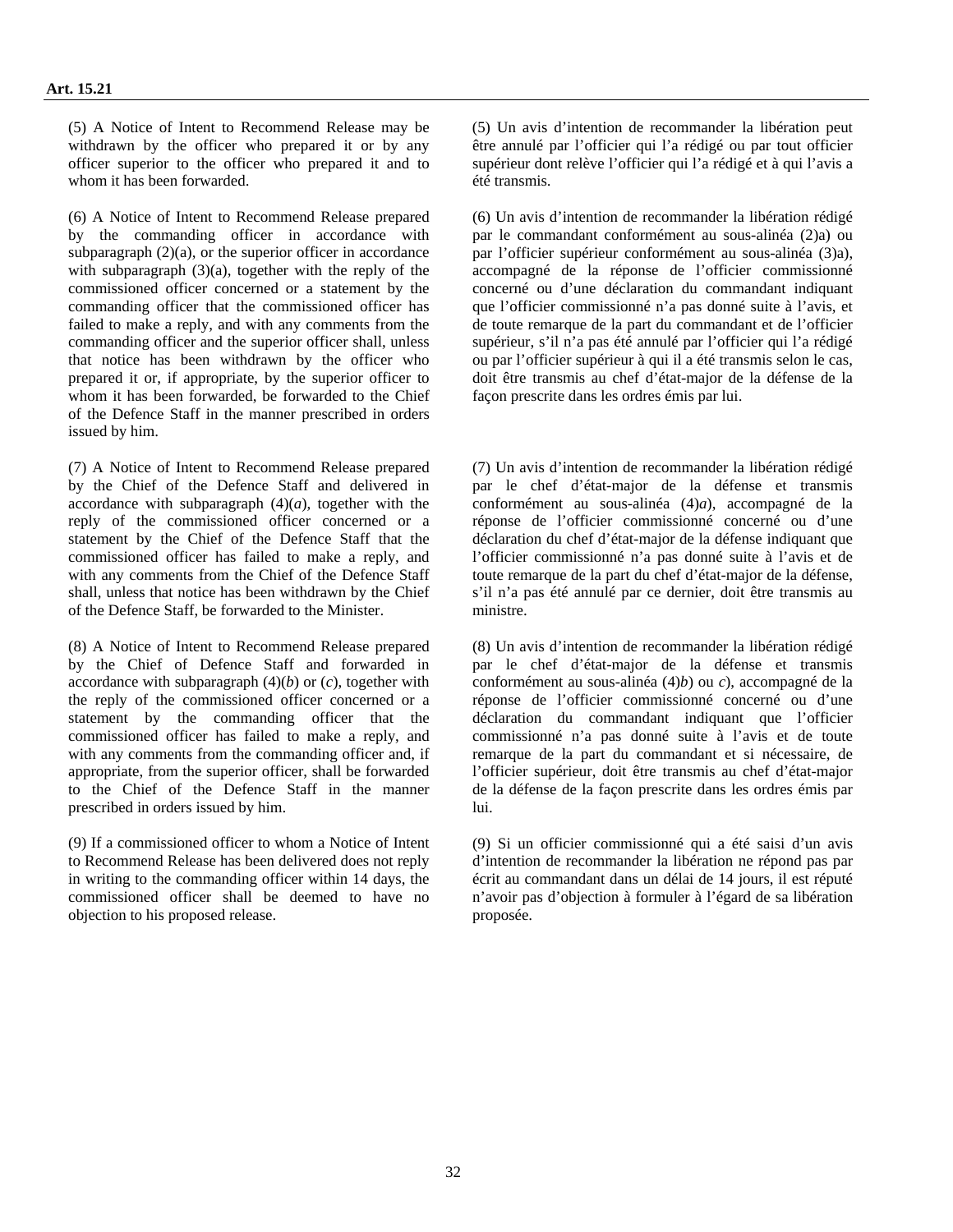(10) Where the Minister or the Chief of the Defence Staff receives an objection in writing from a commissioned officer to whom a Notice of Intent to Recommend Release has been delivered, which reply objects to the proposed release under the item recommended, the commissioned officer concerned, unless the Minister or the Chief of the Defence Staff, as appropriate, withdraws that notice, shall be advised of the reasons that the recommendation for release will be proceeded with

(11) Nothing in this article requires a Notice of Intent to Recommend Release to be given to a commissioned officer whose release is being recommended under an item mentioned in paragraph (1), on the grounds of his having been committed to undergo a sentence of imprisonment.

despite the commissioned officer's objections, but that the commissioned officer is entitled to submit a grievance

in accordance with Chapter 7 (*Grievances*).

#### **15.22 – NOTICE OF INTENT TO RECOMMEND RELEASE – OFFICER CADETS**

(1) This article applies to the proposed release of any officer cadet, who has served 10 or more years in the Regular Force, under the following items of the table to article 15.01 (*Release of Officers and Non-commissioned Members*):

- 
- 
- 
- 
- 

(2) Where a commanding officer proposes to recommend the release of an officer cadet referred to in paragraph (1), under an item mentioned in that paragraph, the commanding officer shall:

(*a*) prepare a written Notice of Intent to Recommend Release, which shall include a statement of the reasons for the recommendation;

(*b*) personally deliver that notice directly to the officer cadet; and

(10) Lorsque le ministre ou le chef d'état-major de la défense reçoit par écrit d'un officier commissionné qui a été saisi d'un avis d'intention de recommander la libération une réponse dans laquelle il s'objecte à la libération proposée en vertu du numéro invoqué, à moins que le ministre ou le chef d'état-major de la défense, selon le cas, n'annule l'avis, l'officier commissionné doit être informé des raisons pour lesquelles la recommandation de libération suivra son cours en dépit de ses objections, et du fait qu'il a le droit de déposer un grief conformément au chapitre 7 (*Griefs*).

(11) Aucune disposition du présent article n'exige qu'un avis d'intention de recommander la libération soit donné à un officier commissionné dont la libération est projetée en vertu d'un des numéros énoncés à l'alinéa (1) en raison de sa condamnation à purger une peine d'emprisonnement.

**(M) [15 June 2000 – (10)] (M) [6 décembre 1995 – (9); 15 juin 2000 – (10)]** 

#### **15.22 – AVIS D'INTENTION DE RECOMMANDER LA LIBÉRATION – ÉLÈVES-OFFICIERS**

(1) Le présent article porte sur la libération projetée de tout élève-officier qui a servi 10 ans ou plus dans la force régulière, en vertu d'un des numéros suivants qui figurent au tableau ajouté à l'article 15.01 (*Libération des officiers et militaires du rang*) :

(*a*) Item 1(b) (*Service Misconduct*); *a*) numéro 1b) (*Inconduite relative au service militaire*);

(*b*) Item 1(d) (*Fraudulent Statement on Enrolment*); *b*) numéro 1d) (*Déclaration frauduleuse au moment de l'enrôlement*);

(*c*) Item 2 (*Unsatisfactory Service*); *c*) numéro 2 (*Service non satisfaisant*);

(*d*) Item 5(d) (*Not Advantageously Employable*); or *d*) numéro 5d) (*Ne peut être employé avantageusement*);

(*e*) Item 5(f) (*Unsuitable for Further Service*). *e*) numéro 5f) (*Inapte à continuer son service militaire*).

(2) Lorsqu'un commandant projette de recommander la libération d'un élève-officier dont il est fait mention à l'alinéa (1), en vertu d'un des numéros énoncés à cet alinéa, il doit :

*a*) rédiger un avis d'intention de recommander la libération précisant les raisons de sa recommandation;

*b*) remettre l'avis en personne à l'élève-officier;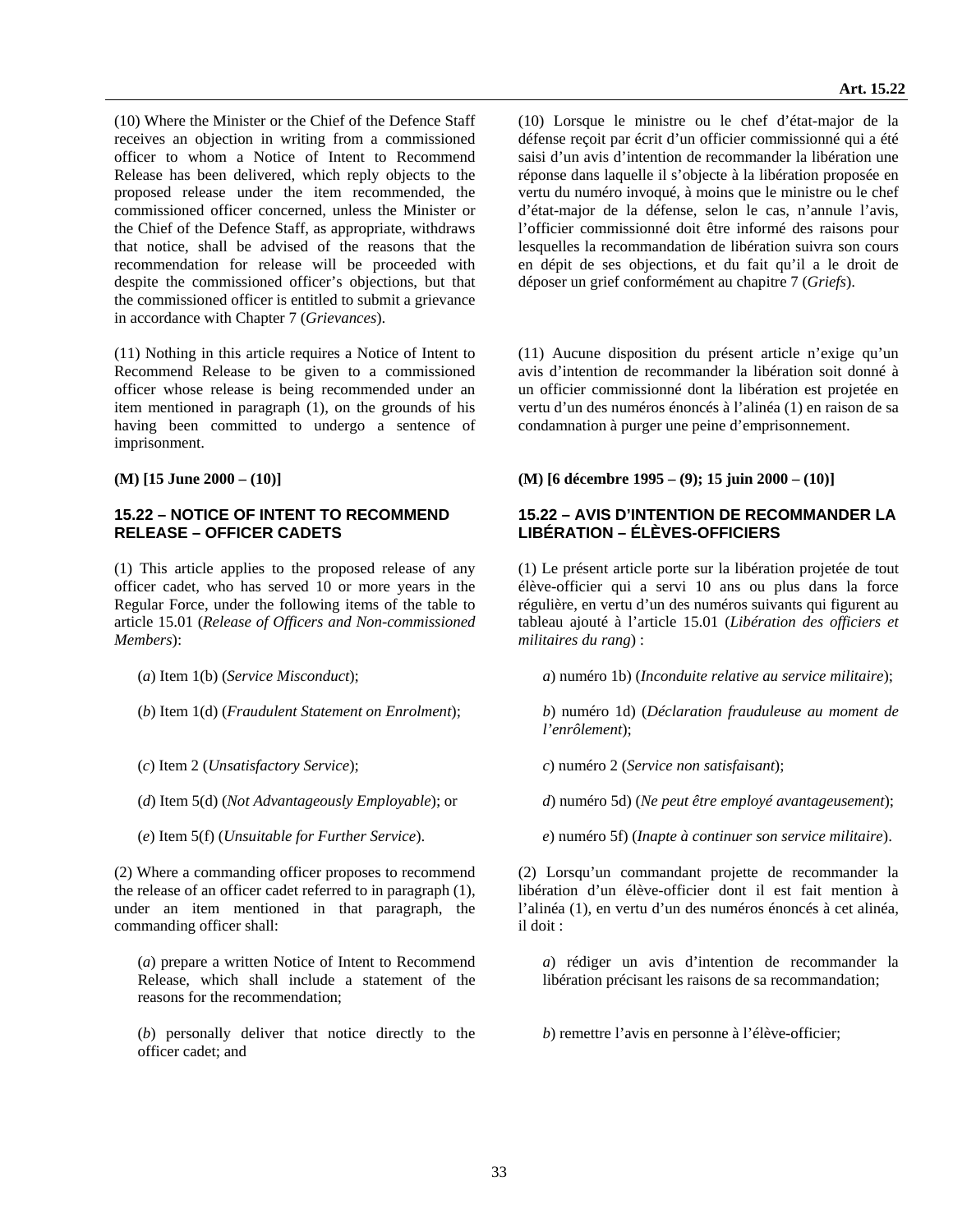(*c*) require the officer cadet, if he objects to the recommendation, to reply to the commanding officer in writing within 14 days, stating why he objects.

(3) Where a commander of a command, a commander of a formation or base commander, as a superior officer to whom the commanding officer of an officer cadet referred to in paragraph (1) is responsible, proposes to recommend the release of that officer cadet, under an item mentioned in that paragraph, that superior officer shall:

(*a*) prepare a written Notice of Intent to Recommend Release, which shall include a statement of the reasons for the recommendation; and

(*b*) forward that notice to the commanding officer and direct him to take action in accordance with subparagraphs  $(2)(b)$  and  $(c)$ .

(4) Where the Chief of the Defence Staff proposes to recommend the release of an officer cadet referred to in paragraph (1), under an item mentioned in that paragraph, he shall:

(*a*) prepare a written Notice of Intent to Recommend Release, which shall include a statement of the reasons for the recommendation; and

(*b*) forward that notice to the appropriate superior officer and direct him to take action in accordance with subparagraph (3)(*b*).

(5) A Notice of Intent to Recommend Release may be withdrawn by the officer who prepared it or by any officer superior to the officer who prepared it and to whom it has been forwarded.

(6) A Notice of Intent to Recommend Release prepared by the commanding officer in accordance with subparagraph  $(2)(a)$ , or the superior officer in accordance with subparagraph  $(3)(a)$ , or the Chief of the Defence Staff in accordance with subparagraph  $(4)(a)$ , together with the reply of the officer cadet or a statement by the commanding officer that the officer cadet has failed to make a reply, and with any comments from the commanding officer and, if appropriate, the superior officer shall, unless that notice has been withdrawn pursuant to paragraph (5), be forwarded to the Chief of the Defence Staff in the manner prescribed in orders issued by him.

*c*) lui demander, s'il n'est pas d'accord avec la recommandation, de répondre au commandant par écrit, dans un délai de 14 jours, pour lui exposer ses objections.

(3) Lorsqu'un commandant d'un commandement, un commandant d'une formation ou un commandant d'une base, en tant qu'officier supérieur dont relève le commandant de l'élève-officier dont il est fait mention à l'alinéa (1), projette de recommander la libération de cet élève-officier en vertu d'un des numéros énoncés à cet alinéa, il doit :

*a*) rédiger un avis d'intention de recommander la libération précisant les raisons de sa recommandation;

*b*) transmettre l'avis au commandant et lui ordonner de prendre des mesures conformément aux sousalinéas (2)*b*) et *c*).

(4) Lorsque le chef d'état-major de la défense projette de recommander la libération d'un élève-officier dont il est fait mention à l'alinéa (1), en vertu d'un des numéros énoncés à cet alinéa, il doit :

*a*) rédiger un avis d'intention de recommander la libération précisant les raisons de sa recommandation;

*b*) transmettre l'avis à l'officier supérieur approprié et lui ordonner de prendre des mesures conformément au sousalinéa (3)*b*).

(5) Un avis d'intention de recommander la libération peut être annulé par l'officier qui l'a rédigé ou par tout officier supérieur dont relève l'officier qui l'a rédigé et à qui l'avis a été transmis.

(6) Un avis d'intention de recommander la libération rédigé par le commandant conformément au sous-alinéa (2)*a*), ou par l'officier supérieur conformément au sous-alinéa (3)*a*) ou par le chef d'état-major de la défense conformément au sous-alinéa (4)*a*), accompagné de la réponse de l'élèveofficier ou d'une déclaration du commandant indiquant que l'élève-officier n'a pas donné suite à l'avis, et de toute remarque de la part du commandant et selon le cas, de l'officier supérieur, si l'avis n'a pas été annulé conformément à l'alinéa (5), doit être transmis au chef d'état-major de la défense de la façon prescrite dans les ordres émis par lui.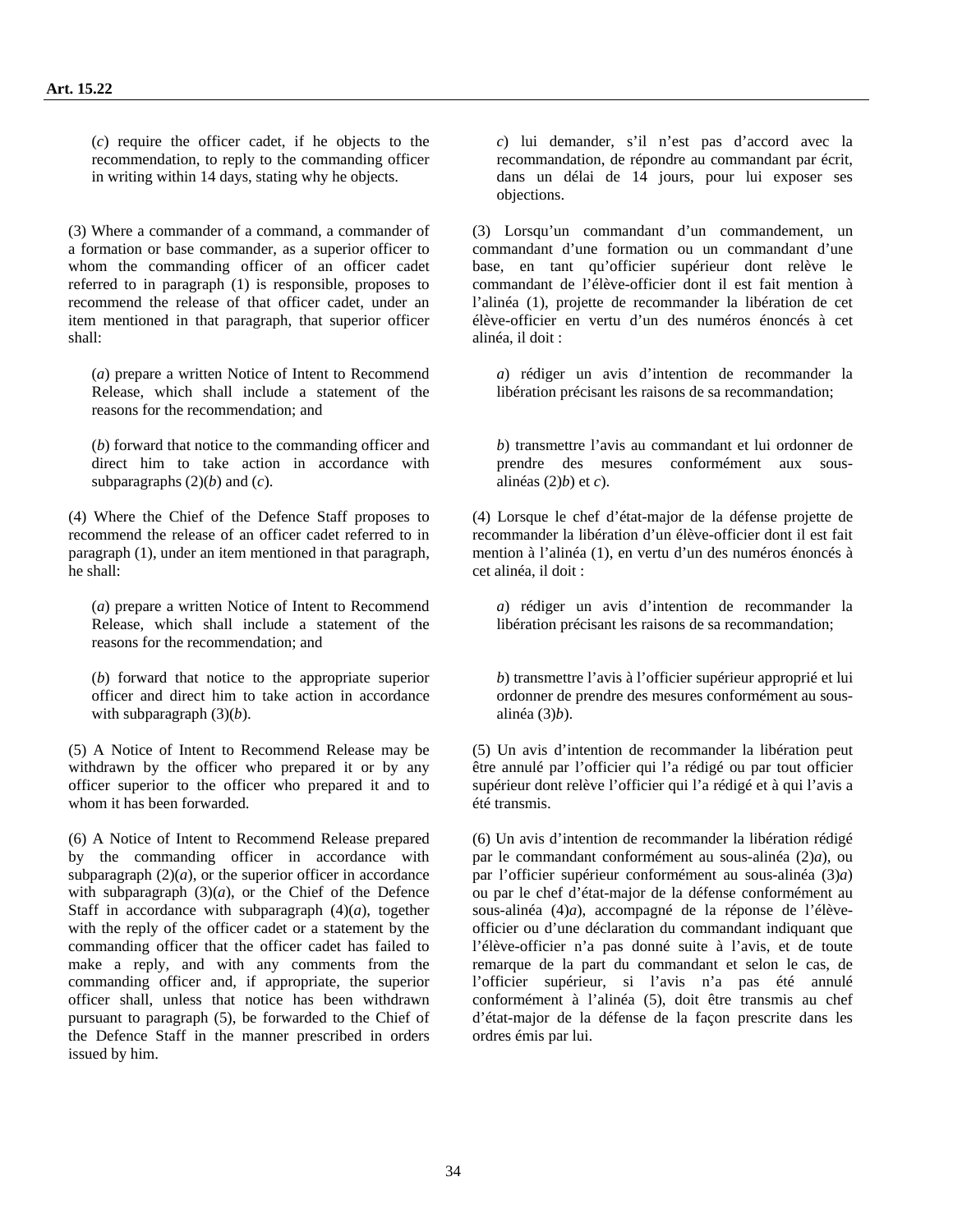(7) If an officer cadet to whom a Notice of Intent to Recommend Release has been delivered in accordance with this article does not reply in writing to the commanding officer within 14 days, the officer cadet shall be deemed to have no objection to his proposed release.

(8) Where the Chief of the Defence Staff receives a reply in writing from an officer cadet to whom a Notice of Intent to Recommend Release has been delivered in accordance with this article, which reply objects to the proposed release under the item recommended, the officer cadet, unless the Chief of the Defence Staff withdraws that notice, shall be advised of the reasons that the recommendation for release will be proceeded with despite the officer cadet's objections, but that the officer cadet is entitled to submit a grievance in accordance with Chapter 7(*Grievances*).

(9) Nothing in this article requires a Notice of Intent to Recommend Release to be given to an officer cadet whose release is being recommended under an item mentioned in paragraph (1), on the grounds of his having been committed to undergo a sentence of imprisonment.

**(M) [15 June 2000 – (8)] (M) [15 juin 2000 – (8)]** 

**[15.23 to 15.30 inclusive: not allocated] [15.23 à 15.30 inclus : non attribués]** 

#### **Section 3 – Non-commissioned Members Section 3 – Militaires du rang**

#### **15.31 – RELEASE OF NON-COMMISSIONED MEMBERS – AGE AND LENGTH OF SERVICE**

(1) For the purposes of this article: (1) Aux fins du présent article :

"retirement age" means in respect of a non-commissioned member,

(*a*) if Table "A" applies to him, the age prescribed for his rank in that table, or the age at which he completes the years of service prescribed for his rank in that table, whichever occurs first, or

(*b*) if Table "B", "C", "D" or "E" applies to him, the age prescribed for his rank in that table;

(*âge de la retraite*) (*retirement age*)

"years of service" means years of full-time paid service, including service as an officer, in any of Her Majesty's Forces. (*années de service*)

(7) Si un élève-officier qui a été saisi d'un avis d'intention de recommander la libération ne répond pas par écrit au commandant dans un délai de 14 jours, il est réputé n'avoir pas d'objection à formuler à l'égard de sa libération proposée.

(8) Lorsque le chef d'état-major de la défense reçoit par écrit d'un élève-officier qui a été saisi d'un avis d'intention de recommander la libération une réponse dans laquelle l'élèveofficier s'objecte à la libération proposée en vertu du numéro invoqué, à moins que le chef d'état-major de la défense n'annule l'avis, l'élève-officier doit être informé des raisons pour lesquelles la recommandation de libération suivra son cours en dépit de ses objections, et du fait qu'il a le droit de déposer un grief conformément au chapitre 7 (*Griefs*).

(9) Aucune disposition du présent article n'exige qu'un avis d'intention de recommander la libération soit donné à un élève-officier dont la libération est projetée en vertu d'un des numéros énoncés à l'alinéa (1) en raison de sa condamnation à purger une peine d'emprisonnement.

#### **15.31 – LIBÉRATION DES MILITAIRES DU RANG – ÂGE ET TEMPS DE SERVICE**

«âge de la retraite» En ce qui concerne un militaire du rang :

*a*) si le tableau «A» s'applique à son cas, le moins élevé des âges qui suivent; l'âge prescrit à l'égard de son grade dans le tableau en question, ou l'âge qu'il a atteint au moment où il a terminé les années de service prescrites à l'égard de son grade dans ce tableau;

*b*) si le tableau «B», «C», «D» ou «E» s'applique à son cas, l'âge prescrit à l'égard de son grade dans ce tableau.

«années de service» Années de service rémunérées à plein temps, y compris tout service militaire en qualité d'officier dans l'une des forces de Sa Majesté. (*years of service*)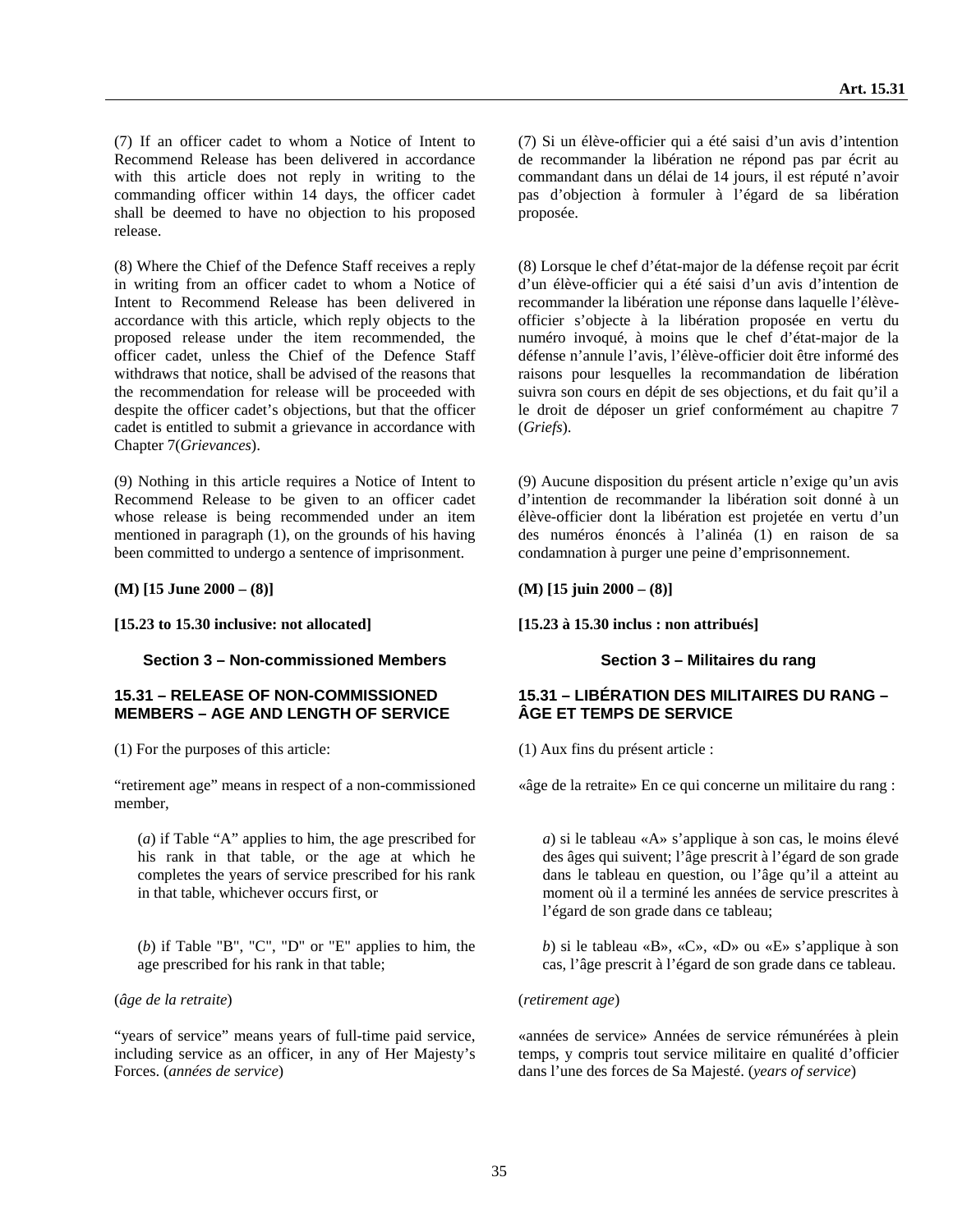(2) Subject to paragraphs (7) and (8), a noncommissioned member of the Regular Force shall be released

(*b*) after the completion of 30 years of service, if the Chief of the Defence Staff so directs.

(3) Table "A" applies to a non-commissioned member of the Regular Force if he:

(*a*) commenced his service as a non-commissioned member of the Regular Force on or after 1 February 1968 but prior to 1 April 1978; or

(*b*) has elected under paragraph (5) to have Table "A" apply to him;

and if on or after 1 April 1978 he was not offered or did not accept to have Table "D" apply to him, or on or after 1 July 2004 he is not offered or does not accept to have Table "E" apply to him.

(4) Subject to paragraphs (5) and (9), Table "B" or "C", as appropriate, applies to a non-commissioned member of the Regular Force who on 31 January 1968 was a noncommissioned member of the Regular Force of a former Service and who on or after 1 April 1978 was not offered or did not accept to have Table "D" apply to him, or on or after 1 July 2004 he is not offered or does not accept to have Table "E" apply to him.

(5) A non-commissioned member described in paragraph (4) may, before 1 February 1969, by written notice to his commanding officer in the form prescribed by the Minister, elect to have his retirement age determined in accordance with paragraph (3) if under Table "B " or "C", as appropriate, he will not have reached his retirement age before 1 February 1970. If, as a result of that election, such a non-commissioned member will reach his retirement age prior to 1 February 1970, he will not, by reason only of that election, be eligible for release prior to that day.

(6) Subject to paragraphs (7) and (8), a noncommissioned member of the Reserve Force shall be released on reaching the age limit prescribed by the Chief of the Defence Staff.

(2) Sous réserve des alinéas (7) et (8), tout militaire du rang de la force régulière est libéré :

(*a*) upon reaching retirement age; or *a*) lorsqu'il atteint l'âge de la retraite;

*b*) s'il a terminé 30 années de service et que le chef d'état-major de la défense l'ordonne.

(3) Le tableau «A» s'applique à un militaire du rang de la force régulière dans l'un ou l'autre des cas suivants :

*a*) il a commencé à servir comme militaire du rang dans la force régulière le  $1<sup>er</sup>$  février 1968 ou après cette date mais avant le  $l<sup>er</sup>$  avril 1978;

*b*) il a choisi en vertu de l'alinéa (5) de faire appliquer à son égard les dispositions du tableau «A».

Le tableau «A» s'applique seulement si le  $1<sup>er</sup>$  avril 1978 ou après cette date il ne s'est pas vu offrir ou n'a pas accepté de faire appliquer à son égard le tableau «D», ou si le 1er juillet 2004 ou après cette date, il ne se voit pas offrir ou n'accepte pas de faire appliquer à son égard le tableau «E».

(4) Sous réserve des alinéas (5) et (9), le tableau «B» ou «C», selon le cas, s'applique à un militaire du rang de la force régulière qui, le 31 janvier 1968, faisait partie à titre de militaire du rang d'une ancienne arme de la force régulière et qui, le 1<sup>er</sup> avril 1978 ou après cette date, ne s'est pas vu offrir ou n'a pas accepté de faire appliquer à son égard le tableau «D», ou qui le  $1<sup>er</sup>$  juillet 2004 ou après cette date, ne se voit pas offrir ou n'accepte pas de faire appliquer à son égard le tableau «E».

(5) Tout militaire du rang visé par l'alinéa (4) peut, avant le 1er février 1969, à condition qu'il présente un avis écrit à son commandant selon la formule prescrite par le ministre, opter pour que son âge de retraite soit déterminé en conformité de l'alinéa (3), si aux termes du tableau «B» ou «C», selon le cas, il n'aura pas atteint l'âge de retraite avant le 1er février 1970. Toutefois, si le militaire du rang en question, par suite de cette option, atteint l'âge de retraite avant le 1<sup>er</sup> février 1970, l'option ne le rend pas admissible à la libération avant le jour précité.

(6) Sous réserve des alinéas (7) et (8), tout militaire du rang de la force de réserve est libéré lorsqu'il atteint l'âge limite prescrit par le chef d'état-major de la défense.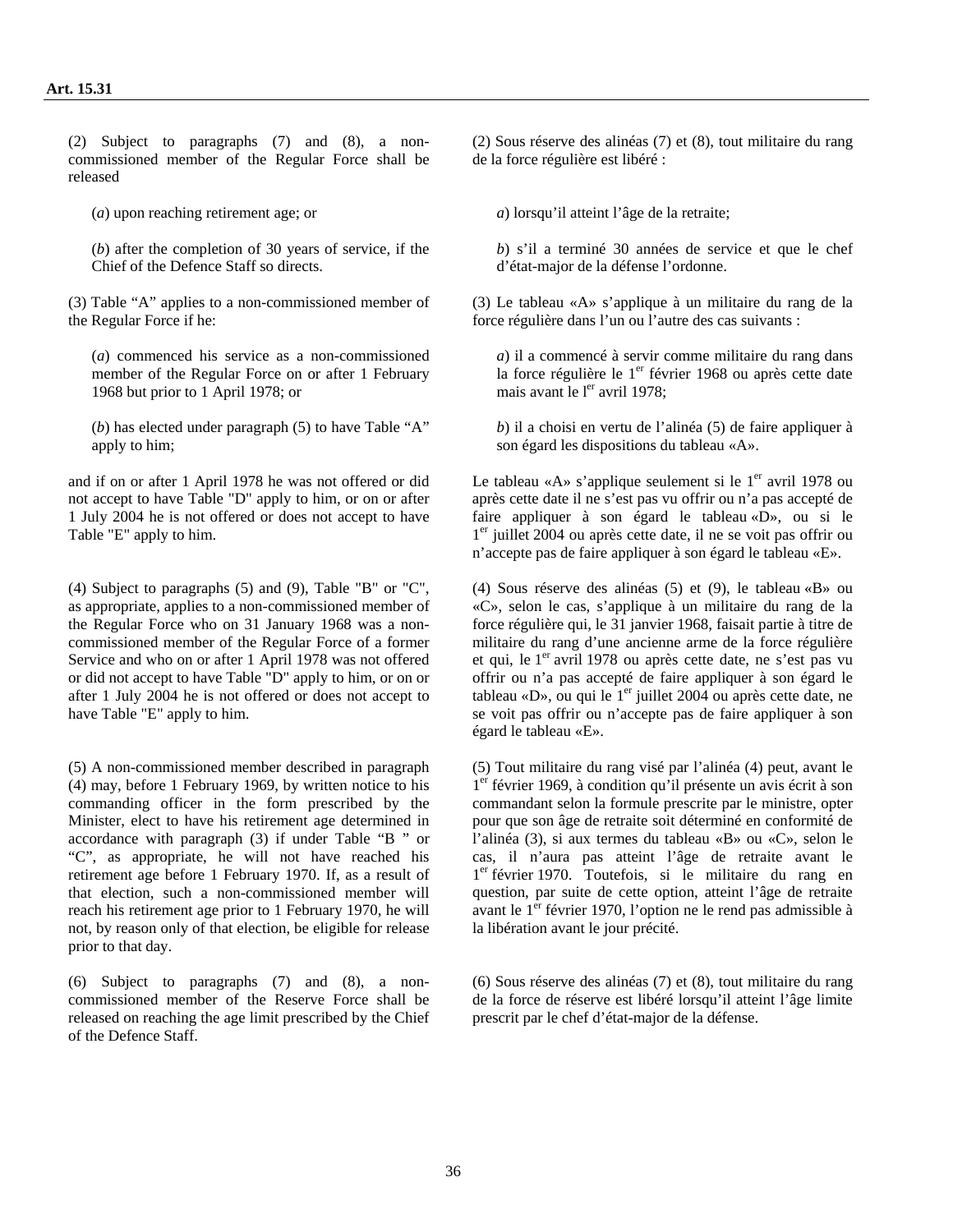(7) The retention of a non-commissioned member beyond the date on which he would otherwise be released in accordance with this article may be authorized by the Chief of the Defence Staff.

(8) Where any part of the Canadian Forces is on active service by reason of an emergency, the retirement ages for non-commissioned members of any component may be extended to such extent as the Minister may prescribe.

(9) Notwithstanding anything in paragraph (4) or (5), where a non-commissioned member makes application for his release under subsection 6(3) of the *Canadian Forces Reorganization Act*, he may, by written notice to his commanding officer in the form prescribed by the Minister, have his retirement age determined under Table "A".

(10) The Minister may, subject to the concurrence of the Treasury Board, until 31 January 1970, authorize such exceptions to and adaptations and modifications of this article as he may consider appropriate having regard to the interests of the non-commissioned member concerned and the requirements of the service.

(11) Table "D" applies to a non-commissioned member of the Regular Force if he:

(*a*) commenced his service as a non-commissioned member of the Regular Force on or after 1 April 1978 but prior to 1 July 2004;

(*b*) was serving as a non-commissioned member of the Regular Force on an indefinite period of service on 31 March 1978 and in accordance with orders issued by the Chief of the Defence Staff, was offered and accepted to have Table "D" apply to him; or

(*c*) was serving as a non-commissioned member of the Regular Force on a fixed period of service on 31 March 1978, unless the non-commissioned member applied to have Table "A", "B" or "C" to this article, as appropriate, continue to apply to him and the Chief of the Defence Staff approved his application;

and on or after 1 July 2004 he is not offered or does not accept to have Table "E" apply to him.

(7) Le maintien en service d'un militaire du rang au-delà de la date où il devrait normalement être libéré au titre du présent article peut être autorisé par le chef d'état-major de la défense.

(8) Lorsqu'une partie des Forces canadiennes est en service actif en raison d'un état d'urgence, l'âge de la retraite à l'égard des militaires du rang de tous les éléments constitutifs peut être différé tel que prescrit par le ministre.

(9) Par dérogation à l'alinéa (4) ou (5), lorsqu'un militaire du rang présente une demande de libération au titre du paragraphe 6(3) de la *Loi sur la réorganisation des Forces canadiennes*, il peut, en présentant un avis écrit à son commandant selon la formule prescrite par le ministre, opter pour que son âge de retraite soit déterminé selon le tableau «A».

(10) Le ministre peut, avec l'assentiment du Conseil du Trésor, autoriser jusqu'au 31 janvier 1970 toute dérogation aux dispositions du présent article ou toute adaptation ou modification s'y rapportant lorsqu'il juge ces mesures nécessaires en raison des intérêts du militaire du rang en cause et des obligations du service.

(11) Le tableau « D » s'applique à un militaire du rang de la force régulière dans l'un ou l'autre des cas suivants :

*a*) il a commencé son service à titre de militaire du rang de la force régulière le  $1<sup>er</sup>$  avril 1978 ou après cette date, mais avant le  $1<sup>er</sup>$  juillet 2004;

*b*) il effectuait une période de service indéterminée au 31 mars 1978, à titre de militaire du rang de la force régulière, et conformément aux dispositions des ordres émis par le chef d'état-major de la défense, il s'est vu offrir puis a accepté de faire appliquer à son égard le tableau « D »;

*c*) il effectuait une période de service déterminée au 31 mars 1978, à titre de militaire du rang de la force régulière, à moins qu'il n'ait demandé que le tableau «A», «B» ou «C», selon le cas, continue de s'appliquer à son égard et que le chef d'état-major de la défense n'ait approuvé cette demande.

Le tableau «D» s'applique seulement si le  $1<sup>er</sup>$  juillet 2004 ou après cette date, il ne se voit pas offrir ou n'accepte pas de faire appliquer à son égard le tableau «E».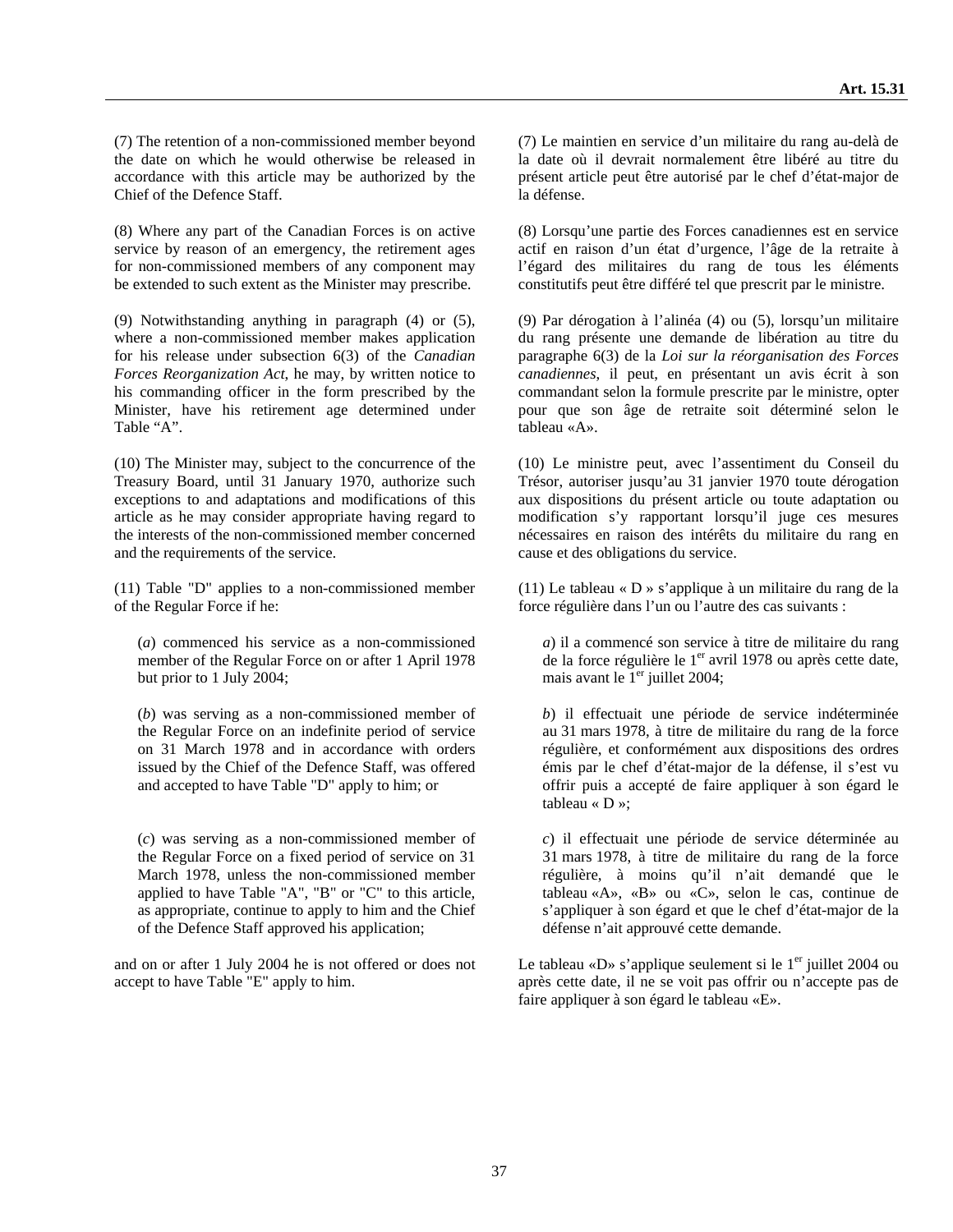(12) Table "E" applies to a non-commissioned member of the Regular Force who

(*a*) commenced his service as a non-commissioned member of the Regular Force on or after 1 July 2004; or

(*b*) was serving as a non-commissioned member of the Regular Force on 30 June 2004 and, in accordance with orders issued by the Chief of the Defence Staff, is offered and accepts to have Table "E" apply to him.

(13) This article is a regulation made for the purposes of paragraph 15(1)(*b*) of the *Canadian Human Rights Act*.

**(G) [P.C. 2004-751 effective 1 July 2004 – (1)(***b***), (2), (3), (4), (11), (12) and (13)]** 

(12) Le tableau «E» s'applique à un militaire du rang de la force régulière qui, selon le cas :

*a*) a commencé son service à titre de militaire du rang de la force régulière le 1<sup>er</sup> juillet 2004 ou après cette date;

*b*) a été en service à titre de militaire du rang de la force régulière le 30 juin 2004 et, conformément aux ordres émis par le chef d'état-major de la défense, se voit offrir puis accepte de faire appliquer à son égard le tableau «E».

(13) Le présent article est un règlement pris pour l'application de l'alinéa 15(1)*b*) de la *Loi canadienne sur les droits de la personne.* 

**(G)** [C.P. 2004-751 en vigueur le  $1<sup>er</sup>$  juillet 2004 –  $(1)*b*$ ), **(2), (3), (4), (11), (12) et (13)]** 

### **TABLE "A" TO ARTICLE 15.31**

#### NON-COMMISSIONED MEMBERS

| <b>Rank</b>        | <b>Years of Service</b> | <u>Age</u> |
|--------------------|-------------------------|------------|
| Sergeant and above |                         |            |
| Corporal and below |                         |            |

#### **TABLE "B" TO ARTICLE 15.31**

#### FORMER NON-COMMISSIONED MEMBERS OF THE ROYAL CANADIAN NAVY

| <b>Rank</b> | <u>Age</u> |
|-------------|------------|
| All ranks   | 50<br>υU   |

### **TABLE "C" TO ARTICLE 15.31**

#### FORMER NON-COMMISSIONED MEMBERS OF CANADIAN ARMY OR ROYAL CANADIAN AIR FORCE

| Rank                         | <u>Age</u> |
|------------------------------|------------|
| <b>Chief Warrant Officer</b> |            |
| Master Warrant Officer       | 52         |
| Warrant Officer and below    | 50         |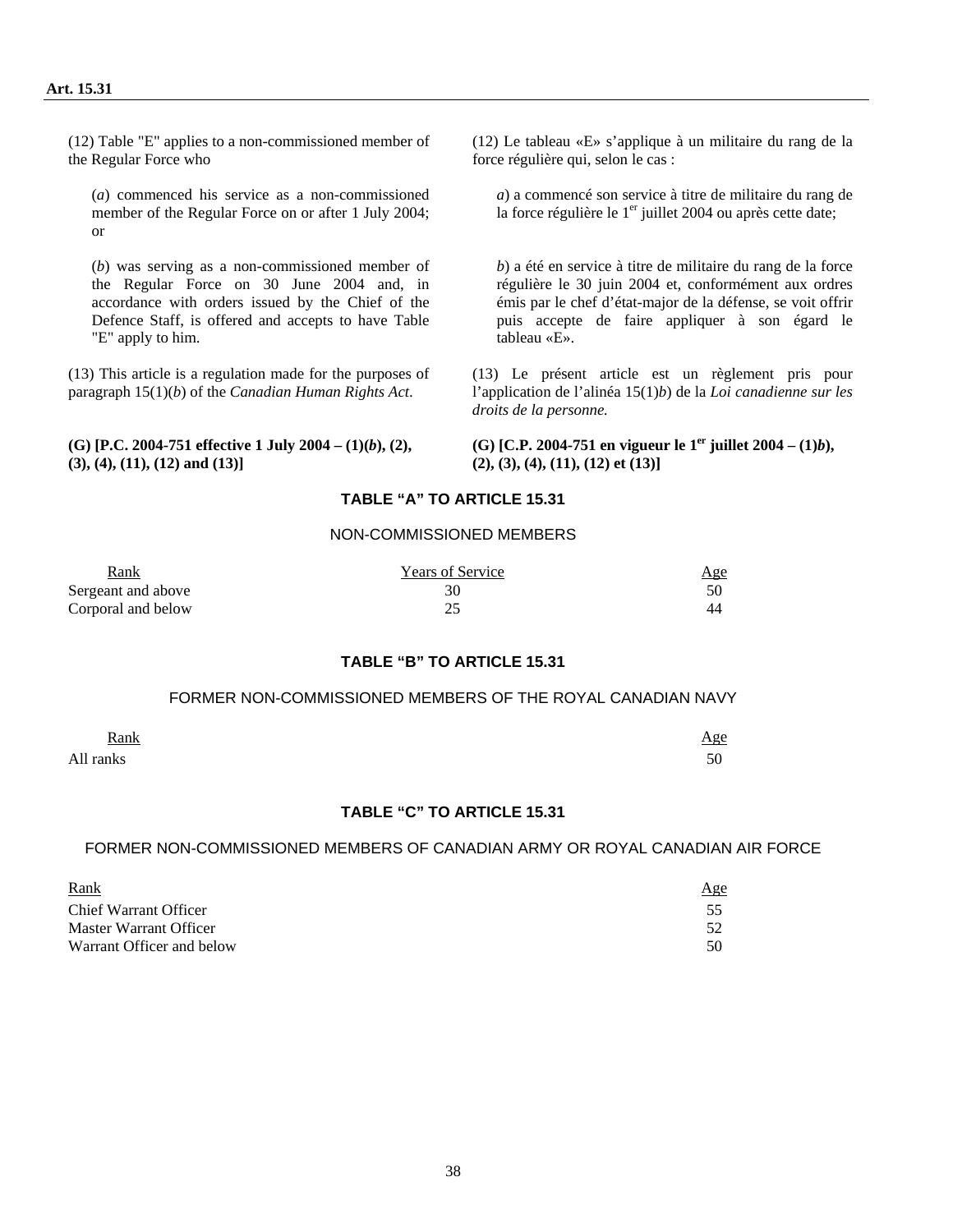#### **TABLE "D" TO ARTICLE 15.31**

#### AGE 55 – NON-COMMISSIONED MEMBERS

| Rank      | Age        |
|-----------|------------|
| All ranks | - -<br>ر ر |

### **TABLE "E" TO ARTICLE 15.31**

#### AGE 60 – NON-COMMISSIONED MEMBERS

| Rank<br><u> 1980 - Johann Stoff, Amerikaansk politiker (</u> |  |  | Age |
|--------------------------------------------------------------|--|--|-----|
|                                                              |  |  |     |

All ranks 60

### **TABLEAU AU «A» AJOUTÉ À L'ARTICLE 15.31**

### MILITAIRES DU RANG

| Grade                          | Années de Service | <u>Age</u> |
|--------------------------------|-------------------|------------|
| Sergent et grades plus élevés  | 30                |            |
| Caporal et grades moins élevés |                   | 44         |

# **TABLEAU «B» AJOUTÉ À L'ARTICLE 15.31**

#### ANCIENS MILITAIRES DU RANG DE LA MARINE ROYALE DU CANADA

| <u>Grade</u>    | Age |
|-----------------|-----|
| Tous les grades | 50  |

# **TABLEAU «C» AJOUTÉ À L'ARTICLE 15.31**

# ANCIENS MILITAIRES DU RANG DE L'ARMÉE CANADIENNE OU DE L'AVIATION ROYALE DU CANADA

| <b>Grade</b>                    | $\hat{\underline{\mathrm{Age}}}$ |
|---------------------------------|----------------------------------|
| Adjudant-chef                   |                                  |
| Adjudant-maître                 |                                  |
| Adjudant et grades moins élevés | 50                               |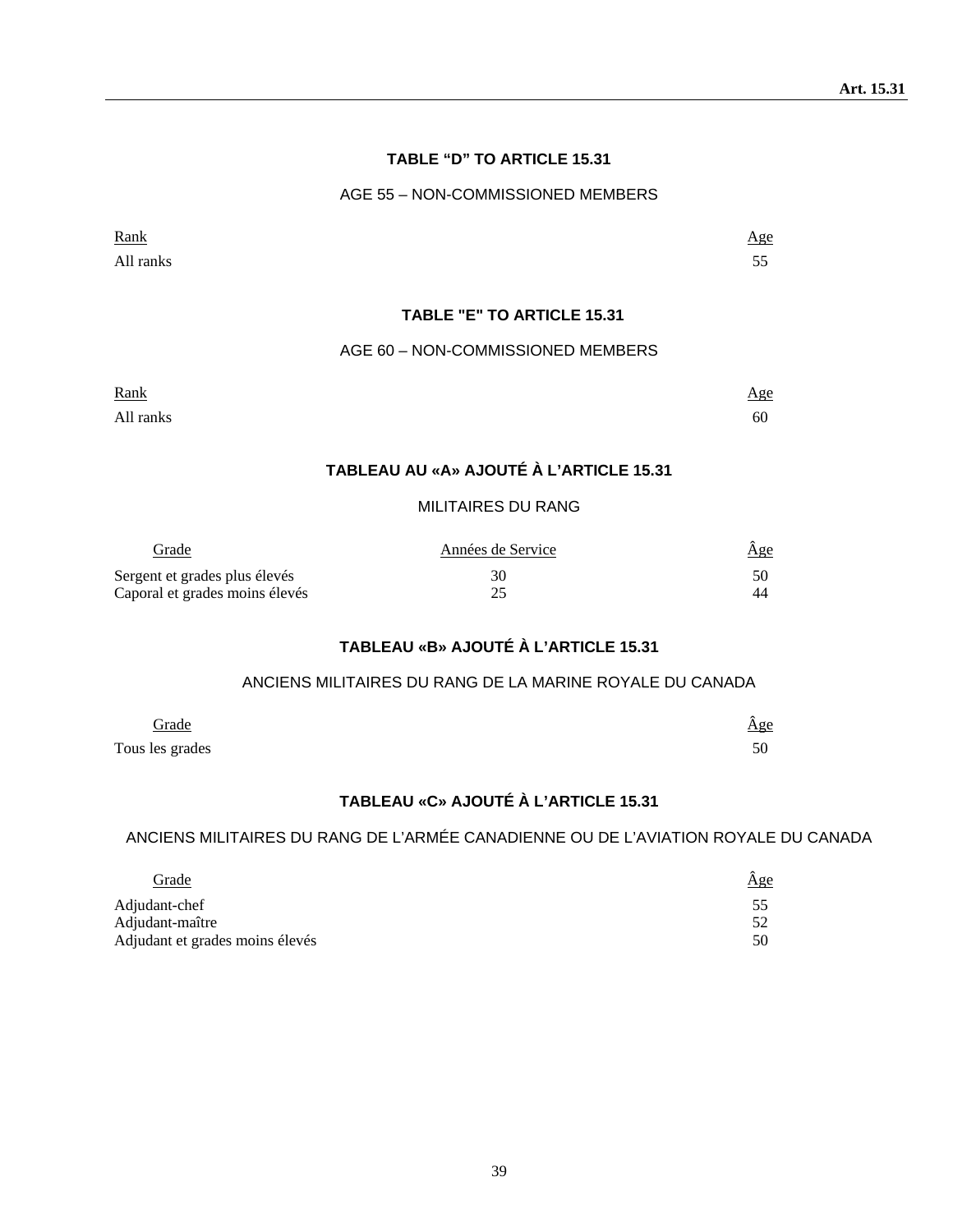### **TABLEAU «D» AJOUTÉ À L'ARTICLE 15.31**

55 ANS – MILITAIRES DU RANG

 Grade Âge Tous les grades 55

**TABLEAU «E» AJOUTÉ À L'ARTICLE 15.31** 

60 ANS – MILITAIRES DU RANG

Grade  $\hat{A}$ ge Tous les grades 60

**(G) [P.C. 2004-751 effective 1 July 2004; P.C. 2014-0575 effective 1 June 2014]** 

#### **15.32 – RELEASE FOR FRAUDULENT ENROLMENT**

(1) A non-commissioned member may be released under Item 1(d) (*Fraudulent Statement on Enrolment*) of the table to article 15.01 (*Release of Officers and Noncommissioned Members*) if, after enrolment, he is found to have:

(*a*) failed on that enrolment to disclose that he was in a state of desertion from or belonged to the Canadian Forces, a former Service, or any other armed force; or

(*b*) made any fraudulent statement, except as to age, in the documents signed by him on enrolment.

(2) The commanding officer shall report the particulars of any case described in paragraph (1) to National Defence Headquarters for direction.

**(G) (G)** 

#### **15.33 – RELEASE ON REQUEST – NON-COMMISSIONED MEMBERS**

The release of a non-commissioned member under Item 4(c) (*On Request – Other Causes*) of the table to article 15.01 (*Release of Officers and Non-commissioned Members*) shall not be approved unless:

**(G) [C.P. 2004-751 en vigueur le 1er juillet 2004; C.P. 2014-0575 en vigueur le 1er juin 2014]** 

#### **15.32 – LIBÉRATION POUR ENRÔLEMENT FRAUDULEUX**

(1) Un militaire du rang peut être libéré en vertu du numéro 1d) (*Déclaration frauduleuse au moment de l'enrôlement*) du tableau ajouté à l'article 15.01 (*Libération des officiers et militaires du rang*) si après son enrôlement on constate :

*a*) soit qu'il n'a pas révélé lors de son enrôlement qu'il était déserteur ou qu'il faisait partie des Forces canadiennes, d'une ancienne arme ou d'une autre force armée;

*b*) soit qu'il a fait quelque autre déclaration frauduleuse dans les documents qu'il a signés au moment de son enrôlement, exception faite d'une fausse déclaration concernant son âge.

(2) Le commandant doit, dans chacun des cas prévus à l'alinéa (1), présenter un rapport circonstancié au Quartier général de la Défense nationale et lui demander des directives.

#### **15.33 – LIBÉRATION SUR DEMANDE – MILITAIRES DU RANG**

La libération d'un militaire du rang en vertu du numéro 4c) (*Sur demande – pour autres motifs*) du tableau ajouté à l'article 15.01 (*Libération des officiers et militaires du rang*) ne peut être autorisée que si :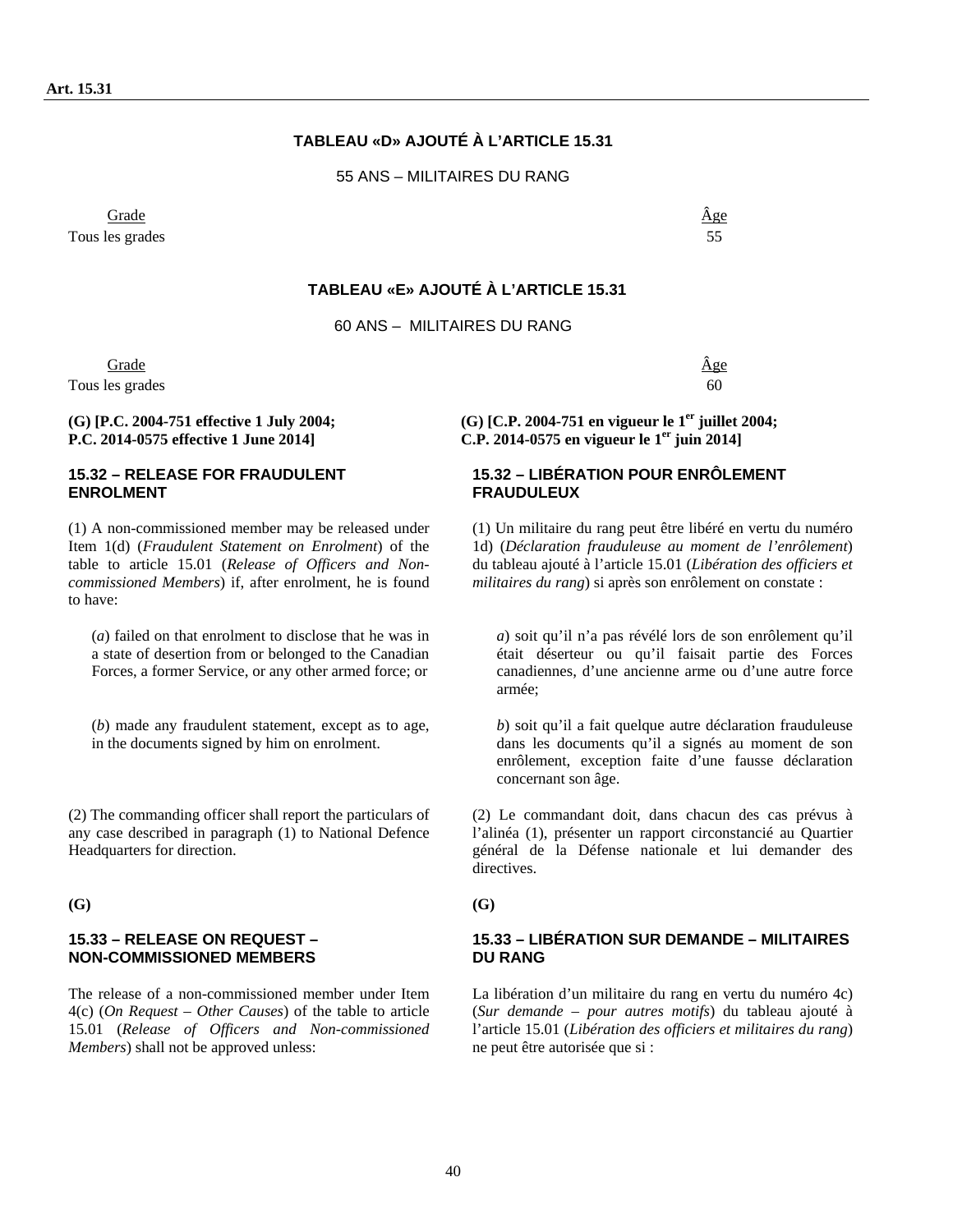(*a*) the applicant has good and substantial reasons for seeking his release and the exigencies of the service permit; and

(*b*) the applicant is not on active service by reason of an emergency.

**(M) (M)** 

#### **[15.34 and 15.35 inclusive: not allocated] [15.34 et 15.35 inclus : non attribués]**

#### **15.36 – NOTICE OF INTENT TO RECOMMEND RELEASE – NON-COMMISSIONED MEMBERS**

(1) This article applies to the proposed release of any non-commissioned member who is of or above the rank of sergeant, or to the proposed release of a noncommissioned member who is below the rank of sergeant but who has served 10 or more years in the Regular Force, under the following items of article 15.01 (*Release of Officers and Non-commissioned Members*):

- 
- 
- 
- 
- 

(2) Where a commanding officer proposes to recommend the release of a non-commissioned member referred to in paragraph (1) under an item mentioned in that paragraph, the commanding officer shall:

(*a*) prepare a written Notice of Intent to Recommend Release, which shall include a statement of the reasons for the recommendation;

(*b*) personally deliver that notice directly to the noncommissioned member; and

(*c*) require the non-commissioned member, if he objects to the recommendation, to reply to the commanding officer in writing within 14 days, stating why he objects.

*a*) d'une part, le requérant a des raisons valables et sérieuses de demander sa libération et que les exigences du service le permettent;

*b*) d'autre part, le requérant n'est pas en service actif en raison d'un état d'urgence.

#### **15.36 – AVIS D'INTENTION DE RECOMMANDER LA LIBÉRATION – MILITAIRES DU RANG**

(1) Le présent article porte sur la libération projetée de tout militaire du rang détenant le grade de sergent ou un grade supérieur à celui-ci ou sur la libération projetée d'un militaire du rang qui a un grade inférieur à celui de sergent mais qui a servi 10 ans ou plus dans la force régulière, en vertu d'un des numéros suivants qui figurent au tableau ajouté à l'article 15.01 (*Libération des officiers et militaires du rang*) :

(*a*) Item 1(b) (*Service Misconduct*); *a*) numéro 1b) (*Inconduite relative au service militaire*);

(*b*) Item 1(d) (*Fraudulent Statement on Enrolment*); *b*) numéro 1d) (*Déclaration frauduleuse au moment de l'enrôlement*);

(*c*) Item 2 (*Unsatisfactory Service*); *c*) numéro 2 (*Service non satisfaisant*);

(*d*) Item 5(d) (*Not Advantageously Employable*); or *d*) numéro 5d) (*Ne peut être employé avantageusement*);

(*e*) Item 5(f) (*Unsuitable for Further Service*). *e*) numéro 5f) (*Inapte à continuer son service militaire*).

(2) Lorsqu'un commandant projette de recommander la libération d'un militaire du rang dont il est fait mention à l'alinéa (1) en vertu d'un des numéros énoncés à cet alinéa, il doit :

*a*) rédiger un avis d'intention de recommander la libération précisant les raisons de sa recommandation;

*b*) remettre l'avis en personne au militaire du rang;

*c*) lui demander, s'il n'est pas d'accord avec la recommandation, de répondre au commandant par écrit dans un délai de 14 jours pour lui exposer ses objections.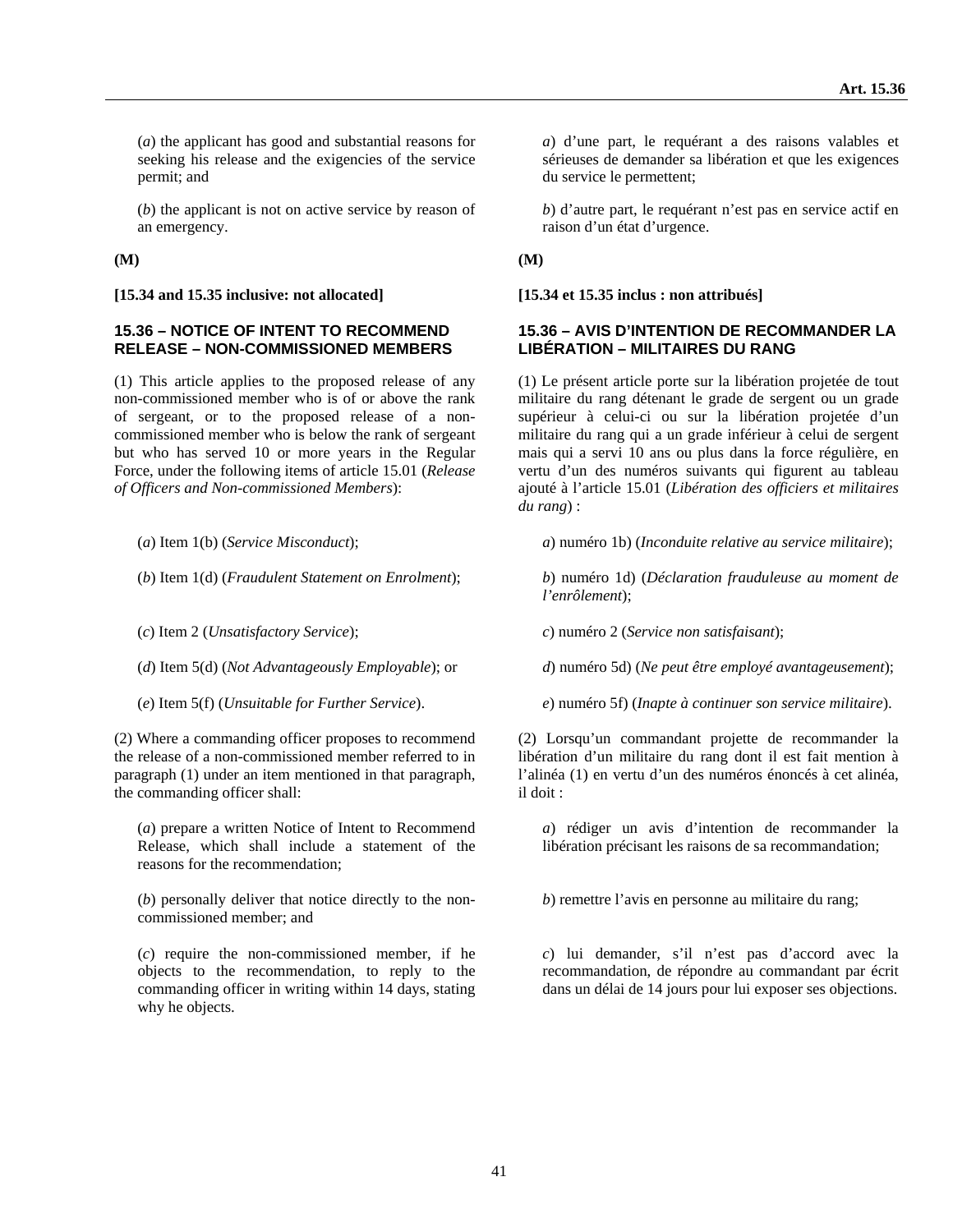(3) Where a commander of a command, a commander of a formation or a base commander, as a superior officer to whom the commanding officer of a non-commissioned member referred to in paragraph (1) is responsible, proposes to recommend the release of that noncommissioned member, under an item mentioned in that paragraph, that superior officer shall:

(*a*) prepare a written Notice of Intent to Recommend Release, which shall include a statement of the reasons for the recommendation; and

(*b*) forward that notice to the commanding officer and direct him to take action in accordance with subparagraphs  $(2)(b)$  and  $(c)$ .

(4) Where the Chief of the Defence Staff proposes to recommend the release of a non-commissioned member referred to in paragraph (1) under an item mentioned in that paragraph, he shall:

(*a*) prepare a written Notice of Intent to Recommend Release, which shall include a statement of the reasons for the recommendation; and

(*b*) forward that notice to the appropriate superior officer and direct him to take action in accordance with subparagraph (3)(*b*).

(5) A Notice of Intent to Recommend Release may be withdrawn by the officer who prepared it or by any officer superior to the officer who prepared it and to whom it has been forwarded.

(6) Notice of Intent to Recommend Release prepared by the commanding officer in accordance with subparagraph  $(2)(a)$ , the superior officer in accordance with subparagraph  $(3)(a)$  or the Chief of the Defence Staff in accordance with subparagraph  $(4)(a)$ , together with the reply of the non-commissioned member or a statement by the commanding officer that the non-commissioned member has failed to make a reply, and with any comments from the commanding officer and, if appropriate, the superior officer shall, unless that notice has been withdrawn pursuant to paragraph (5), be forwarded to the Chief of the Defence Staff in the manner prescribed in orders issued by him.

(7) If a non-commissioned member to whom a Notice of Intent to Recommend Release has been delivered in accordance with this article does not reply in writing to the commanding officer within 14 days, the noncommissioned member shall be deemed to have no objection to his proposed release.

(3) Lorsqu'un commandant d'un commandement, un commandant d'une formation ou un commandant d'une base, en tant qu'officier supérieur dont relève le commandant du militaire du rang dont il est fait mention à l'alinéa (1), projette de recommander la libération de ce militaire du rang en vertu d'un des numéros énoncés à cet alinéa, il doit :

*a*) rédiger un avis d'intention de recommander la libération précisant les raisons de sa recommandation;

*b*) transmettre l'avis au commandant et lui ordonner de prendre des mesures conformément aux sous-alinéas  $(2)b$ ) et *c*).

(4) Lorsque le chef d'état-major de la défense projette de recommander la libération d'un militaire du rang dont il est fait mention à l'alinéa (1) en vertu d'un des numéros énoncés à cet alinéa, il doit :

*a*) rédiger un avis d'intention de recommander la libération précisant les raisons de sa recommandation;

*b*) transmettre l'avis à l'officier supérieur approprié et lui ordonner de prendre des mesures conformément au sousalinéa (3)*b*).

(5) Un avis d'intention de recommander la libération peut être annulé par l'officier qui l'a rédigé ou par tout officier supérieur à l'officier qui l'a rédigé et à qui l'avis a été transmis.

(6) Un avis d'intention de recommander la libération rédigé par le commandant conformément au sous-alinéa (2)*a*), par l'officier supérieur conformément au sous-alinéa (3)*a*) ou par le chef d'état-major de la défense conformément au sous-alinéa (4)*a*), accompagné de la réponse du militaire du rang ou d'une déclaration du commandant indiquant que le militaire du rang n'a pas donné suite à l'avis, et de toute remarque de la part du commandant et selon le cas, de l'officier supérieur, si l'avis n'a pas été annulé conformément à l'alinéa (5), doit être transmis au chef d'état-major de la défense de la façon prescrite dans les ordres émis par lui.

(7) Si un militaire du rang qui a été saisi d'un avis d'intention de recommander la libération ne répond pas au commandant par écrit dans un délai de 14 jours, il est réputé n'avoir pas d'objection à formuler à l'égard de sa libération proposée.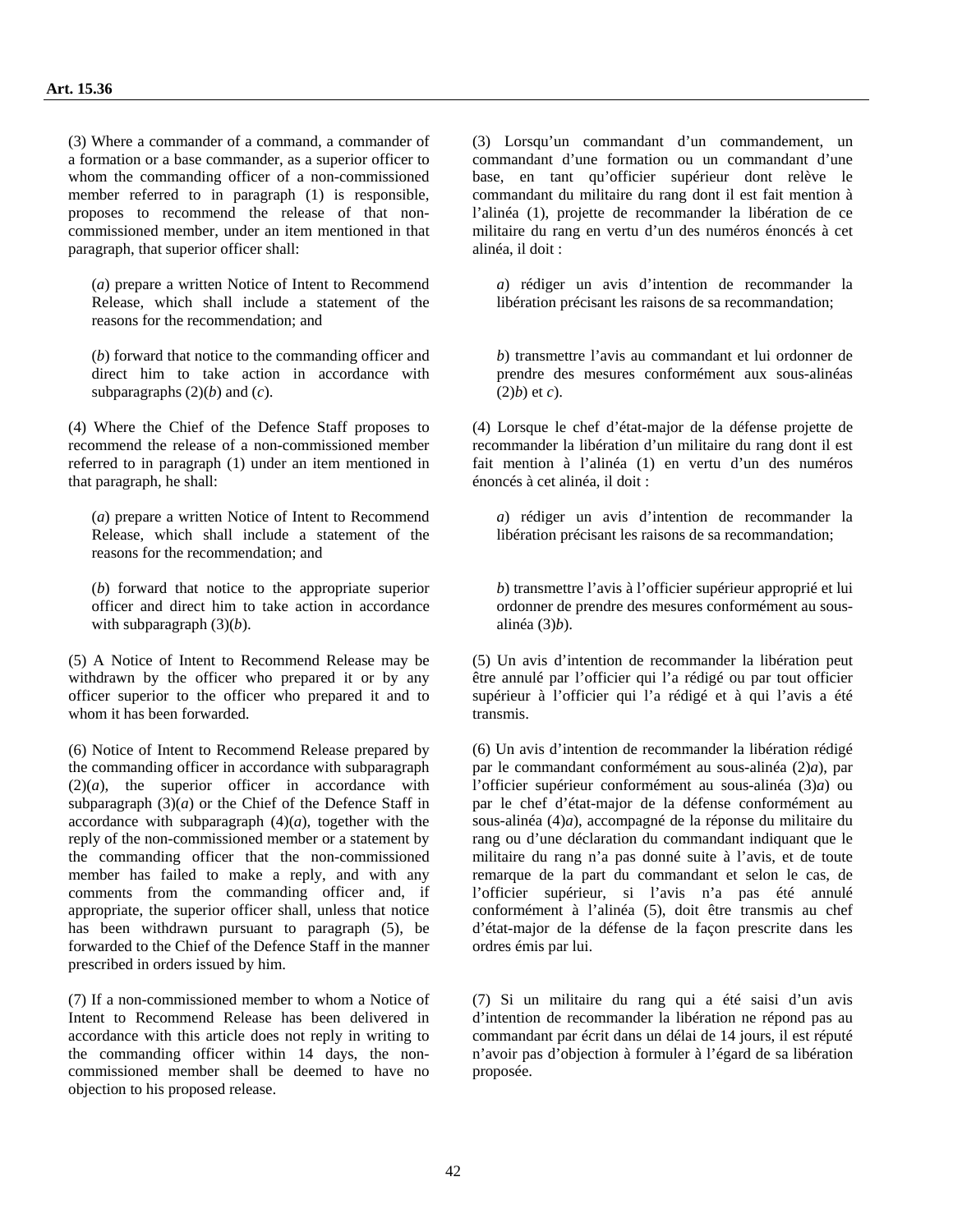(8) Where the Chief of the Defence Staff receives a reply in writing from a non-commissioned member to whom a Notice of Intent to Recommend Release has been delivered in accordance with this article, which reply objects to the proposed release under the item recommended, the non-commissioned member, unless the Chief of the Defence Staff withdraws that notice, shall be advised of the reasons that the recommendation for release will be proceeded with despite the noncommissioned member's objections, but that the noncommissioned member is entitled to submit a grievance in accordance with Chapter 7 (*Grievances*).

(9) Nothing in this article requires a Notice of Intent to Recommend Release to be given to a non-commissioned member referred to in paragraph (1), and whose release is being recommended under an item mentioned in that paragraph, on the grounds of his having been committed to undergo a sentence of imprisonment.

**(M) [15 June 2000 – (8)] (M) [15 juin 2000 – (8)]** 

**[15.37 to 15.49 inclusive: not allocated] [15.37 à 15.49 inclus : non attribués]** 

#### **Section 4 – Reinstatement of Officers and Non-commissioned Members**

(1) Subsection 30(4) of the *National Defence Act* provides:

 "30. (4) Subject to regulations made by the Governor in Council, where

(*a*) an officer or non-commissioned member has been released from the Canadian Forces or transferred from one component to another by reason of a sentence of dismissal or a finding of guilty by a service tribunal or any court; and

(*b*) the sentence or finding ceases to have force and effect as a result of a decision of a competent authority,

(8) Lorsque le chef d'état-major de la défense reçoit par écrit d'un militaire du rang qui a été saisi d'un avis d'intention de recommander la libération une réponse dans laquelle le militaire du rang s'objecte à la libération proposée en vertu du numéro invoqué, à moins que le chef d'état-major de la défense n'annule l'avis, le militaire du rang doit être informé des raisons pour lesquelles la recommandation de libération suivra son cours en dépit de ses objections, et du fait qu'il a le droit de déposer un grief conformément au chapitre 7 (*Griefs*).

(9) Aucune disposition du présent article n'exige qu'un avis d'intention de recommander la libération soit donné à un militaire du rang dont il est fait mention à l'alinéa (1) et dont la libération est recommandée en vertu d'un des numéros énoncés à cet alinéa en raison de sa condamnation à purger une peine d'emprisonnement.

#### **Section 4 – Réintégration des officiers et milltaires du rang**

## **15.50 – REINSTATEMENT 15.50 – RÉINTÉGRATION**

(1) Le paragraphe 30(4) de la *Loi sur la défense nationale* stipule :

 «30. (4) Sous réserve des règlements pris par le gouverneur en conseil, la libération ou le transfert d'un officier ou militaire du rang peut être annulé, avec son consentement, dans le cas suivant :

*a*) d'une part, il a été libéré des Forces canadiennes ou transféré d'un élément constitutif à un autre en exécution d'une sentence de destitution ou d'un verdict de culpabilité rendu par un tribunal militaire ou civil;

*b*) d'autre part, une autorité compétente a annulé le verdict ou la sentence.